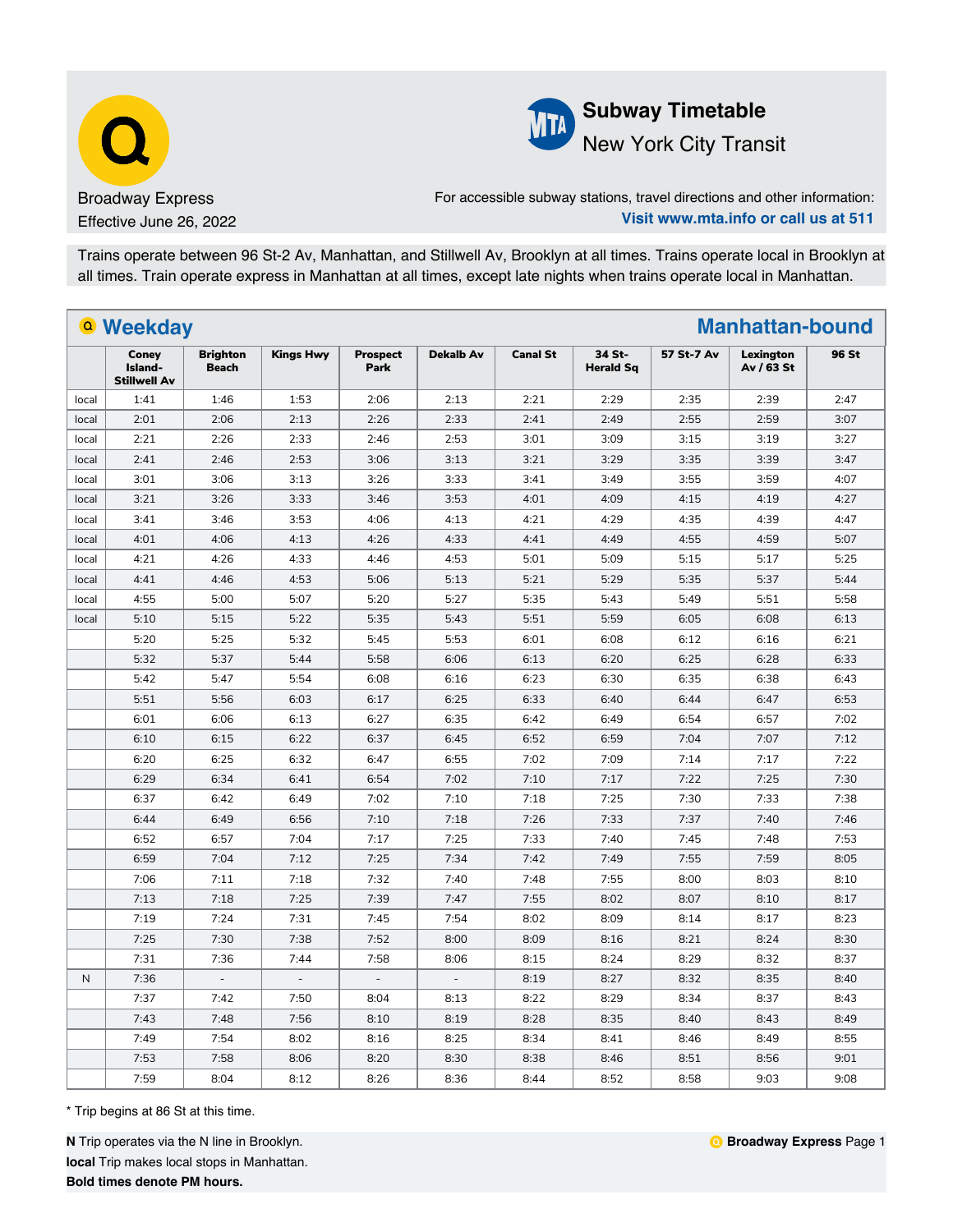|   | Coney<br>Island-<br><b>Stillwell Av</b> | <b>Brighton</b><br><b>Beach</b> | <b>Kings Hwy</b>         | <b>Prospect</b><br>Park  | <b>Dekalb Av</b>         | Canal St | 34 St-<br><b>Herald Sq</b> | 57 St-7 Av | Lexington<br>Av / 63 St | 96 St |
|---|-----------------------------------------|---------------------------------|--------------------------|--------------------------|--------------------------|----------|----------------------------|------------|-------------------------|-------|
|   | 8:07                                    | 8:12                            | 8:20                     | 8:34                     | 8:44                     | 8:52     | 9:00                       | 9:06       | 9:09                    | 9:14  |
|   | 8:13                                    | 8:18                            | 8:26                     | 8:40                     | 8:50                     | 8:58     | 9:06                       | 9:11       | 9:14                    | 9:20  |
| N | 8:19                                    | $\overline{\phantom{a}}$        | $\overline{\phantom{a}}$ | $\overline{\phantom{a}}$ | $\overline{\phantom{a}}$ | 9:02     | 9:10                       | 9:15       | 9:18                    | 9:23  |
|   | 8:21                                    | 8:27                            | 8:35                     | 8:49                     | 8:58                     | 9:07     | 9:14                       | 9:19       | 9:22                    | 9:27  |
|   | 8:29                                    | 8:35                            | 8:43                     | 8:57                     | 9:06                     | 9:15     | 9:22                       | 9:27       | 9:30                    | 9:35  |
|   | 8:38                                    | 8:44                            | 8:52                     | 9:06                     | 9:15                     | 9:24     | 9:31                       | 9:36       | 9:39                    | 9:44  |
|   | 8:46                                    | 8:51                            | 8:59                     | 9:13                     | 9:22                     | 9:30     | 9:37                       | 9:42       | 9:45                    | 9:50  |
|   | 8:53                                    | 8:58                            | 9:06                     | 9:20                     | 9:29                     | 9:37     | 9:44                       | 9:49       | 9:52                    | 9:57  |
|   | 9:01                                    | 9:06                            | 9:13                     | 9:27                     | 9:36                     | 9:44     | 9:51                       | 9:56       | 9:59                    | 10:04 |
|   | 9:08                                    | 9:13                            | 9:21                     | 9:35                     | 9:44                     | 9:52     | 9:59                       | 10:04      | 10:07                   | 10:12 |
|   | 9:14                                    | 9:19                            | 9:27                     | 9:41                     | 9:49                     | 9:58     | 10:05                      | 10:09      | 10:12                   | 10:18 |
|   | 9:23                                    | 9:28                            | 9:36                     | 9:50                     | 9:59                     | 10:07    | 10:14                      | 10:19      | 10:22                   | 10:27 |
|   | 9:32                                    | 9:37                            | 9:44                     | 9:59                     | 10:09                    | 10:17    | 10:24                      | 10:29      | 10:32                   | 10:38 |
|   | 9:41                                    | 9:46                            | 9:53                     | 10:08                    | 10:19                    | 10:27    | 10:34                      | 10:39      | 10:42                   | 10:48 |
|   | 9:49                                    | 9:54                            | 10:02                    | 10:16                    | 10:27                    | 10:36    | 10:43                      | 10:47      | 10:50                   | 10:56 |
|   | 9:57                                    | 10:02                           | 10:10                    | 10:24                    | 10:35                    | 10:44    | 10:51                      | 10:55      | 10:58                   | 11:04 |
|   | 10:05                                   | 10:10                           | 10:18                    | 10:32                    | 10:45                    | 10:53    | 11:00                      | 11:05      | 11:08                   | 11:14 |
|   | 10:11                                   | 10:16                           | 10:23                    | 10:38                    | 10:49                    | 10:57    | 11:04                      | 11:09      | 11:12                   | 11:18 |
|   | 10:21                                   | 10:26                           | 10:33                    | 10:48                    | 10:59                    | 11:07    | 11:14                      | 11:19      | 11:22                   | 11:28 |
|   | 10:29                                   | 10:34                           | 10:42                    | 10:56                    | 11:07                    | 11:16    | 11:23                      | 11:27      | 11:30                   | 11:36 |
|   | 10:37                                   | 10:42                           | 10:50                    | 11:04                    | 11:15                    | 11:24    | 11:31                      | 11:35      | 11:38                   | 11:44 |
|   | 10:45                                   | 10:50                           | 10:58                    | 11:12                    | 11:25                    | 11:33    | 11:40                      | 11:45      | 11:48                   | 11:54 |
|   | 10:51                                   | 10:56                           | 11:03                    | 11:18                    | 11:29                    | 11:37    | 11:44                      | 11:49      | 11:52                   | 11:58 |
|   | 11:01                                   | 11:06                           | 11:13                    | 11:28                    | 11:39                    | 11:47    | 11:54                      | 11:59      | 12:02                   | 12:08 |
|   | 11:09                                   | 11:14                           | 11:22                    | 11:36                    | 11:47                    | 11:56    | 12:03                      | 12:07      | 12:10                   | 12:16 |
|   | 11:17                                   | 11:22                           | 11:30                    | 11:44                    | 11:55                    | 12:04    | 12:11                      | 12:15      | 12:18                   | 12:24 |
|   | 11:25                                   | 11:30                           | 11:38                    | 11:52                    | 12:05                    | 12:13    | 12:20                      | 12:25      | 12:28                   | 12:34 |
|   | 11:31                                   | 11:36                           | 11:43                    | 11:58                    | 12:09                    | 12:17    | 12:24                      | 12:29      | 12:32                   | 12:38 |
|   | 11:41                                   | 11:46                           | 11:54                    | 12:08                    | 12:17                    | 12:26    | 12:33                      | 12:37      | 12:40                   | 12:46 |
|   | 11:49                                   | 11:54                           | 12:02                    | 12:16                    | 12:25                    | 12:33    | 12:40                      | 12:45      | 12:48                   | 12:54 |
|   | 11:53                                   | 11:58                           | 12:06                    | 12:20                    | 12:29                    | 12:37    | 12:44                      | 12:49      | 12:53                   | 12:59 |
|   | 12:03                                   | 12:08                           | 12:16                    | 12:30                    | 12:39                    | 12:47    | 12:54                      | 12:59      | 1:02                    | 1:08  |
|   | 12:11                                   | 12:16                           | 12:24                    | 12:38                    | 12:47                    | 12:55    | 1:02                       | 1:07       | 1:10                    | 1:16  |
|   | 12:19                                   | 12:24                           | 12:32                    | 12:46                    | 12:55                    | 1:03     | 1:10                       | 1:15       | 1:18                    | 1:24  |
|   | 12:29                                   | 12:34                           | 12:42                    | 12:56                    | 1:05                     | 1:13     | 1:20                       | 1:25       | 1:28                    | 1:34  |
|   | 12:33                                   | 12:38                           | 12:46                    | 1:00                     | 1:09                     | 1:17     | 1:24                       | 1:29       | 1:33                    | 1:39  |
|   | 12:43                                   | 12:48                           | 12:56                    | 1:10                     | 1:19                     | 1:27     | 1:34                       | 1:39       | 1:42                    | 1:48  |
|   | 12:51                                   | 12:56                           | 1:04                     | 1:18                     | 1:27                     | 1:35     | 1:42                       | 1:47       | 1:50                    | 1:56  |
|   | 12:59                                   | 1:04                            | 1:12                     | 1:26                     | 1:35                     | 1:43     | 1:50                       | 1:55       | 1:58                    | 2:04  |
|   | 1:09                                    | 1:14                            | 1:22                     | 1:36                     | 1:45                     | 1:53     | 2:00                       | 2:05       | 2:08                    | 2:14  |
|   | 1:13                                    | 1:18                            | 1:26                     | 1:40                     | 1:49                     | 1:57     | 2:04                       | 2:09       | 2:13                    | 2:19  |
|   | 1:23                                    | 1:28                            | 1:36                     | 1:50                     | 1:59                     | 2:07     | 2:14                       | 2:19       | 2:22                    | 2:28  |
|   | 1:31                                    | 1:36                            | 1:44                     | 1:58                     | 2:07                     | 2:15     | 2:22                       | 2:27       | 2:30                    | 2:36  |
|   | 1:39                                    | 1:44                            | 1:52                     | 2:06                     | 2:15                     | 2:23     | 2:30                       | 2:35       | 2:38                    | 2:44  |
|   | 1:49                                    | 1:54                            | 2:02                     | 2:16                     | 2:25                     | 2:33     | 2:40                       | 2:45       | 2:48                    | 2:54  |
|   | 1:53                                    | 1:58                            | 2:06                     | 2:20                     | 2:29                     | 2:37     | 2:44                       | 2:48       | 2:51                    | 2:57  |
|   | 2:03                                    | 2:08                            | 2:16                     | 2:30                     | 2:38                     | 2:46     | 2:53                       | 2:58       | 3:01                    | 3:07  |
|   | 2:11                                    | 2:16                            | 2:24                     | 2:38                     | 2:46                     | 2:54     | 3:01                       | 3:06       | 3:09                    | 3:15  |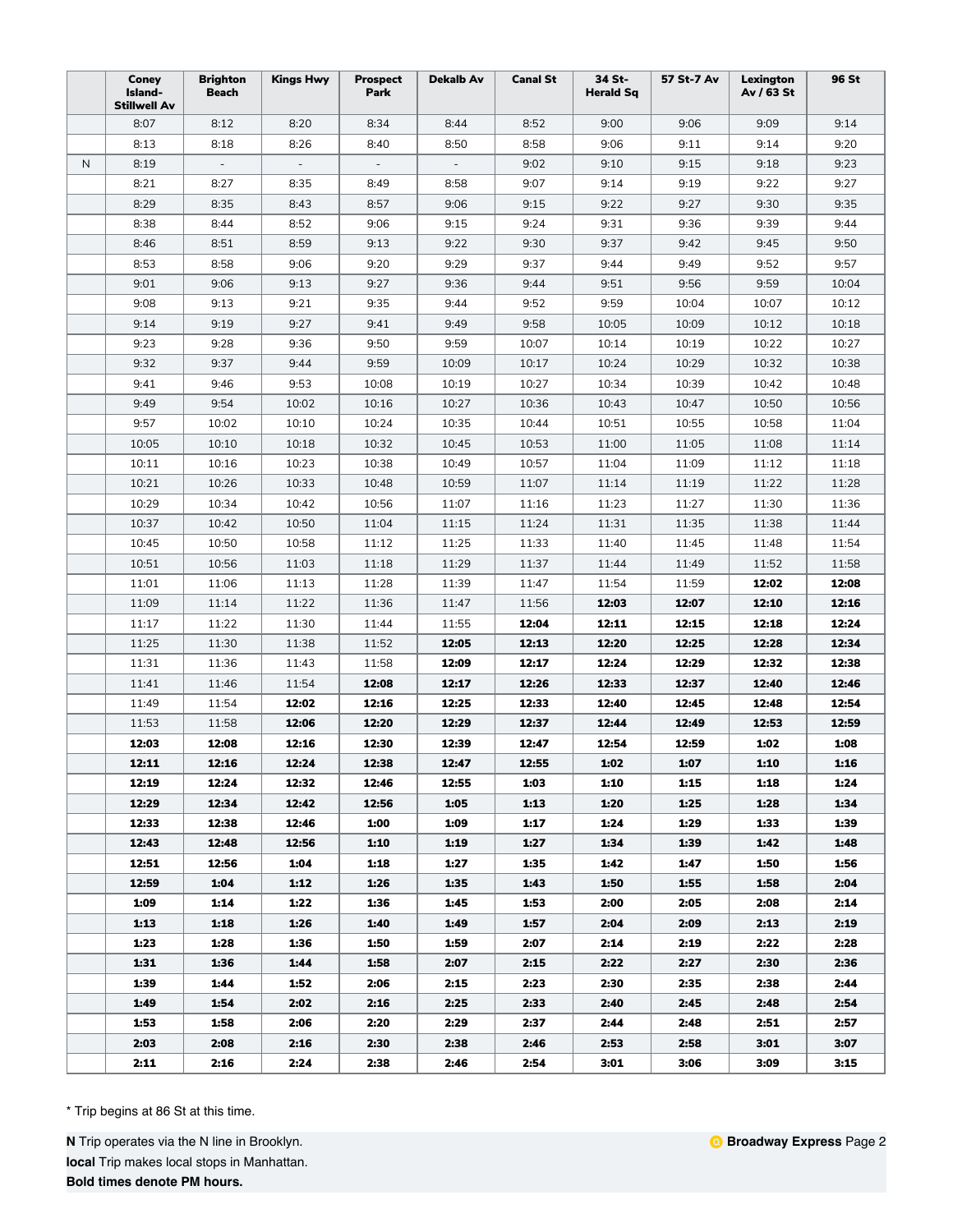|   | Coney<br>Island-<br><b>Stillwell Av</b> | <b>Brighton</b><br><b>Beach</b> | <b>Kings Hwy</b>         | <b>Prospect</b><br>Park     | <b>Dekalb Av</b>         | <b>Canal St</b> | 34 St-<br><b>Herald Sq</b> | 57 St-7 Av | Lexington<br>Av / 63 St | 96 St |
|---|-----------------------------------------|---------------------------------|--------------------------|-----------------------------|--------------------------|-----------------|----------------------------|------------|-------------------------|-------|
|   | 2:19                                    | 2:24                            | 2:32                     | 2:46                        | 2:54                     | 3:02            | 3:09                       | 3:13       | 3:16                    | 3:22  |
|   | 2:29                                    | 2:34                            | 2:42                     | 2:56                        | 3:04                     | 3:12            | 3:19                       | 3:23       | 3:26                    | 3:32  |
|   | 2:34                                    | 2:39                            | 2:47                     | 3:01                        | 3:09                     | 3:17            | 3:24                       | 3:28       | 3:31                    | 3:37  |
|   | 2:43                                    | 2:48                            | 2:56                     | 3:10                        | 3:18                     | 3:26            | 3:33                       | 3:37       | 3:40                    | 3:46  |
|   | 2:51                                    | 2:56                            | 3:04                     | 3:18                        | 3:26                     | 3:34            | 3:41                       | 3:45       | 3:48                    | 3:54  |
|   | 2:58                                    | 3:03                            | 3:11                     | 3:25                        | 3:33                     | 3:41            | 3:48                       | 3:52       | 3:56                    | 4:02  |
| N | 3:01                                    | $\overline{\phantom{a}}$        | $\overline{\phantom{a}}$ | $\overline{\phantom{a}}$    | $\overline{\phantom{a}}$ | 3:44            | 3:51                       | 3:55       | 3:58                    | 4:06  |
|   | 3:07                                    | 3:12                            | 3:20                     | 3:34                        | 3:43                     | 3:51            | 3:58                       | 4:03       | 4:06                    | 4:13  |
|   | 3:15                                    | 3:20                            | 3:28                     | 3:42                        | 3:50                     | 3:58            | 4:05                       | 4:09       | 4:12                    | 4:18  |
|   | 3:23                                    | 3:28                            | 3:35                     | 3:49                        | 3:57                     | 4:05            | 4:12                       | 4:17       | 4:20                    | 4:25  |
|   | 3:30                                    | 3:35                            | 3:42                     | 3:56                        | 4:04                     | 4:12            | 4:19                       | 4:24       | 4:27                    | 4:32  |
| N | $3:37 *$                                | $\overline{\phantom{a}}$        | $\overline{\phantom{a}}$ | $\overline{\phantom{a}}$    | $\overline{\phantom{a}}$ | 4:14            | 4:21                       | 4:26       | 4:30                    | 4:36  |
|   | 3:39                                    | 3:44                            | 3:52                     | 4:06                        | 4:14                     | 4:22            | 4:29                       | 4:33       | 4:36                    | 4:43  |
| N | 3:48                                    | $\blacksquare$                  | $\overline{\phantom{a}}$ | $\mathcal{L}_{\mathcal{A}}$ | $\sim$                   | 4:29            | 4:36                       | 4:41       | 4:44                    | 4:49  |
|   | 3:48                                    | 3:53                            | 4:00                     | 4:14                        | 4:23                     | 4:31            | 4:38                       | 4:43       | 4:46                    | 4:51  |
|   | 3:55                                    | 4:00                            | 4:07                     | 4:21                        | 4:29                     | 4:37            | 4:44                       | 4:49       | 4:52                    | 4:57  |
|   | 4:02                                    | 4:07                            | 4:14                     | 4:28                        | 4:36                     | 4:44            | 4:51                       | 4:56       | 4:59                    | 5:04  |
|   | 4:10                                    | 4:15                            | 4:22                     | 4:36                        | 4:44                     | 4:52            | 4:59                       | 5:04       | 5:07                    | 5:12  |
|   | 4:19                                    | 4:24                            | 4:32                     | 4:46                        | 4:54                     | 5:02            | 5:09                       | 5:14       | 5:17                    | 5:22  |
|   | 4:27                                    | 4:32                            | 4:40                     | 4:54                        | 5:02                     | 5:10            | 5:18                       | 5:22       | 5:25                    | 5:31  |
|   | 4:35                                    | 4:40                            | 4:47                     | 5:01                        | 5:09                     | 5:18            | 5:25                       | 5:30       | 5:33                    | 5:38  |
|   | 4:39                                    | 4:44                            | 4:51                     | 5:05                        | 5:13                     | 5:22            | 5:29                       | 5:34       | 5:37                    | 5:42  |
| N | 4:42                                    | $\overline{\phantom{a}}$        | $\overline{\phantom{a}}$ | $\overline{\phantom{a}}$    | $\overline{\phantom{a}}$ | 5:23            | 5:31                       | 5:35       | 5:39                    | 5:44  |
|   | 4:48                                    | 4:53                            | 5:00                     | 5:14                        | 5:22                     | 5:31            | 5:39                       | 5:43       | 5:46                    | 5:52  |
|   | 4:53                                    | 4:58                            | 5:06                     | 5:20                        | 5:28                     | 5:38            | 5:45                       | 5:50       | 5:53                    | 5:58  |
|   | 5:00                                    | 5:05                            | 5:13                     | 5:27                        | 5:35                     | 5:44            | 5:51                       | 5:56       | 5:59                    | 6:04  |
|   | 5:04                                    | 5:10                            | 5:18                     | 5:32                        | 5:40                     | 5:48            | 5:56                       | 6:00       | 6:03                    | 6:09  |
|   | 5:11                                    | 5:17                            | 5:25                     | 5:39                        | 5:47                     | 5:57            | 6:05                       | 6:10       | 6:13                    | 6:18  |
|   | 5:18                                    | 5:23                            | 5:31                     | 5:45                        | 5:53                     | 6:02            | 6:09                       | 6:14       | 6:17                    | 6:23  |
|   | 5:24                                    | 5:29                            | 5:37                     | 5:51                        | 5:59                     | 6:08            | 6:15                       | 6:20       | 6:23                    | 6:29  |
|   | 5:32                                    | 5:38                            | 5:46                     | 6:00                        | 6:08                     | 6:16            | 6:23                       | 6:28       | 6:31                    | 6:37  |
|   | 5:40                                    | 5:45                            | 5:53                     | 6:07                        | 6:15                     | 6:23            | 6:31                       | 6:36       | 6:39                    | 6:44  |
|   | 5:47                                    | 5:52                            | 6:00                     | 6:14                        | 6:23                     | 6:31            | 6:38                       | 6:43       | 6:46                    | 6:52  |
|   | 5:53                                    | 5:59                            | 6:07                     | 6:20                        | 6:28                     | 6:36            | 6:43                       | 6:48       | 6:51                    | 6:57  |
|   | 6:00                                    | 6:05                            | 6:13                     | 6:27                        | 6:35                     | 6:43            | 6:50                       | 6:55       | 6:58                    | 7:03  |
|   | 6:07                                    | 6:12                            | 6:20                     | 6:34                        | 6:42                     | 6:50            | 6:57                       | 7:02       | 7:05                    | 7:10  |
|   | 6:12                                    | 6:17                            | 6:25                     | 6:39                        | 6:47                     | 6:55            | 7:02                       | 7:07       | 7:10                    | 7:15  |
|   | 6:20                                    | 6:26                            | 6:34                     | 6:47                        | 6:55                     | 7:03            | 7:10                       | 7:15       | 7:18                    | 7:23  |
|   | 6:28                                    | 6:33                            | 6:42                     | 6:55                        | 7:03                     | 7:11            | 7:18                       | 7:23       | 7:26                    | 7:31  |
|   | 6:30                                    | 6:35                            | 6:42                     | 6:56                        | 7:04                     | 7:17            | 7:24                       | 7:28       | 7:31                    | 7:37  |
|   | 6:37                                    | 6:42                            | 6:50                     | 7:03                        | 7:11                     | 7:24            | 7:31                       | 7:36       | 7:39                    | 7:44  |
|   | 6:43                                    | 6:48                            | 6:55                     | 7:09                        | 7:17                     | 7:30            | 7:37                       | 7:41       | 7:44                    | 7:50  |
|   | 6:50                                    | 6:55                            | 7:02                     | 7:16                        | 7:24                     | 7:37            | 7:44                       | 7:48       | 7:51                    | 7:57  |
|   | 6:58                                    | 7:03                            | 7:11                     | 7:24                        | 7:32                     | 7:45            | 7:52                       | 7:57       | 8:00                    | 8:05  |
|   | 7:05                                    | 7:10                            | 7:18                     | 7:31                        | 7:39                     | 7:52            | 7:59                       | 8:04       | 8:07                    | 8:12  |
|   | 7:10                                    | 7:15                            | 7:22                     | 7:36                        | 7:44                     | 7:57            | 8:04                       | 8:08       | 8:11                    | 8:17  |
|   | 7:17                                    | 7:22                            | 7:30                     | 7:43                        | 7:51                     | 8:04            | 8:11                       | 8:16       | 8:19                    | 8:24  |
|   | 7:25                                    | 7:30                            | 7:39                     | 7:52                        | 8:00                     | 8:13            | 8:20                       | 8:25       | 8:28                    | 8:33  |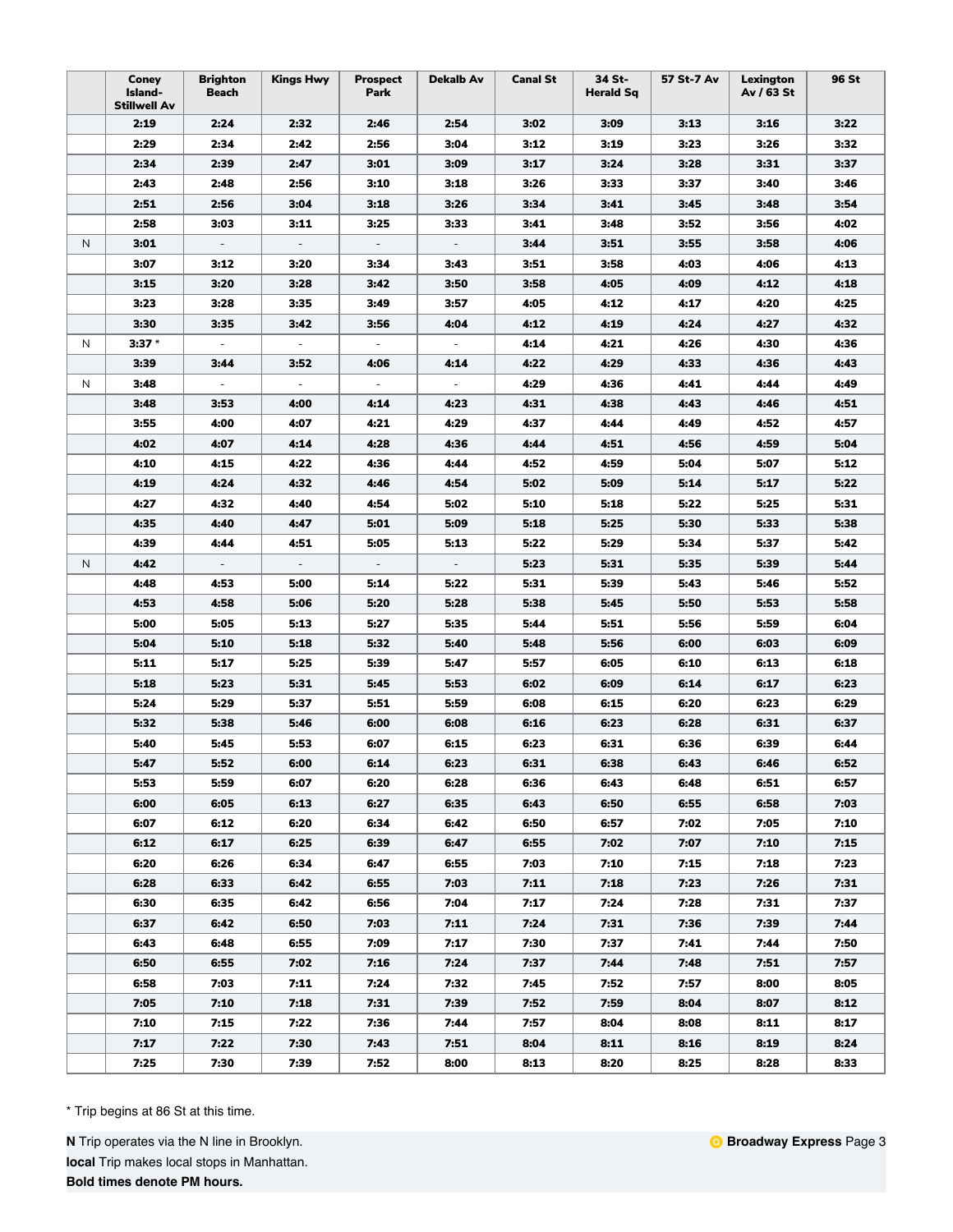|       | Coney<br>Island-<br><b>Stillwell Av</b> | <b>Brighton</b><br><b>Beach</b> | <b>Kings Hwy</b> | <b>Prospect</b><br>Park | <b>Dekalb Av</b> | <b>Canal St</b> | 34 St-<br><b>Herald Sq</b> | 57 St-7 Av | Lexington<br>Av / 63 St | 96 St |
|-------|-----------------------------------------|---------------------------------|------------------|-------------------------|------------------|-----------------|----------------------------|------------|-------------------------|-------|
|       | 7:32                                    | 7:37                            | 7:45             | 7:58                    | 8:06             | 8:19            | 8:27                       | 8:32       | 8:35                    | 8:40  |
|       | 7:38                                    | 7:43                            | 7:51             | 8:05                    | 8:14             | 8:27            | 8:34                       | 8:38       | 8:41                    | 8:47  |
|       | 7:46                                    | 7:51                            | 7:59             | 8:12                    | 8:20             | 8:33            | 8:41                       | 8:46       | 8:49                    | 8:54  |
|       | 7:53                                    | 7:58                            | 8:06             | 8:19                    | 8:27             | 8:40            | 8:47                       | 8:52       | 8:55                    | 9:00  |
|       | 8:00                                    | 8:05                            | 8:12             | 8:26                    | 8:34             | 8:47            | 8:54                       | 8:58       | 9:01                    | 9:08  |
|       | 8:10                                    | 8:15                            | 8:23             | 8:36                    | 8:44             | 8:57            | 9:04                       | 9:09       | 9:11                    | 9:18  |
|       | 8:17                                    | 8:22                            | 8:29             | 8:43                    | 8:51             | 9:04            | 9:11                       | 9:17       | 9:19                    | 9:26  |
|       | 8:25                                    | 8:30                            | 8:38             | 8:51                    | 8:59             | 9:12            | 9:19                       | 9:25       | 9:27                    | 9:34  |
|       | 8:34                                    | 8:39                            | 8:47             | 9:00                    | 9:08             | 9:21            | 9:28                       | 9:33       | 9:35                    | 9:42  |
|       | 8:40                                    | 8:45                            | 8:53             | 9:06                    | 9:13             | 9:26            | 9:33                       | 9:38       | 9:42                    | 9:48  |
|       | 8:50                                    | 8:55                            | 9:03             | 9:16                    | 9:23             | 9:36            | 9:43                       | 9:47       | 9:50                    | 9:56  |
|       | 8:58                                    | 9:03                            | 9:10             | 9:23                    | 9:30             | 9:43            | 9:50                       | 9:55       | 9:57                    | 10:04 |
|       | 9:06                                    | 9:11                            | 9:18             | 9:31                    | 9:39             | 9:52            | 9:59                       | 10:04      | 10:06                   | 10:13 |
|       | 9:13                                    | 9:18                            | 9:25             | 9:38                    | 9:45             | 9:58            | 10:05                      | 10:10      | 10:13                   | 10:20 |
|       | 9:25                                    | 9:30                            | 9:37             | 9:50                    | 9:57             | 10:10           | 10:17                      | 10:21      | 10:25                   | 10:31 |
|       | 9:35                                    | 9:40                            | 9:47             | 10:00                   | 10:08            | 10:22           | 10:29                      | 10:33      | 10:36                   | 10:42 |
|       | 9:45                                    | 9:50                            | 9:57             | 10:10                   | 10:17            | 10:30           | 10:37                      | 10:41      | 10:46                   | 10:53 |
|       | 9:55                                    | 10:00                           | 10:07            | 10:20                   | 10:27            | 10:40           | 10:47                      | 10:51      | 10:55                   | 11:01 |
|       | 10:05                                   | 10:10                           | 10:17            | 10:30                   | 10:37            | 10:50           | 10:57                      | 11:02      | 11:05                   | 11:11 |
|       | 10:12                                   | 10:17                           | 10:24            | 10:37                   | 10:45            | 10:58           | 11:05                      | 11:09      | 11:12                   | 11:18 |
|       | 10:21                                   | 10:26                           | 10:33            | 10:46                   | 10:53            | 11:06           | 11:12                      | 11:17      | 11:19                   | 11:26 |
|       | 10:38                                   | 10:43                           | 10:50            | 11:03                   | 11:10            | 11:19           | 11:25                      | 11:30      | 11:32                   | 11:39 |
|       | 10:50                                   | 10:55                           | 11:02            | 11:15                   | 11:22            | 11:30           | 11:36                      | 11:41      | 11:43                   | 11:52 |
| local | 11:02                                   | 11:07                           | 11:14            | 11:27                   | 11:34            | 11:42           | 11:52                      | 11:57      | 12:00                   | 12:08 |
| local | 11:14                                   | 11:19                           | 11:26            | 11:39                   | 11:46            | 11:54           | 12:04                      | 12:09      | 12:12                   | 12:22 |
| local | 11:26                                   | 11:31                           | 11:38            | 11:51                   | 11:58            | 12:06           | 12:14                      | 12:20      | 12:22                   | 12:32 |
| local | 11:41                                   | 11:46                           | 11:53            | 12:06                   | 12:13            | 12:21           | 12:29                      | 12:35      | 12:37                   | 12:47 |
| local | 12:01                                   | 12:06                           | 12:13            | 12:26                   | 12:33            | 12:41           | 12:49                      | 12:55      | 12:57                   | 1:07  |
| local | 12:21                                   | 12:26                           | 12:33            | 12:46                   | 12:53            | 1:01            | 1:09                       | 1:15       | 1:17                    | 1:27  |
| local | 12:41                                   | 12:46                           | 12:53            | 1:06                    | 1:13             | 1:21            | 1:29                       | 1:35       | 1:37                    | 1:47  |
| local | 1:01                                    | 1:06                            | 1:13             | 1:26                    | 1:33             | 1:41            | 1:49                       | 1:55       | 1:57                    | 2:07  |
| local | 1:21                                    | 1:26                            | 1:33             | 1:46                    | 1:53             | 2:01            | 2:09                       | 2:15       | 2:17                    | 2:27  |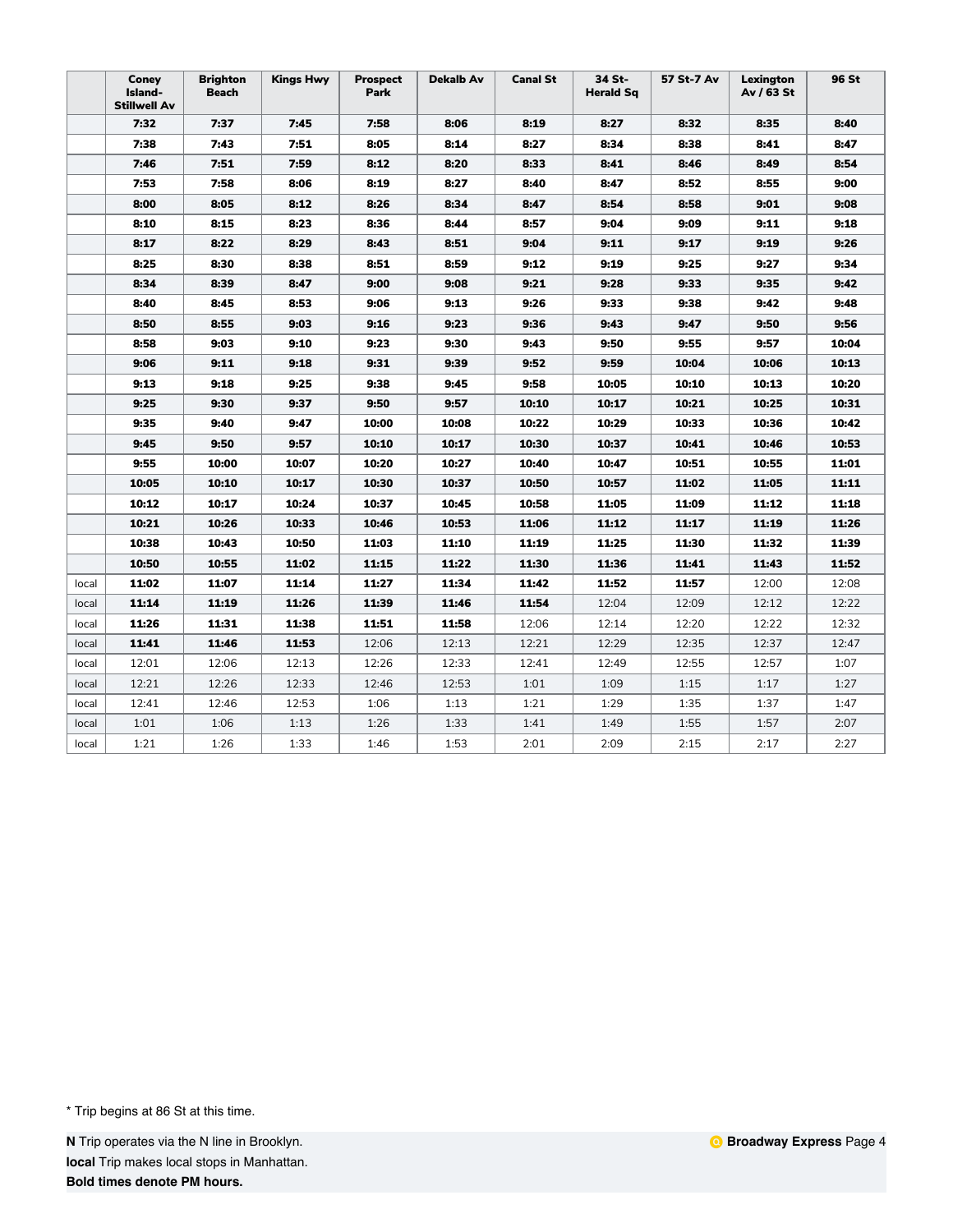|       | <sup>Q</sup> Weekday |                         |            |                            |                 |                  |                         |                  | <b>Brooklyn-bound</b>           |                                         |
|-------|----------------------|-------------------------|------------|----------------------------|-----------------|------------------|-------------------------|------------------|---------------------------------|-----------------------------------------|
|       | 96 St                | Lexington<br>Av / 63 St | 57 St-7 Av | 34 St-<br><b>Herald Sa</b> | <b>Canal St</b> | <b>Dekalb Av</b> | <b>Prospect</b><br>Park | <b>Kings Hwy</b> | <b>Brighton</b><br><b>Beach</b> | Coney<br>Island-<br><b>Stillwell Av</b> |
| local | 12:13                | 12:19                   | 12:22      | 12:26                      | 12:35           | 12:43            | 12:51                   | 1:04             | 1:12                            | 1:18                                    |
| local | 12:28                | 12:34                   | 12:37      | 12:41                      | 12:50           | 12:58            | 1:06                    | 1:19             | 1:27                            | 1:33                                    |
| local | 12:45                | 12:51                   | 12:54      | 12:58                      | 1:07            | 1:15             | 1:23                    | 1:36             | 1:44                            | 1:50                                    |
| local | 1:05                 | 1:11                    | 1:14       | 1:18                       | 1:27            | 1:35             | 1:43                    | 1:56             | 2:04                            | 2:10                                    |
| local | 1:25                 | 1:31                    | 1:34       | 1:38                       | 1:47            | 1:55             | 2:03                    | 2:16             | 2:24                            | 2:30                                    |
| local | 1:45                 | 1:51                    | 1:54       | 1:58                       | 2:07            | 2:15             | 2:23                    | 2:36             | 2:44                            | 2:50                                    |
| local | 2:05                 | 2:11                    | 2:14       | 2:18                       | 2:27            | 2:35             | 2:43                    | 2:56             | 3:04                            | 3:10                                    |
| local | 2:25                 | 2:31                    | 2:34       | 2:38                       | 2:47            | 2:55             | 3:03                    | 3:16             | 3:24                            | 3:30                                    |
| local | 2:45                 | 2:51                    | 2:54       | 2:58                       | 3:07            | 3:15             | 3:23                    | 3:36             | 3:44                            | 3:50                                    |
| local | 3:05                 | 3:11                    | 3:14       | 3:18                       | 3:27            | 3:35             | 3:43                    | 3:56             | 4:04                            | 4:10                                    |
| local | 3:25                 | 3:31                    | 3:34       | 3:38                       | 3:47            | 3:55             | 4:03                    | 4:16             | 4:24                            | 4:30                                    |
| local | 3:45                 | 3:51                    | 3:54       | 3:58                       | 4:07            | 4:15             | 4:23                    | 4:36             | 4:44                            | 4:50                                    |
| local | 4:05                 | 4:11                    | 4:14       | 4:18                       | 4:27            | 4:35             | 4:43                    | 4:56             | 5:04                            | 5:10                                    |
| local | 4:25                 | 4:31                    | 4:34       | 4:38                       | 4:47            | 4:55             | 5:03                    | 5:16             | 5:24                            | 5:30                                    |
| local | 4:45                 | 4:51                    | 4:54       | 4:58                       | 5:07            | 5:15             | 5:23                    | 5:36             | 5:44                            | 5:50                                    |
| local | 5:05                 | 5:11                    | 5:14       | 5:18                       | 5:27            | 5:35             | 5:43                    | 5:56             | 6:05                            | 6:10                                    |
| local | 5:20                 | 5:26                    | 5:29       | 5:35                       | 5:43            | 5:51             | 5:59                    | 6:12             | 6:20                            | 6:26                                    |
|       | 5:35                 | 5:41                    | 5:44       | 5:48                       | 5:54            | 6:02             | 6:10                    | 6:23             | 6:31                            | 6:37                                    |
|       | 5:47                 | 5:53                    | 5:56       | 6:00                       | 6:06            | 6:14             | 6:22                    | 6:35             | 6:43                            | 6:49                                    |
|       | 6:01                 | 6:07                    | 6:10       | 6:14                       | 6:20            | 6:28             | 6:36                    | 6:50             | 6:58                            | 7:03                                    |
|       |                      |                         |            |                            |                 |                  |                         |                  |                                 |                                         |
|       | 6:11                 | 6:17                    | 6:20       | 6:25                       | 6:31            | 6:41             | 6:49                    | 7:03             | 7:11                            | 7:16                                    |
|       | 6:21                 | 6:27                    | 6:30       | 6:35                       | 6:41            | 6:49             | 6:57                    | 7:11             | 7:19                            | 7:27                                    |
|       | 6:31                 | 6:37                    | 6:40       | 6:44                       | 6:51            | 7:01             | 7:09                    | 7:22             | 7:30                            | 7:36                                    |
|       | 6:41                 | 6:47                    | 6:50       | 6:54                       | 7:01            | 7:08             | 7:16                    | 7:30             | 7:38                            | 7:45                                    |
|       | 6:51                 | 6:57                    | 7:00       | 7:05                       | 7:11            | 7:19             | 7:27                    | 7:40             | 7:48                            | 7:57                                    |
|       | 6:59                 | 7:05                    | 7:08       | 7:13                       | 7:19            | 7:27             | 7:35                    | 7:48             | 7:56                            | 8:03                                    |
|       | 7:07                 | 7:13                    | 7:16       | 7:23                       | 7:29            | 7:38             | 7:46                    | 7:59             | 8:07                            | 8:13                                    |
|       | 7:15                 | 7:21                    | 7:24       | 7:28                       | 7:35            | 7:45             | 7:53                    | 8:06             | 8:14                            | 8:20                                    |
|       | 7:23                 | 7:29                    | 7:32       | 7:36                       | 7:42            | 7:50             | 7:58                    | 8:11             | 8:19                            | 8:25                                    |
|       | 7:31                 | 7:37                    | 7:40       | 7:44                       | 7:51            | 7:58             | 8:06                    | 8:20             | 8:28                            | 8:34                                    |
|       | 7:39                 | 7:45                    | 7:48       | 7:54                       | 8:01            | 8:08             | 8:16                    | 8:30             | 8:38                            | 8:44                                    |
|       | 7:47                 | 7:53                    | 7:56       | 8:01                       | 8:08            | 8:15             | 8:23                    | 8:37             | 8:45                            | 8:51                                    |
|       | 7:54                 | 8:01                    | 8:04       | 8:09                       | 8:15            | 8:25             | 8:33                    | 8:47             | 8:55                            | 9:01                                    |
|       | 8:01                 | 8:08                    | 8:11       | 8:16                       | 8:22            | 8:30             | 8:38                    | 8:51             | 8:59                            | 9:06                                    |
|       | 8:08                 | 8:15                    | 8:18       | 8:23                       | 8:29            | 8:37             | 8:45                    | 8:58             | 9:06                            | 9:13                                    |
|       | 8:15                 | 8:22                    | 8:25       | 8:30                       | 8:36            | 8:44             | 8:52                    | 9:05             | 9:13                            | 9:19                                    |
|       | 8:21                 | 8:28                    | 8:31       | 8:36                       | 8:43            | 8:50             | 8:58                    | 9:12             | 9:20                            | 9:26                                    |
|       | 8:26                 | 8:33                    | 8:36       | 8:41                       | 8:47            | 8:56             | 9:04                    | 9:17             | 9:25                            | 9:31                                    |
|       | 8:32                 | 8:39                    | 8:42       | 8:47                       | 8:53            | 9:02             | 9:10                    | 9:23             | 9:31                            | 9:38                                    |
|       | 8:37                 | 8:44                    | 8:47       | 8:53                       | 8:59            | 9:07             | 9:15                    | 9:28             | 9:36                            | 9:43                                    |
|       | 8:41                 | 8:48                    | 8:51       | 8:58                       | 9:04            | 9:12             | 9:20                    | 9:33             | 9:41                            | 9:51                                    |
|       | 8:49                 | 8:56                    | 8:59       | 9:06                       | 9:13            | 9:20             | 9:28                    | 9:42             | 9:50                            | 9:57                                    |
|       | 8:55                 | 9:02                    | 9:05       | 9:12                       | 9:19            | 9:29             | 9:37                    | 9:51             | 9:59                            | 10:05                                   |
|       | 9:02                 | 9:09                    | 9:12       | 9:18                       | 9:24            | 9:32             | 9:40                    | 9:54             | 10:02                           | 10:08                                   |
|       | 9:09                 | 9:16                    | 9:19       | 9:24                       | 9:30            | 9:40             | 9:49                    | 10:03            | 10:11                           | 10:17                                   |
|       | 9:17                 | 9:24                    | 9:27       | 9:33                       | 9:40            | 9:47             | 9:56                    | 10:10            | 10:18                           | 10:24                                   |
|       | 9:23                 | 9:29                    | 9:32       | 9:37                       | 9:44            | 9:51             | 10:00                   | 10:14            | 10:22                           | 10:31                                   |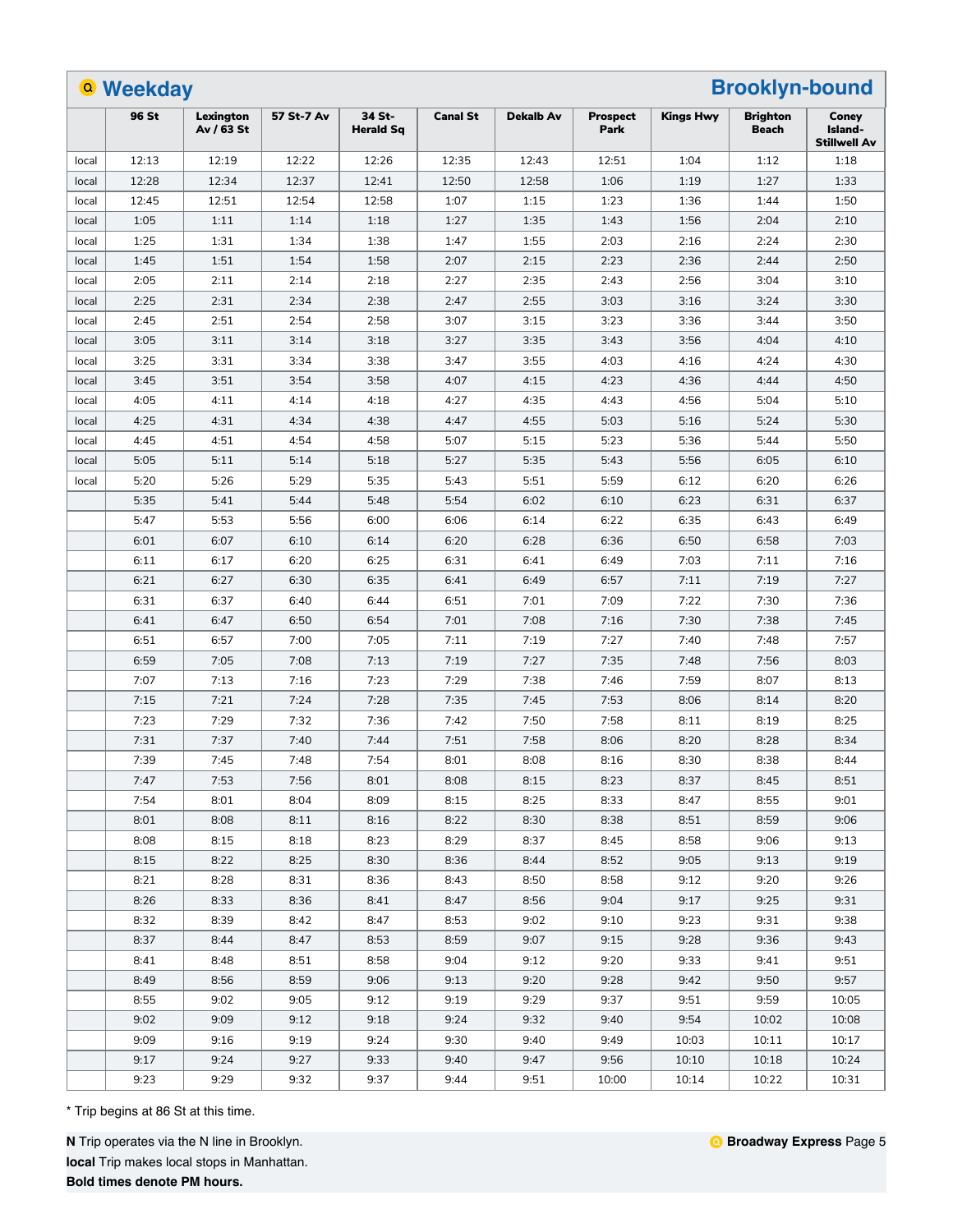| 96 St | Lexington<br>Av / 63 St | 57 St-7 Av | 34 St-<br><b>Herald Sq</b> | <b>Canal St</b> | <b>Dekalb Av</b> | <b>Prospect</b><br>Park | <b>Kings Hwy</b> | <b>Brighton</b><br><b>Beach</b> | Coney<br>Island-<br><b>Stillwell Av</b> |
|-------|-------------------------|------------|----------------------------|-----------------|------------------|-------------------------|------------------|---------------------------------|-----------------------------------------|
| 9:32  | 9:38                    | 9:41       | 9:46                       | 9:53            | 10:00            | 10:09                   | 10:23            | 10:31                           | 10:39                                   |
| 9:41  | 9:47                    | 9:50       | 9:55                       | 10:02           | 10:09            | 10:18                   | 10:32            | 10:40                           | 10:47                                   |
| 9:49  | 9:55                    | 9:58       | 10:03                      | 10:11           | 10:18            | 10:27                   | 10:41            | 10:49                           | 10:56                                   |
| 9:57  | 10:03                   | 10:06      | 10:11                      | 10:19           | 10:28            | 10:37                   | 10:51            | 10:59                           | 11:06                                   |
| 10:05 | 10:11                   | 10:14      | 10:21                      | 10:27           | 10:35            | 10:43                   | 10:57            | 11:05                           | 11:13                                   |
| 10:13 | 10:19                   | 10:22      | 10:30                      | 10:36           | 10:44            | 10:52                   | 11:06            | 11:14                           | 11:22                                   |
| 10:21 | 10:27                   | 10:30      | 10:36                      | 10:43           | 10:50            | 10:59                   | 11:13            | 11:21                           | 11:28                                   |
| 10:29 | 10:35                   | 10:38      | 10:43                      | 10:50           | 10:57            | 11:06                   | 11:20            | 11:28                           | 11:35                                   |
| 10:37 | 10:43                   | 10:46      | 10:52                      | 10:59           | 11:08            | 11:17                   | 11:31            | 11:39                           | 11:46                                   |
| 10:45 | 10:51                   | 10:54      | 11:02                      | 11:08           | 11:18            | 11:26                   | 11:40            | 11:48                           | 11:56                                   |
| 10:53 | 10:59                   | 11:02      | 11:07                      | 11:14           | 11:21            | 11:30                   | 11:44            | 11:52                           | 11:59                                   |
| 11:01 | 11:07                   | 11:10      | 11:15                      | 11:22           | 11:29            | 11:38                   | 11:52            | 12:00                           | 12:07                                   |
| 11:09 | 11:15                   | 11:18      | 11:23                      | 11:30           | 11:38            | 11:47                   | 12:01            | 12:09                           | 12:16                                   |
| 11:17 | 11:23                   | 11:26      | 11:32                      | 11:39           | 11:48            | 11:57                   | 12:11            | 12:19                           | 12:26                                   |
| 11:25 | 11:31                   | 11:34      | 11:42                      | 11:48           | 11:58            | 12:06                   | 12:20            | 12:28                           | 12:36                                   |
| 11:33 | 11:39                   | 11:42      | 11:47                      | 11:53           | 12:01            | 12:09                   | 12:23            | 12:31                           | 12:39                                   |
| 11:41 | 11:47                   | 11:50      | 11:55                      | 12:02           | 12:09            | 12:18                   | 12:32            | 12:40                           | 12:47                                   |
| 11:49 | 11:55                   | 11:58      | 12:03                      | 12:10           | 12:18            | 12:27                   | 12:41            | 12:49                           | 12:55                                   |
| 11:57 | 12:03                   | 12:06      | 12:12                      | 12:19           | 12:28            | 12:37                   | 12:51            | 12:59                           | 1:05                                    |
| 12:05 | 12:11                   | 12:14      | 12:22                      | 12:28           | 12:38            | 12:46                   | 1:00             | 1:08                            | 1:14                                    |
| 12:13 | 12:19                   | 12:22      | 12:27                      | 12:33           | 12:41            | 12:49                   | 1:03             | 1:11                            | 1:17                                    |
| 12:21 | 12:27                   | 12:30      | 12:35                      | 12:42           | 12:49            | 12:58                   | 1:12             | 1:20                            | 1:26                                    |
| 12:29 | 12:35                   | 12:38      | 12:43                      | 12:50           | 12:58            | 1:07                    | 1:21             | 1:29                            | 1:35                                    |
| 12:37 | 12:43                   | 12:46      | 12:52                      | 12:59           | 1:08             | 1:17                    | 1:31             | 1:39                            | 1:45                                    |
| 12:45 | 12:51                   | 12:54      | 1:02                       | 1:08            | 1:18             | 1:26                    | 1:40             | 1:48                            | 1:54                                    |
| 12:53 | 12:59                   | 1:02       | 1:07                       | 1:13            | 1:21             | 1:29                    | 1:43             | 1:51                            | 1:57                                    |
| 1:01  | 1:07                    | 1:10       | 1:15                       | 1:22            | 1:29             | 1:38                    | 1:52             | 2:00                            | 2:06                                    |
| 1:09  | 1:15                    | 1:18       | 1:23                       | 1:30            | 1:38             | 1:47                    | 2:01             | 2:09                            | 2:15                                    |
| 1:17  | 1:23                    | 1:26       | 1:32                       | 1:39            | 1:48             | 1:57                    | 2:11             | 2:19                            | 2:25                                    |
| 1:25  | 1:31                    | 1:34       | 1:42                       | 1:48            | 1:58             | 2:06                    | 2:20             | 2:28                            | 2:34                                    |
| 1:33  | 1:39                    | 1:42       | 1:47                       | 1:53            | 2:01             | 2:09                    | 2:23             | 2:31                            | 2:37                                    |
| 1:41  | 1:47                    | 1:50       | 1:55                       | 2:02            | 2:09             | 2:18                    | 2:32             | 2:40                            | 2:46                                    |
| 1:49  | 1:55                    | 1:58       | 2:03                       | 2:10            | 2:17             | 2:26                    | 2:40             | 2:48                            | 2:54                                    |
| 1:57  | 2:03                    | 2:06       | 2:12                       | 2:19            | 2:28             | 2:37                    | 2:51             | 2:59                            | 3:07                                    |
| 2:05  | 2:11                    | 2:14       | 2:22                       | 2:28            | 2:38             | 2:46                    | 3:00             | 3:08                            | 3:17                                    |
| 2:13  | 2:19                    | 2:22       | 2:27                       | 2:33            | 2:41             | 2:49                    | 3:03             | 3:11                            | 3:20                                    |
| 2:21  | 2:27                    | 2:30       | 2:35                       | 2:42            | 2:49             | 2:58                    | 3:12             | 3:20                            | 3:28                                    |
| 2:29  | 2:35                    | 2:38       | 2:43                       | 2:50            | 2:58             | 3:07                    | 3:21             | 3:29                            | 3:37                                    |
| 2:37  | 2:43                    | 2:46       | 2:52                       | 2:59            | 3:08             | 3:17                    | 3:31             | 3:39                            | 3:47                                    |
| 2:45  | 2:51                    | 2:54       | 3:02                       | 3:08            | 3:18             | 3:26                    | 3:40             | 3:48                            | 3:56                                    |
| 2:53  | 2:59                    | 3:02       | 3:07                       | 3:13            | 3:21             | 3:29                    | 3:43             | 3:51                            | 4:00                                    |
| 3:01  | 3:07                    | 3:10       | 3:15                       | 3:22            | 3:29             | 3:38                    | 3:52             | 4:00                            | 4:05                                    |
| 3:09  | 3:15                    | 3:18       | 3:23                       | 3:30            | 3:38             | 3:47                    | 4:01             | 4:09                            | 4:14                                    |
| 3:17  | 3:23                    | 3:26       | 3:32                       | 3:39            | 3:48             | 3:57                    | 4:11             | 4:19                            | 4:24                                    |
| 3:25  | 3:31                    | 3:34       | 3:42                       | 3:48            | 3:58             | 4:07                    | 4:21             | 4:29                            | 4:34                                    |
| 3:33  | 3:39                    | 3:42       | 3:47                       | 3:53            | 4:01             | 4:09                    | 4:23             | 4:31                            | 4:37                                    |
| 3:41  | 3:47                    | 3:50       | 3:55                       | 4:01            | 4:09             | 4:17                    | 4:31             | 4:40                            | 4:45                                    |
| 3:49  | 3:55                    | 3:58       | 4:03                       | 4:10            | 4:18             | 4:27                    | 4:41             | 4:49                            | 4:55                                    |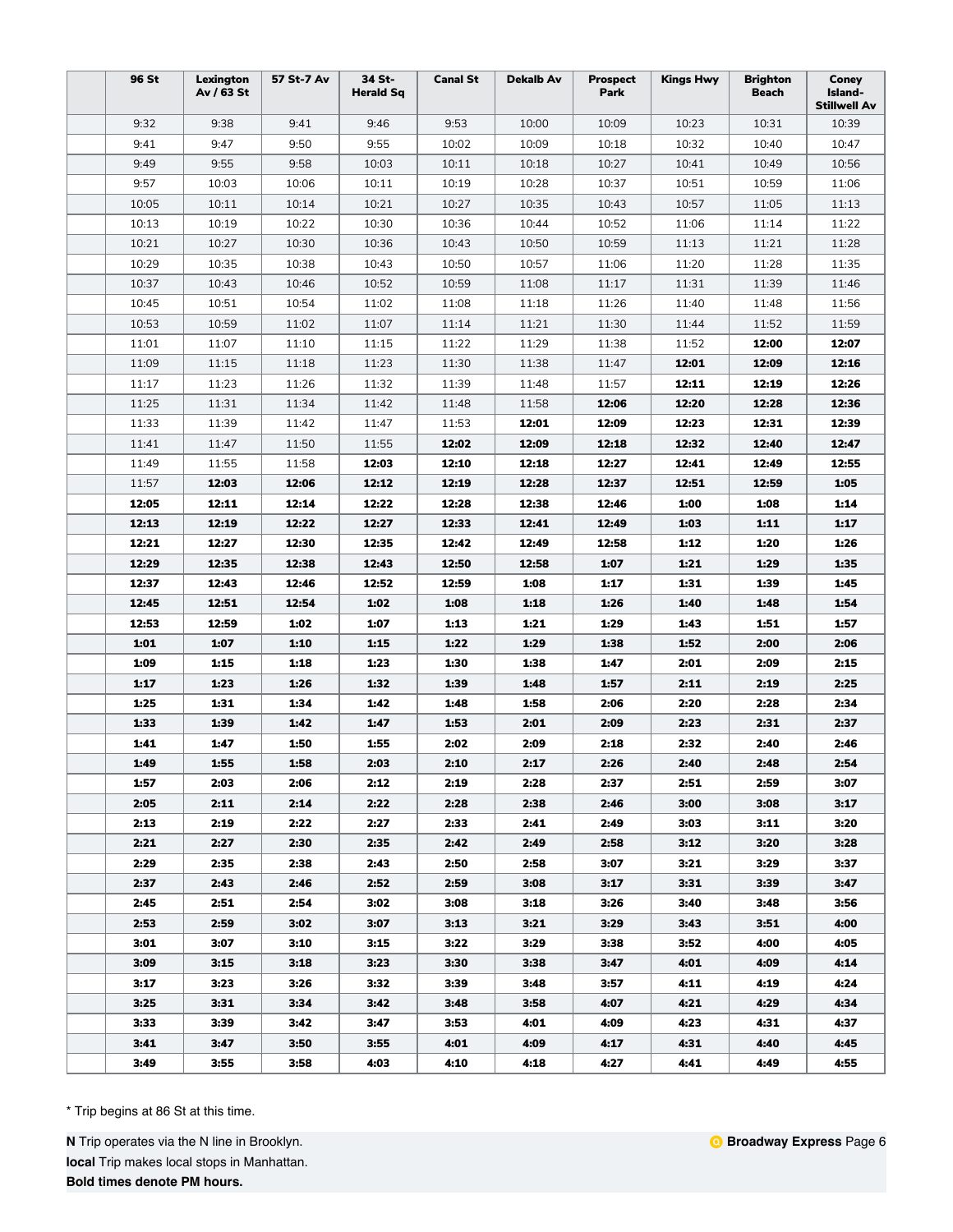| 96 St | Lexington<br>Av / 63 St | 57 St-7 Av | 34 St-<br><b>Herald Sq</b> | <b>Canal St</b> | Dekalb Av | <b>Prospect</b><br>Park | <b>Kings Hwy</b> | <b>Brighton</b><br>Beach | Coney<br>Island-<br><b>Stillwell Av</b> |
|-------|-------------------------|------------|----------------------------|-----------------|-----------|-------------------------|------------------|--------------------------|-----------------------------------------|
| 3:57  | 4:03                    | 4:06       | 4:12                       | 4:18            | 4:26      | 4:34                    | 4:48             | 4:57                     | 5:02                                    |
| 4:03  | 4:09                    | 4:12       | 4:17                       | 4:24            | 4:33      | 4:42                    | 4:56             | 5:04                     | 5:10                                    |
| 4:13  | 4:19                    | 4:22       | 4:27                       | 4:34            | 4:42      | 4:50                    | 5:04             | 5:13                     | 5:18                                    |
| 4:21  | 4:27                    | 4:30       | 4:35                       | 4:42            | 4:50      | 4:58                    | 5:12             | 5:21                     | 5:26                                    |
| 4:29  | 4:35                    | 4:38       | 4:43                       | 4:50            | 4:58      | 5:06                    | 5:20             | 5:29                     | 5:34                                    |
| 4:34  | 4:42                    | 4:45       | 4:52                       | 4:59            | 5:07      | 5:16                    | 5:30             | 5:38                     | 5:44                                    |
| 4:44  | 4:50                    | 4:53       | 4:58                       | 5:05            | 5:14      | 5:22                    | 5:36             | 5:45                     | 5:50                                    |
| 4:48  | 4:54                    | 4:57       | 5:04                       | 5:11            | 5:21      | 5:29                    | 5:43             | 5:52                     | 5:57                                    |
| 4:58  | 5:04                    | 5:07       | 5:12                       | 5:19            | 5:28      | 5:36                    | 5:50             | 5:59                     | 6:04                                    |
| 5:02  | 5:08                    | 5:11       | 5:18                       | 5:25            | 5:35      | 5:43                    | 5:57             | 6:06                     | 6:11                                    |
| 5:09  | 5:16                    | 5:19       | 5:24                       | 5:31            | 5:41      | 5:49                    | 6:03             | 6:12                     | 6:17                                    |
| 5:16  | 5:23                    | 5:26       | 5:31                       | 5:38            | 5:47      | 5:56                    | 6:10             | 6:18                     | 6:24                                    |
| 5:22  | 5:29                    | 5:32       | 5:37                       | 5:44            | 5:53      | 6:02                    | 6:16             | 6:24                     | 6:30                                    |
| 5:28  | 5:35                    | 5:38       | 5:44                       | 5:51            | 5:59      | 6:08                    | 6:22             | 6:30                     | 6:36                                    |
| 5:36  | 5:43                    | 5:46       | 5:52                       | 5:59            | 6:07      | 6:16                    | 6:30             | 6:38                     | 6:44                                    |
| 5:42  | 5:49                    | 5:52       | 5:57                       | 6:04            | 6:13      | 6:21                    | 6:35             | 6:44                     | 6:49                                    |
| 5:51  | 5:58                    | 6:01       | 6:06                       | 6:13            | 6:21      | 6:30                    | 6:44             | 6:52                     | 6:58                                    |
| 5:57  | 6:04                    | 6:07       | 6:12                       | 6:19            | 6:27      | 6:36                    | 6:50             | 6:58                     | 7:04                                    |
| 6:02  | 6:09                    | 6:12       | 6:17                       | 6:24            | 6:32      | 6:41                    | 6:55             | 7:03                     | 7:09                                    |
| 6:08  | 6:15                    | 6:18       | 6:24                       | 6:31            | 6:39      | 6:48                    | 7:02             | 7:10                     | 7:16                                    |
| 6:14  | 6:20                    | 6:23       | 6:28                       | 6:35            | 6:43      | 6:52                    | 7:06             | 7:14                     | 7:20                                    |
| 6:21  | 6:27                    | 6:30       | 6:35                       | 6:42            | 6:50      | 6:58                    | 7:12             | 7:21                     | 7:26                                    |
| 6:27  | 6:34                    | 6:37       | 6:42                       | 6:48            | 6:57      | 7:06                    | 7:20             | 7:28                     | 7:34                                    |
| 6:34  | 6:40                    | 6:43       | 6:48                       | 6:55            | 7:04      | 7:12                    | 7:26             | 7:35                     | 7:40                                    |
| 6:41  | 6:47                    | 6:50       | 6:55                       | 7:01            | 7:10      | 7:19                    | 7:33             | 7:41                     | 7:46                                    |
| 6:48  | 6:54                    | 6:57       | 7:02                       | 7:08            | 7:16      | 7:25                    | 7:39             | 7:47                     | 7:52                                    |
| 6:55  | 7:01                    | 7:04       | 7:09                       | 7:15            | 7:24      | 7:33                    | 7:47             | 7:55                     | 8:00                                    |
| 7:01  | 7:07                    | 7:10       | 7:15                       | 7:21            | 7:29      | 7:38                    | 7:52             | 8:00                     | 8:05                                    |
| 7:09  | 7:15                    | 7:18       | 7:23                       | 7:29            | 7:37      | 7:46                    | 8:00             | 8:08                     | 8:13                                    |
| 7:16  | 7:22                    | 7:25       | 7:30                       | 7:36            | 7:44      | 7:53                    | 8:07             | 8:15                     | 8:20                                    |
| 7:22  | 7:28                    | 7:31       | 7:36                       | 7:42            | 7:50      | 7:59                    | 8:13             | 8:21                     | 8:27                                    |
| 7:30  | 7:36                    | 7:39       | 7:44                       | 7:50            | 7:58      | 8:07                    | 8:21             | 8:29                     | 8:34                                    |
| 7:37  | 7:43                    | 7:46       | 7:51                       | 7:57            | 8:05      | 8:14                    | 8:28             | 8:36                     | 8:41                                    |
| 7:44  | 7:49                    | 7:52       | 7:57                       | 8:04            | 8:14      | 8:22                    | 8:36             | 8:44                     | 8:50                                    |
| 7:51  | 7:57                    | 8:00       | 8:05                       | 8:11            | 8:19      | 8:28                    | 8:42             | 8:50                     | 8:55                                    |
| 7:58  | 8:04                    | 8:07       | 8:12                       | 8:18            | 8:26      | 8:35                    | 8:49             | 8:57                     | 9:02                                    |
| 8:05  | 8:11                    | 8:14       | 8:20                       | 8:26            | 8:34      | 8:43                    | 8:57             | 9:05                     | 9:10                                    |
| 8:12  | 8:17                    | 8:20       | 8:25                       | 8:32            | 8:40      | 8:48                    | 9:02             | 9:10                     | 9:16                                    |
| 8:19  | 8:25                    | 8:28       | 8:33                       | 8:39            | 8:47      | 8:56                    | 9:10             | 9:18                     | 9:23                                    |
| 8:26  | 8:32                    | 8:35       | 8:40                       | 8:46            | 8:54      | 9:03                    | 9:17             | 9:25                     | 9:30                                    |
| 8:33  | 8:39                    | 8:42       | 8:47                       | 8:53            | 9:02      | 9:12                    | 9:26             | 9:34                     | 9:40                                    |
| 8:40  | 8:46                    | 8:49       | 8:54                       | 9:00            | 9:08      | 9:17                    | 9:31             | 9:39                     | 9:44                                    |
| 8:48  | 8:53                    | 8:56       | 9:01                       | 9:08            | 9:16      | 9:24                    | 9:38             | 9:46                     | 9:51                                    |
| 8:55  | 9:01                    | 9:04       | 9:10                       | 9:16            | 9:24      | 9:32                    | 9:46             | 9:54                     | 10:00                                   |
| 9:02  | 9:07                    | 9:10       | 9:15                       | 9:22            | 9:30      | 9:38                    | 9:52             | 10:00                    | 10:07                                   |
| 9:10  | 9:16                    | 9:19       | 9:24                       | 9:30            | 9:38      | 9:46                    | 10:00            | 10:08                    | 10:14                                   |
| 9:18  | 9:24                    | 9:27       | 9:32                       | 9:38            | 9:46      | 9:54                    | 10:08            | 10:16                    | 10:22                                   |
| 9:26  | 9:32                    | 9:35       | 9:40                       | 9:46            | 9:54      | 10:02                   | 10:15            | 10:23                    | 10:29                                   |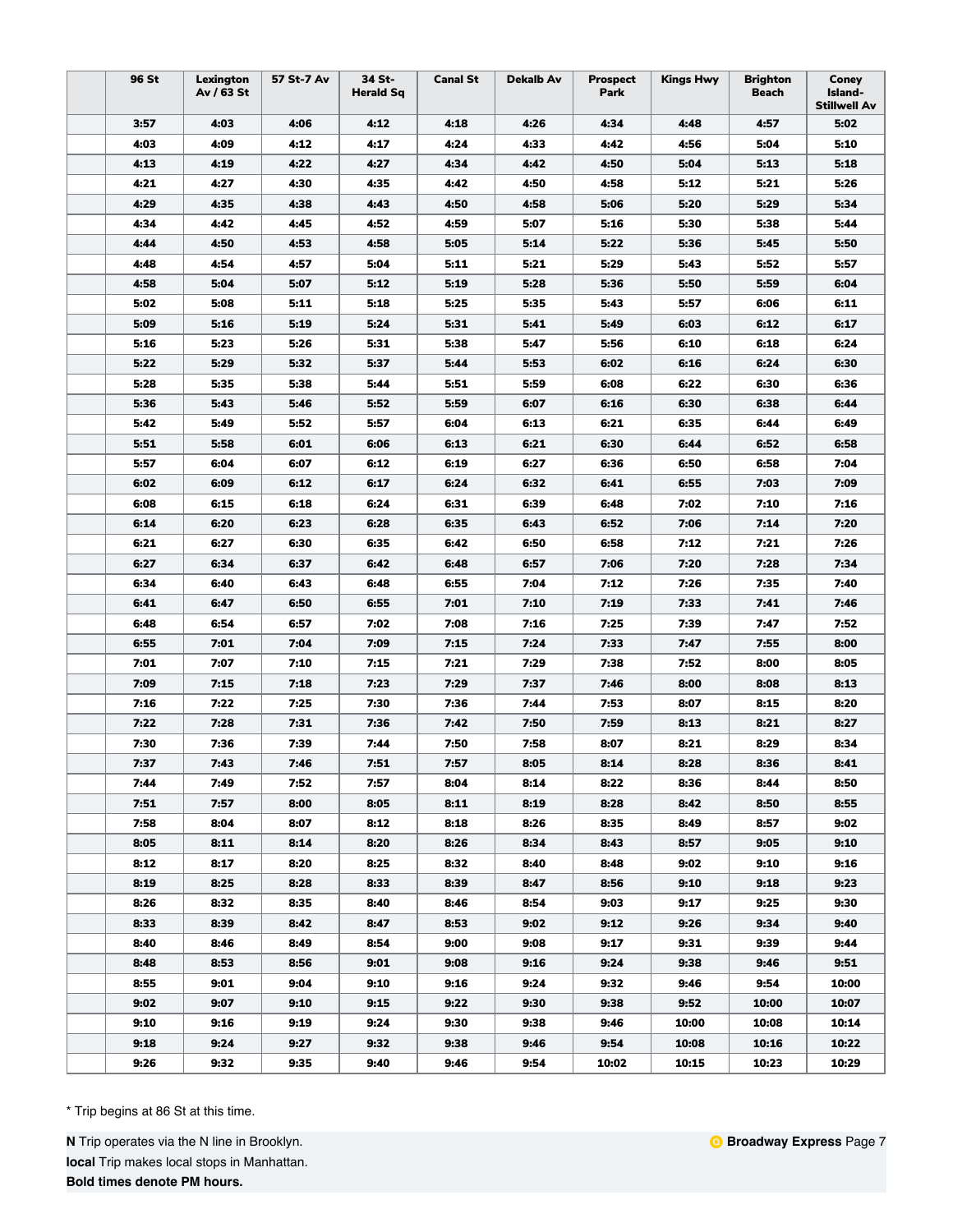|       | 96 St | Lexington<br>Av / 63 St | 57 St-7 Av | 34 St-<br><b>Herald Sq</b> | <b>Canal St</b> | <b>Dekalb Av</b> | <b>Prospect</b><br>Park | <b>Kings Hwy</b> | <b>Brighton</b><br>Beach | Coney<br>Island-<br><b>Stillwell Av</b> |
|-------|-------|-------------------------|------------|----------------------------|-----------------|------------------|-------------------------|------------------|--------------------------|-----------------------------------------|
|       | 9:34  | 9:40                    | 9:43       | 9:50                       | 9:56            | 10:04            | 10:12                   | 10:25            | 10:33                    | 10:40                                   |
|       | 9:41  | 9:47                    | 9:50       | 9:55                       | 10:01           | 10:09            | 10:17                   | 10:30            | 10:38                    | 10:44                                   |
|       | 9:51  | 9:56                    | 9:59       | 10:04                      | 10:10           | 10:18            | 10:26                   | 10:39            | 10:47                    | 10:53                                   |
|       | 9:58  | 10:04                   | 10:07      | 10:11                      | 10:18           | 10:26            | 10:34                   | 10:47            | 10:55                    | 11:00                                   |
|       | 10:09 | 10:15                   | 10:18      | 10:23                      | 10:29           | 10:37            | 10:45                   | 10:58            | 11:06                    | 11:12                                   |
|       | 10:19 | 10:25                   | 10:28      | 10:33                      | 10:39           | 10:47            | 10:55                   | 11:08            | 11:16                    | 11:22                                   |
|       | 10:29 | 10:35                   | 10:38      | 10:43                      | 10:49           | 10:58            | 11:06                   | 11:19            | 11:27                    | 11:33                                   |
|       | 10:39 | 10:45                   | 10:48      | 10:53                      | 10:59           | 11:07            | 11:15                   | 11:28            | 11:36                    | 11:42                                   |
|       | 10:50 | 10:56                   | 10:59      | 11:04                      | 11:10           | 11:18            | 11:26                   | 11:39            | 11:47                    | 11:53                                   |
|       | 11:00 | 11:06                   | 11:09      | 11:14                      | 11:21           | 11:29            | 11:37                   | 11:50            | 11:58                    | 12:04                                   |
|       | 11:11 | 11:17                   | 11:20      | 11:25                      | 11:32           | 11:42            | 11:50                   | 12:03            | 12:11                    | 12:16                                   |
| local | 11:25 | 11:31                   | 11:34      | 11:39                      | 11:48           | 11:56            | 12:04                   | 12:17            | 12:25                    | 12:30                                   |
| local | 11:33 | 11:39                   | 11:42      | 11:48                      | 11:56           | 12:05            | 12:13                   | 12:26            | 12:34                    | 12:40                                   |
| local | 11:45 | 11:51                   | 11:54      | 12:00                      | 12:08           | 12:16            | 12:24                   | 12:37            | 12:45                    | 12:51                                   |
| local | 11:59 | 12:05                   | 12:08      | 12:12                      | 12:21           | 12:29            | 12:37                   | 12:50            | 12:58                    | 1:03                                    |

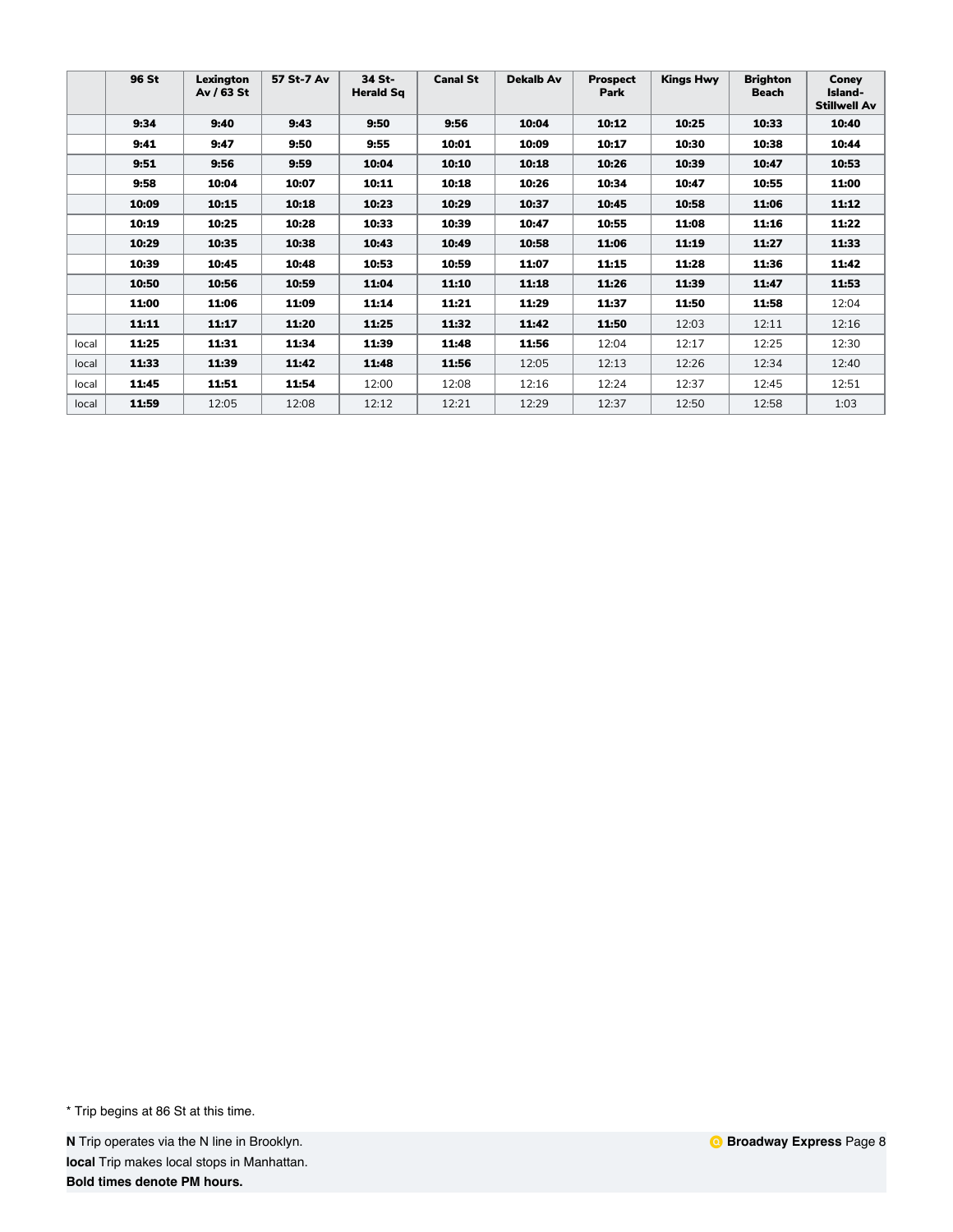|       | <sup>Q</sup> Saturday                   |                                 |                  |                         |                  |                 |                            |            | <b>Manhattan-bound</b>  |       |
|-------|-----------------------------------------|---------------------------------|------------------|-------------------------|------------------|-----------------|----------------------------|------------|-------------------------|-------|
|       | Coney<br>Island-<br><b>Stillwell Av</b> | <b>Brighton</b><br><b>Beach</b> | <b>Kings Hwy</b> | <b>Prospect</b><br>Park | <b>Dekalb Av</b> | <b>Canal St</b> | 34 St-<br><b>Herald Sq</b> | 57 St-7 Av | Lexington<br>Av / 63 St | 96 St |
| local | 1:41                                    | 1:46                            | 1:53             | 2:06                    | 2:13             | 2:21            | 2:29                       | 2:34       | 2:38                    | 2:47  |
| local | 2:01                                    | 2:06                            | 2:13             | 2:26                    | 2:33             | 2:41            | 2:49                       | 2:54       | 2:58                    | 3:07  |
| local | 2:21                                    | 2:26                            | 2:33             | 2:46                    | 2:53             | 3:01            | 3:09                       | 3:14       | 3:18                    | 3:27  |
| local | 2:41                                    | 2:46                            | 2:53             | 3:06                    | 3:13             | 3:21            | 3:29                       | 3:34       | 3:38                    | 3:47  |
| local | 3:01                                    | 3:06                            | 3:13             | 3:26                    | 3:33             | 3:41            | 3:49                       | 3:54       | 3:58                    | 4:07  |
| local | 3:21                                    | 3:26                            | 3:33             | 3:46                    | 3:53             | 4:01            | 4:09                       | 4:14       | 4:18                    | 4:27  |
| local | 3:41                                    | 3:46                            | 3:53             | 4:06                    | 4:13             | 4:21            | 4:29                       | 4:34       | 4:38                    | 4:47  |
| local | 4:01                                    | 4:06                            | 4:13             | 4:26                    | 4:33             | 4:41            | 4:49                       | 4:54       | 4:58                    | 5:07  |
| local | 4:21                                    | 4:26                            | 4:33             | 4:46                    | 4:53             | 5:01            | 5:09                       | 5:14       | 5:18                    | 5:27  |
| local | 4:41                                    | 4:46                            | 4:53             | 5:06                    | 5:13             | 5:21            | 5:29                       | 5:34       | 5:38                    | 5:47  |
| local | 5:01                                    | 5:06                            | 5:13             | 5:26                    | 5:33             | 5:41            | 5:49                       | 5:54       | 5:57                    | 6:05  |
| local | 5:16                                    | 5:21                            | 5:28             | 5:41                    | 5:48             | 5:56            | 6:04                       | 6:09       | 6:12                    | 6:17  |
|       | 5:31                                    | 5:36                            | 5:43             | 5:56                    | 6:03             | 6:11            | 6:17                       | 6:21       | 6:24                    | 6:29  |
|       | 5:43                                    | 5:48                            | 5:55             | 6:08                    | 6:15             | 6:25            | 6:31                       | 6:35       | 6:38                    | 6:43  |
|       | 5:55                                    | 6:00                            | 6:07             | 6:20                    | 6:27             | 6:35            | 6:41                       | 6:45       | 6:48                    | 6:53  |
|       | 6:05                                    | 6:10                            | 6:18             | 6:31                    | 6:39             | 6:47            | 6:53                       | 6:57       | 7:01                    | 7:07  |
|       | 6:15                                    | 6:20                            | 6:28             | 6:41                    | 6:49             | 6:57            | 7:03                       | 7:07       | 7:10                    | 7:15  |
|       | 6:25                                    | 6:30                            | 6:38             | 6:51                    | 6:59             | 7:07            | 7:13                       | 7:17       | 7:20                    | 7:25  |
|       | 6:35                                    | 6:40                            | 6:48             | 7:01                    | 7:09             | 7:17            | 7:23                       | 7:27       | 7:30                    | 7:35  |
|       | 6:45                                    | 6:50                            | 6:58             | 7:11                    | 7:19             | 7:27            | 7:34                       | 7:38       | 7:40                    | 7:46  |
|       | 6:55                                    | 7:00                            | 7:08             | 7:21                    | 7:29             | 7:37            | 7:44                       | 7:48       | 7:50                    | 7:56  |
|       | 7:05                                    | 7:10                            | 7:18             | 7:31                    | 7:39             | 7:47            | 7:54                       | 7:58       | 8:00                    | 8:06  |
|       | 7:15                                    | 7:20                            | 7:28             | 7:41                    | 7:49             | 7:57            | 8:04                       | 8:08       | 8:10                    | 8:16  |
|       | 7:25                                    | 7:30                            | 7:38             | 7:51                    | 7:59             | 8:07            | 8:14                       | 8:18       | 8:20                    | 8:26  |
|       | 7:35                                    | 7:40                            | 7:48             | 8:01                    | 8:09             | 8:17            | 8:24                       | 8:28       | 8:30                    | 8:36  |
|       | 7:45                                    | 7:50                            | 7:58             | 8:11                    | 8:19             | 8:27            | 8:34                       | 8:38       | 8:40                    | 8:46  |
|       | 7:55                                    | 8:00                            | 8:08             | 8:21                    | 8:29             | 8:37            | 8:44                       | 8:48       | 8:51                    | 8:57  |
|       | 8:05                                    | 8:10                            | 8:18             | 8:31                    | 8:39             | 8:47            | 8:54                       | 8:58       | 9:00                    | 9:06  |
|       | 8:15                                    | 8:20                            | 8:28             | 8:41                    | 8:49             | 8:57            | 9:04                       | 9:08       | 9:10                    | 9:16  |
|       | 8:25                                    | 8:30                            | 8:38             | 8:51                    | 8:59             | 9:07            | 9:14                       | 9:18       | 9:20                    | 9:26  |
|       | 8:35                                    | 8:40                            | 8:48             | 9:01                    | 9:09             | 9:17            | 9:24                       | 9:28       | 9:31                    | 9:37  |
|       | 8:45                                    | 8:50                            | 8:58             | 9:11                    | 9:19             | 9:27            | 9:34                       | 9:38       | 9:40                    | 9:46  |
|       | 8:55                                    | 9:00                            | 9:08             | 9:21                    | 9:29             | 9:37            | 9:44                       | 9:48       | 9:50                    | 9:56  |
|       | 9:05                                    | 9:10                            | 9:18             | 9:31                    | 9:39             | 9:47            | 9:54                       | 9:58       | 10:00                   | 10:06 |
|       | 9:15                                    | 9:20                            | 9:28             | 9:41                    | 9:49             | 9:57            | 10:04                      | 10:08      | 10:12                   | 10:18 |
|       | 9:25                                    | 9:30                            | 9:38             | 9:51                    | 9:59             | 10:07           | 10:14                      | 10:18      | 10:20                   | 10:26 |
|       | 9:35                                    | 9:40                            | 9:48             | 10:01                   | 10:09            | 10:17           | 10:24                      | 10:28      | 10:30                   | 10:36 |
|       | 9:45                                    | 9:50                            | 9:58             | 10:11                   | 10:19            | 10:27           | 10:34                      | 10:38      | 10:40                   | 10:46 |
|       | 9:55                                    | 10:00                           | 10:08            | 10:21                   | 10:29            | 10:37           | 10:44                      | 10:48      | 10:52                   | 10:58 |
|       | 10:04                                   | 10:09                           | 10:17            | 10:30                   | 10:38            | 10:46           | 10:53                      | 10:58      | 11:00                   | 11:06 |
|       | 10:12                                   | 10:17                           | 10:25            | 10:38                   | 10:46            | 10:54           | 11:01                      | 11:07      | 11:09                   | 11:15 |
|       | 10:20                                   | 10:25                           | 10:33            | 10:46                   | 10:54            | 11:04           | 11:11                      | 11:15      | 11:17                   | 11:23 |
|       | 10:28                                   | 10:33                           | 10:41            | 10:54                   | 11:02            | 11:10           | 11:17                      | 11:23      | 11:25                   | 11:31 |
|       | 10:36                                   | 10:41                           | 10:49            | 11:02                   | 11:10            | 11:18           | 11:25                      | 11:31      | 11:33                   | 11:39 |
|       | 10:44                                   | 10:49                           | 10:57            | 11:10                   | 11:18            | 11:26           | 11:33                      | 11:39      | 11:41                   | 11:47 |
|       | 10:52                                   | 10:57                           | 11:05            | 11:18                   | 11:26            | 11:34           | 11:41                      | 11:47      | 11:49                   | 11:55 |
|       | 11:00                                   | 11:05                           | 11:13            | 11:26                   | 11:34            | 11:44           | 11:51                      | 11:55      | 11:57                   | 12:03 |
|       |                                         |                                 |                  |                         |                  |                 |                            |            |                         |       |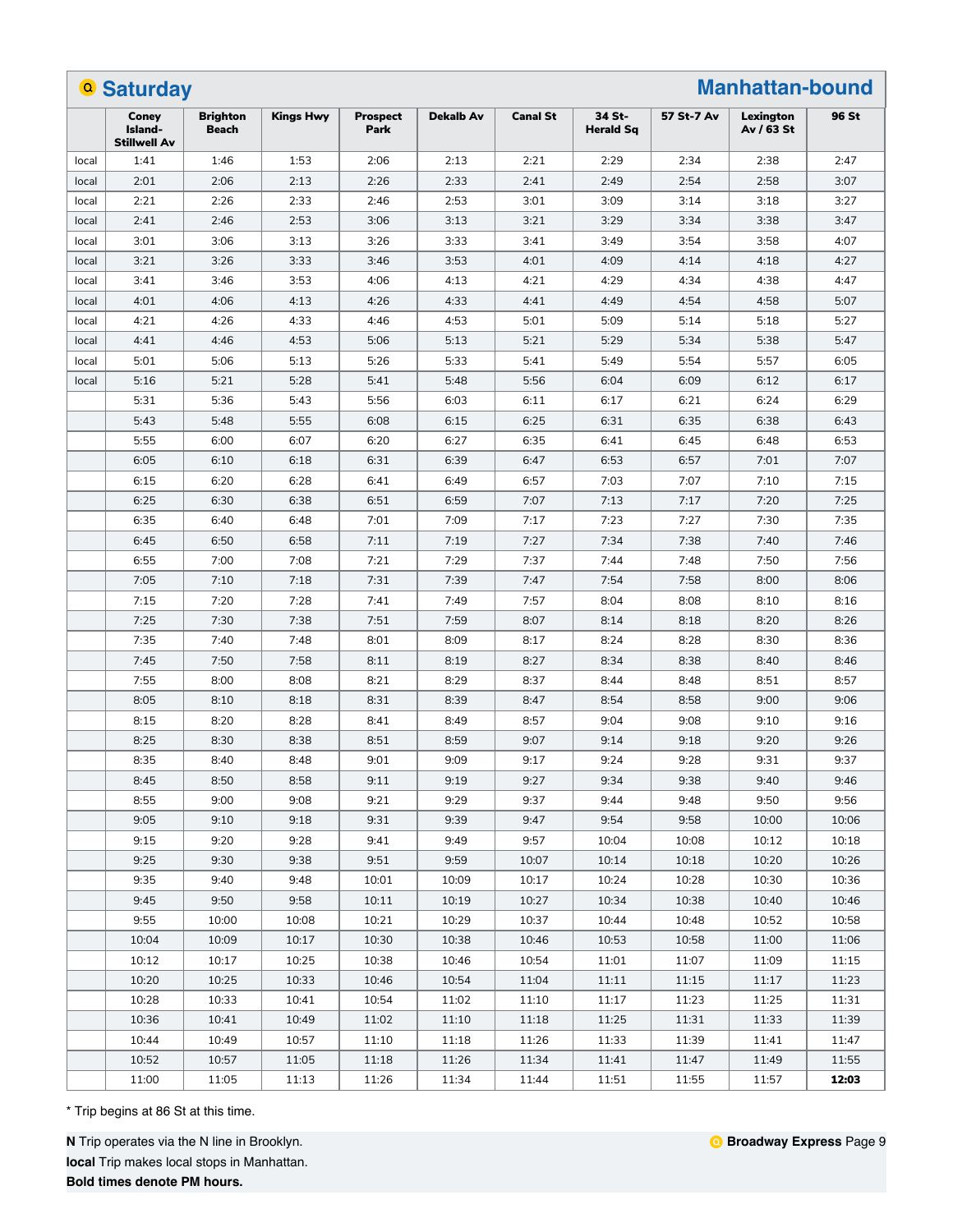| Coney<br>Island-<br><b>Stillwell Av</b> | <b>Brighton</b><br><b>Beach</b> | <b>Kings Hwy</b> | <b>Prospect</b><br>Park | <b>Dekalb Av</b> | <b>Canal St</b> | 34 St-<br><b>Herald Sq</b> | 57 St-7 Av | Lexington<br>Av / 63 St | 96 St |
|-----------------------------------------|---------------------------------|------------------|-------------------------|------------------|-----------------|----------------------------|------------|-------------------------|-------|
| 11:08                                   | 11:13                           | 11:21            | 11:34                   | 11:42            | 11:50           | 11:57                      | 12:03      | 12:05                   | 12:11 |
| 11:16                                   | 11:21                           | 11:29            | 11:42                   | 11:50            | 11:58           | 12:05                      | 12:11      | 12:13                   | 12:19 |
| 11:24                                   | 11:29                           | 11:37            | 11:50                   | 11:58            | 12:06           | 12:13                      | 12:19      | 12:21                   | 12:27 |
| 11:32                                   | 11:37                           | 11:45            | 11:58                   | 12:06            | 12:14           | 12:21                      | 12:27      | 12:29                   | 12:35 |
| 11:40                                   | 11:45                           | 11:53            | 12:06                   | 12:14            | 12:24           | 12:31                      | 12:35      | 12:37                   | 12:43 |
| 11:48                                   | 11:53                           | 12:01            | 12:14                   | 12:22            | 12:30           | 12:37                      | 12:43      | 12:45                   | 12:51 |
| 11:56                                   | 12:01                           | 12:09            | 12:22                   | 12:30            | 12:38           | 12:45                      | 12:51      | 12:53                   | 12:59 |
| 12:04                                   | 12:09                           | 12:17            | 12:30                   | 12:38            | 12:46           | 12:53                      | 12:59      | 1:01                    | 1:07  |
| 12:12                                   | 12:17                           | 12:25            | 12:38                   | 12:46            | 12:54           | 1:01                       | 1:07       | 1:09                    | 1:15  |
| 12:20                                   | 12:25                           | 12:33            | 12:46                   | 12:54            | 1:04            | 1:11                       | 1:15       | 1:17                    | 1:23  |
| 12:28                                   | 12:33                           | 12:41            | 12:54                   | 1:02             | 1:10            | 1:17                       | 1:23       | 1:25                    | 1:31  |
| 12:36                                   | 12:41                           | 12:49            | 1:02                    | 1:10             | 1:18            | 1:25                       | 1:31       | 1:33                    | 1:39  |
| 12:44                                   | 12:49                           | 12:57            | 1:10                    | 1:18             | 1:26            | 1:33                       | 1:39       | 1:41                    | 1:47  |
| 12:52                                   | 12:57                           | 1:05             | 1:18                    | 1:26             | 1:34            | 1:41                       | 1:47       | 1:49                    | 1:55  |
| 1:00                                    | 1:05                            | 1:13             | 1:26                    | 1:34             | 1:44            | 1:51                       | 1:55       | 1:57                    | 2:03  |
| 1:08                                    | 1:13                            | 1:21             | 1:34                    | 1:42             | 1:50            | 1:57                       | 2:03       | 2:05                    | 2:11  |
| 1:16                                    | 1:21                            | 1:29             | 1:42                    | 1:50             | 1:58            | 2:05                       | 2:11       | 2:13                    | 2:19  |
| 1:24                                    | 1:29                            | 1:37             | 1:50                    | 1:58             | 2:06            | 2:13                       | 2:19       | 2:21                    | 2:27  |
| 1:32                                    | 1:37                            | 1:45             | 1:58                    | 2:06             | 2:14            | 2:21                       | 2:27       | 2:29                    | 2:35  |
| 1:40                                    | 1:45                            | 1:53             | 2:06                    | 2:14             | 2:24            | 2:31                       | 2:35       | 2:37                    | 2:43  |
| 1:48                                    | 1:53                            | 2:01             | 2:14                    | 2:22             | 2:30            | 2:37                       | 2:43       | 2:45                    | 2:51  |
| 1:56                                    | 2:01                            | 2:09             | 2:22                    | 2:30             | 2:38            | 2:45                       | 2:51       | 2:53                    | 2:59  |
| 2:04                                    | 2:09                            | 2:17             | 2:30                    | 2:38             | 2:46            | 2:53                       | 2:59       | 3:01                    | 3:07  |
| 2:12                                    | 2:17                            | 2:25             | 2:38                    | 2:46             | 2:54            | 3:01                       | 3:07       | 3:09                    | 3:15  |
| 2:20                                    | 2:25                            | 2:33             | 2:46                    | 2:54             | 3:04            | 3:11                       | 3:15       | 3:17                    | 3:23  |
| 2:28                                    | 2:33                            | 2:41             | 2:54                    | 3:02             | 3:10            | 3:17                       | 3:23       | 3:25                    | 3:31  |
| 2:36                                    | 2:41                            | 2:49             | 3:02                    | 3:10             | 3:18            | 3:25                       | 3:31       | 3:33                    | 3:39  |
| 2:44                                    | 2:49                            | 2:57             | 3:10                    | 3:18             | 3:26            | 3:33                       | 3:39       | 3:41                    | 3:47  |
| 2:52                                    | 2:57                            | 3:05             | 3:18                    | 3:26             | 3:34            | 3:41                       | 3:47       | 3:49                    | 3:55  |
| 3:00                                    | 3:05                            | 3:13             | 3:26                    | 3:34             | 3:44            | 3:51                       | 3:55       | 3:57                    | 4:03  |
| 3:08                                    | 3:13                            | 3:21             | 3:34                    | 3:42             | 3:50            | 3:57                       | 4:03       | 4:05                    | 4:11  |
| 3:16                                    | 3:21                            | 3:29             | 3:42                    | 3:50             | 3:58            | 4:05                       | 4:11       | 4:13                    | 4:19  |
| 3:24                                    | 3:29                            | 3:37             | 3:50                    | 3:58             | 4:06            | 4:13                       | 4:19       | 4:21                    | 4:27  |
| 3:32                                    | 3:37                            | 3:45             | 3:58                    | 4:06             | 4:14            | 4:21                       | 4:27       | 4:29                    | 4:35  |
| 3:40                                    | 3:45                            | 3:53             | 4:06                    | 4:14             | 4:24            | 4:31                       | 4:35       | 4:37                    | 4:43  |
| 3:48                                    | 3:53                            | 4:01             | 4:14                    | 4:22             | 4:30            | 4:37                       | 4:43       | 4:45                    | 4:51  |
| 3:56                                    | 4:01                            | 4:09             | 4:22                    | 4:30             | 4:38            | 4:45                       | 4:51       | 4:53                    | 4:59  |
| 4:04                                    | 4:09                            | 4:17             | 4:30                    | 4:38             | 4:46            | 4:53                       | 4:59       | 5:01                    | 5:07  |
| 4:12                                    | 4:17                            | 4:25             | 4:38                    | 4:46             | 4:54            | 5:01                       | 5:07       | 5:09                    | 5:15  |
| 4:20                                    | 4:25                            | 4:33             | 4:46                    | 4:54             | 5:04            | 5:11                       | 5:15       | 5:17                    | 5:23  |
| 4:28                                    | 4:33                            | 4:41             | 4:54                    | 5:02             | 5:10            | 5:17                       | 5:23       | 5:25                    | 5:31  |
| 4:36                                    | 4:41                            | 4:49             | 5:02                    | 5:10             | 5:18            | 5:25                       | 5:31       | 5:33                    | 5:39  |
| 4:44                                    | 4:49                            | 4:57             | 5:10                    | 5:18             | 5:26            | 5:33                       | 5:39       | 5:41                    | 5:47  |
| 4:52                                    | 4:57                            | 5:05             | 5:18                    | 5:26             | 5:34            | 5:41                       | 5:47       | 5:49                    | 5:55  |
| 5:00                                    | 5:05                            | 5:13             | 5:26                    | 5:34             | 5:44            | 5:51                       | 5:55       | 5:57                    | 6:03  |
| 5:08                                    | 5:13                            | 5:21             | 5:34                    | 5:42             | 5:50            | 5:57                       | 6:03       | 6:05                    | 6:11  |
| 5:16                                    | 5:21                            | 5:29             | 5:42                    | 5:50             | 5:58            | 6:05                       | 6:11       | 6:13                    | 6:19  |
| 5:24                                    | 5:29                            | 5:37             | 5:50                    | 5:58             | 6:06            | 6:13                       | 6:19       | 6:21                    | 6:27  |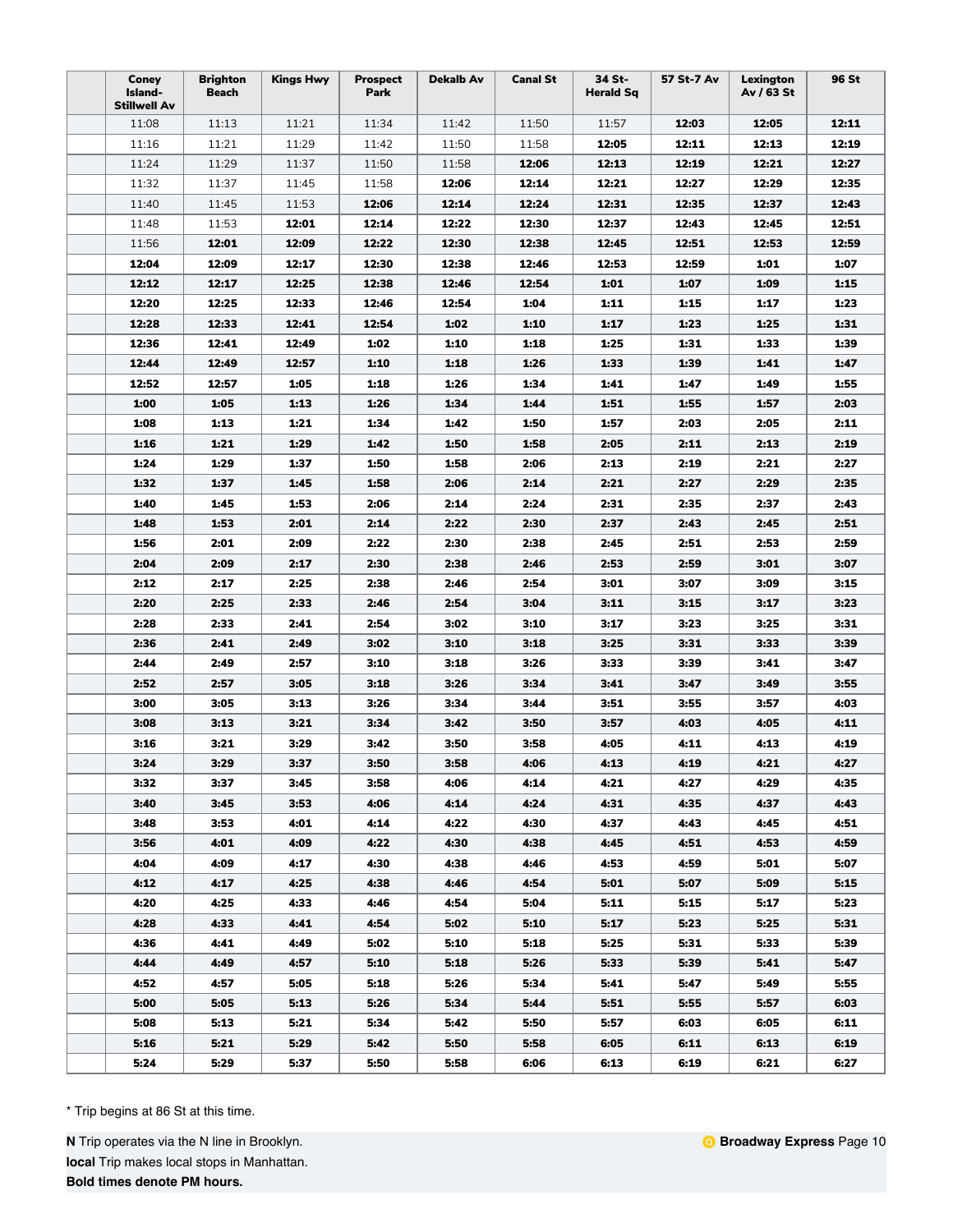|       | Coney<br>Island-<br><b>Stillwell Av</b> | <b>Brighton</b><br><b>Beach</b> | <b>Kings Hwy</b> | <b>Prospect</b><br>Park | <b>Dekalb Av</b> | <b>Canal St</b> | 34 St-<br><b>Herald Sq</b> | 57 St-7 Av | Lexington<br>Av / 63 St | 96 St |
|-------|-----------------------------------------|---------------------------------|------------------|-------------------------|------------------|-----------------|----------------------------|------------|-------------------------|-------|
|       | 5:32                                    | 5:37                            | 5:45             | 5:58                    | 6:06             | 6:14            | 6:21                       | 6:27       | 6:29                    | 6:35  |
|       | 5:40                                    | 5:45                            | 5:53             | 6:06                    | 6:13             | 6:24            | 6:31                       | 6:35       | 6:37                    | 6:43  |
|       | 5:48                                    | 5:53                            | 6:00             | 6:13                    | 6:21             | 6:29            | 6:36                       | 6:42       | 6:45                    | 6:51  |
|       | 5:56                                    | 6:01                            | 6:08             | 6:21                    | 6:29             | 6:37            | 6:44                       | 6:50       | 6:53                    | 6:59  |
|       | 6:04                                    | 6:09                            | 6:16             | 6:29                    | 6:37             | 6:45            | 6:52                       | 6:58       | 7:01                    | 7:07  |
|       | 6:12                                    | 6:17                            | 6:24             | 6:37                    | 6:45             | 6:54            | 7:01                       | 7:06       | 7:09                    | 7:15  |
|       | 6:19                                    | 6:24                            | 6:31             | 6:44                    | 6:52             | 7:00            | 7:07                       | 7:14       | 7:17                    | 7:23  |
|       | 6:28                                    | 6:33                            | 6:40             | 6:53                    | 7:01             | 7:09            | 7:16                       | 7:22       | 7:25                    | 7:31  |
|       | 6:36                                    | 6:41                            | 6:48             | 7:01                    | 7:09             | 7:17            | 7:24                       | 7:30       | 7:33                    | 7:39  |
|       | 6:44                                    | 6:49                            | 6:56             | 7:09                    | 7:17             | 7:25            | 7:32                       | 7:38       | 7:41                    | 7:47  |
|       | 6:52                                    | 6:57                            | 7:04             | 7:17                    | 7:25             | 7:34            | 7:41                       | 7:45       | 7:49                    | 7:55  |
|       | 6:59                                    | 7:04                            | 7:11             | 7:24                    | 7:32             | 7:40            | 7:47                       | 7:53       | 7:57                    | 8:03  |
|       | 7:08                                    | 7:13                            | 7:20             | 7:33                    | 7:41             | 7:49            | 7:56                       | 8:01       | 8:05                    | 8:11  |
|       | 7:16                                    | 7:21                            | 7:28             | 7:41                    | 7:49             | 7:57            | 8:04                       | 8:09       | 8:13                    | 8:19  |
|       | 7:24                                    | 7:29                            | 7:36             | 7:49                    | 7:57             | 8:05            | 8:12                       | 8:17       | 8:21                    | 8:27  |
|       | 7:32                                    | 7:37                            | 7:44             | 7:57                    | 8:05             | 8:14            | 8:21                       | 8:25       | 8:29                    | 8:35  |
|       | 7:39                                    | 7:44                            | 7:51             | 8:04                    | 8:12             | 8:20            | 8:27                       | 8:33       | 8:37                    | 8:43  |
|       | 7:48                                    | 7:53                            | 8:00             | 8:13                    | 8:21             | 8:29            | 8:36                       | 8:41       | 8:45                    | 8:51  |
|       | 7:56                                    | 8:01                            | 8:08             | 8:21                    | 8:29             | 8:37            | 8:44                       | 8:49       | 8:53                    | 8:59  |
|       | 8:05                                    | 8:10                            | 8:17             | 8:30                    | 8:38             | 8:46            | 8:54                       | 8:58       | 9:01                    | 9:07  |
|       | 8:15                                    | 8:20                            | 8:27             | 8:40                    | 8:48             | 8:56            | 9:03                       | 9:07       | 9:09                    | 9:15  |
|       | 8:25                                    | 8:30                            | 8:37             | 8:50                    | 8:58             | 9:06            | 9:13                       | 9:17       | 9:19                    | 9:25  |
|       | 8:35                                    | 8:40                            | 8:47             | 9:00                    | 9:08             | 9:16            | 9:23                       | 9:27       | 9:31                    | 9:37  |
|       | 8:45                                    | 8:50                            | 8:57             | 9:10                    | 9:18             | 9:26            | 9:33                       | 9:37       | 9:39                    | 9:45  |
|       | 8:55                                    | 9:00                            | 9:07             | 9:20                    | 9:28             | 9:36            | 9:43                       | 9:47       | 9:49                    | 9:55  |
|       | 9:05                                    | 9:10                            | 9:17             | 9:30                    | 9:38             | 9:46            | 9:53                       | 9:57       | 10:00                   | 10:06 |
|       | 9:15                                    | 9:20                            | 9:27             | 9:40                    | 9:48             | 9:56            | 10:03                      | 10:07      | 10:09                   | 10:15 |
|       | 9:25                                    | 9:30                            | 9:37             | 9:50                    | 9:58             | 10:06           | 10:13                      | 10:17      | 10:21                   | 10:27 |
|       | 9:35                                    | 9:40                            | 9:47             | 10:00                   | 10:08            | 10:16           | 10:23                      | 10:27      | 10:29                   | 10:35 |
|       | 9:46                                    | 9:51                            | 9:58             | 10:11                   | 10:18            | 10:26           | 10:33                      | 10:37      | 10:40                   | 10:45 |
|       | 9:57                                    | 10:02                           | 10:09            | 10:22                   | 10:29            | 10:37           | 10:44                      | 10:48      | 10:50                   | 10:56 |
|       | 10:07                                   | 10:12                           | 10:19            | 10:32                   | 10:39            | 10:47           | 10:53                      | 10:57      | 11:00                   | 11:05 |
|       | 10:17                                   | 10:22                           | 10:29            | 10:42                   | 10:49            | 10:57           | 11:03                      | 11:07      | 11:10                   | 11:15 |
|       | 10:27                                   | 10:32                           | 10:39            | 10:52                   | 10:59            | 11:07           | 11:13                      | 11:17      | 11:21                   | 11:26 |
|       | 10:39                                   | 10:44                           | 10:51            | 11:04                   | 11:11            | 11:19           | 11:25                      | 11:29      | 11:33                   | 11:40 |
|       | 10:51                                   | 10:56                           | 11:03            | 11:16                   | 11:23            | 11:31           | 11:37                      | 11:41      | 11:45                   | 11:52 |
| local | 11:01                                   | 11:06                           | 11:13            | 11:26                   | 11:33            | 11:41           | 11:49                      | 11:54      | 11:57                   | 12:05 |
| local | 11:13                                   | 11:18                           | 11:25            | 11:38                   | 11:45            | 11:53           | 12:01                      | 12:06      | 12:09                   | 12:17 |
| local | 11:25                                   | 11:30                           | 11:37            | 11:50                   | 11:57            | 12:05           | 12:13                      | 12:18      | 12:22                   | 12:31 |
| local | 11:41                                   | 11:46                           | 11:53            | 12:06                   | 12:13            | 12:21           | 12:29                      | 12:34      | 12:38                   | 12:47 |
| local | 12:01                                   | 12:06                           | 12:13            | 12:26                   | 12:33            | 12:41           | 12:49                      | 12:54      | 12:58                   | 1:07  |
| local | 12:21                                   | 12:26                           | 12:33            | 12:46                   | 12:53            | 1:01            | 1:09                       | 1:14       | 1:18                    | 1:27  |
| local | 12:41                                   | 12:46                           | 12:53            | 1:06                    | 1:13             | 1:21            | 1:29                       | 1:34       | 1:38                    | 1:47  |
| local | 1:01                                    | 1:06                            | 1:13             | 1:26                    | 1:33             | 1:41            | 1:49                       | 1:54       | 1:58                    | 2:07  |
| local | 1:21                                    | 1:26                            | 1:33             | 1:46                    | 1:53             | 2:01            | 2:09                       | 2:14       | 2:18                    | 2:27  |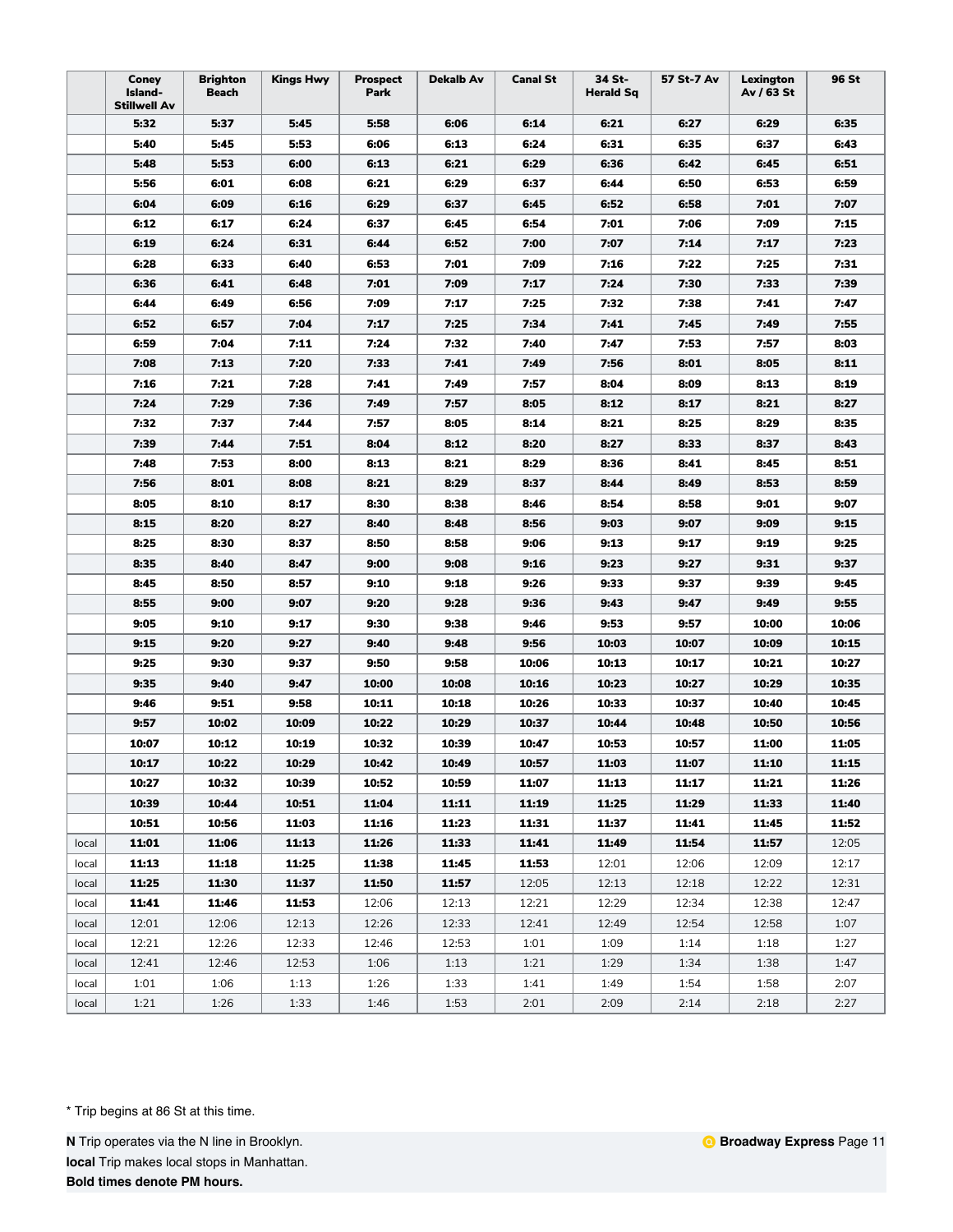|       | <sup>a</sup> Saturday |                         |            |                            |                 |           |                         |                  | <b>Brooklyn-bound</b>           |                                         |
|-------|-----------------------|-------------------------|------------|----------------------------|-----------------|-----------|-------------------------|------------------|---------------------------------|-----------------------------------------|
|       | 96 St                 | Lexington<br>Av / 63 St | 57 St-7 Av | 34 St-<br><b>Herald Sq</b> | <b>Canal St</b> | Dekalb Av | <b>Prospect</b><br>Park | <b>Kings Hwy</b> | <b>Brighton</b><br><b>Beach</b> | Coney<br>Island-<br><b>Stillwell Av</b> |
| local | 12:13                 | 12:19                   | 12:22      | 12:26                      | 12:35           | 12:43     | 12:51                   | 1:04             | 1:12                            | 1:18                                    |
| local | 12:28                 | 12:34                   | 12:37      | 12:41                      | 12:50           | 12:58     | 1:06                    | 1:19             | 1:27                            | 1:33                                    |
| local | 12:45                 | 12:51                   | 12:54      | 12:58                      | 1:07            | 1:15      | 1:23                    | 1:36             | 1:44                            | 1:50                                    |
| local | 1:05                  | 1:11                    | 1:14       | 1:18                       | 1:27            | 1:35      | 1:43                    | 1:56             | 2:04                            | 2:10                                    |
| local | 1:25                  | 1:31                    | 1:34       | 1:38                       | 1:47            | 1:55      | 2:03                    | 2:16             | 2:24                            | 2:30                                    |
| local | 1:45                  | 1:51                    | 1:54       | 1:58                       | 2:07            | 2:15      | 2:23                    | 2:36             | 2:44                            | 2:50                                    |
| local | 2:05                  | 2:11                    | 2:14       | 2:18                       | 2:27            | 2:35      | 2:43                    | 2:56             | 3:04                            | 3:10                                    |
| local | 2:25                  | 2:31                    | 2:34       | 2:38                       | 2:47            | 2:55      | 3:03                    | 3:16             | 3:24                            | 3:30                                    |
| local | 2:45                  | 2:51                    | 2:54       | 2:58                       | 3:07            | 3:15      | 3:23                    | 3:36             | 3:44                            | 3:50                                    |
| local | 3:05                  | 3:11                    | 3:14       | 3:18                       | 3:27            | 3:35      | 3:43                    | 3:56             | 4:04                            | 4:10                                    |
| local | 3:25                  | 3:31                    | 3:34       | 3:38                       | 3:47            | 3:55      | 4:03                    | 4:16             | 4:24                            | 4:30                                    |
| local | 3:45                  | 3:51                    | 3:54       | 3:58                       | 4:07            | 4:15      | 4:23                    | 4:36             | 4:44                            | 4:50                                    |
| local | 4:05                  | 4:11                    | 4:14       | 4:18                       | 4:27            | 4:35      | 4:43                    | 4:56             | 5:04                            | 5:10                                    |
| local | 4:25                  | 4:31                    | 4:34       | 4:38                       | 4:47            | 4:55      | 5:03                    | 5:16             | 5:24                            | 5:30                                    |
| local | 4:45                  | 4:51                    | 4:54       | 4:58                       | 5:07            | 5:15      | 5:23                    | 5:36             | 5:44                            | 5:50                                    |
| local | 5:05                  | 5:11                    | 5:14       | 5:18                       | 5:27            | 5:35      | 5:43                    | 5:56             | 6:04                            | 6:09                                    |
| local | 5:25                  | 5:31                    | 5:34       | 5:38                       | 5:47            | 5:55      | 6:03                    | 6:16             | 6:24                            | 6:29                                    |
|       | 5:45                  | 5:51                    | 5:54       | 5:58                       | 6:04            | 6:12      | 6:20                    | 6:33             | 6:41                            | 6:47                                    |
|       | 6:00                  | 6:06                    | 6:09       | 6:13                       | 6:19            | 6:27      | 6:35                    | 6:48             | 6:56                            | 7:02                                    |
|       | 6:15                  | 6:21                    | 6:24       | 6:28                       | 6:34            | 6:42      | 6:50                    | 7:03             | 7:11                            | 7:17                                    |
|       | 6:27                  | 6:33                    | 6:36       | 6:40                       | 6:46            | 6:54      | 7:02                    | 7:15             | 7:23                            | 7:29                                    |
|       | 6:39                  | 6:45                    | 6:48       | 6:52                       | 6:58            | 7:06      | 7:14                    | 7:27             | 7:35                            | 7:41                                    |
|       | 6:51                  | 6:57                    | 7:00       | 7:04                       | 7:10            | 7:18      | 7:26                    | 7:39             | 7:47                            | 7:53                                    |
|       | 7:01                  | 7:07                    | 7:10       | 7:14                       | 7:20            | 7:28      | 7:36                    | 7:49             | 7:57                            | 8:03                                    |
|       | 7:12                  | 7:18                    | 7:21       | 7:25                       | 7:31            | 7:39      | 7:47                    | 8:01             | 8:09                            | 8:14                                    |
|       | 7:22                  | 7:28                    | 7:31       | 7:35                       | 7:42            | 7:50      | 7:58                    | 8:11             | 8:19                            | 8:25                                    |
|       | 7:32                  | 7:38                    | 7:41       | 7:45                       | 7:52            | 8:00      | 8:08                    | 8:21             | 8:29                            | 8:35                                    |
|       | 7:42                  | 7:48                    | 7:51       | 7:55                       | 8:02            | 8:10      | 8:18                    | 8:31             | 8:39                            | 8:45                                    |
|       | 7:52                  | 7:58                    | 8:01       | 8:05                       | 8:12            | 8:20      | 8:28                    | 8:42             | 8:50                            | 8:55                                    |
|       | 8:02                  | 8:08                    | 8:11       |                            | 8:22            | 8:30      | 8:38                    | 8:52             | 9:00                            | 9:05                                    |
|       |                       |                         |            | 8:15                       |                 |           |                         |                  |                                 |                                         |
|       | 8:12                  | 8:18                    | 8:21       | 8:25                       | 8:32            | 8:40      | 8:48                    | 9:02             | 9:10                            | 9:15                                    |
|       | 8:22                  | 8:28                    | 8:31       | 8:35                       | 8:42            | 8:50      | 8:58                    | 9:12             | 9:20                            | 9:25                                    |
|       | 8:32                  | 8:38                    | 8:41       | 8:45                       | 8:52            | 9:00      | 9:08                    | 9:22             | 9:30                            | 9:35                                    |
|       | 8:42                  | 8:48                    | 8:51       | 8:55                       | 9:02            | 9:10      | 9:18                    | 9:32             | 9:40                            | 9:45                                    |
|       | 8:52                  | 8:58                    | 9:01       | 9:05                       | 9:12            | 9:20      | 9:28                    | 9:42             | 9:50                            | 9:55                                    |
|       | 9:03                  | 9:09                    | 9:12       | 9:16                       | 9:23            | 9:31      | 9:39                    | 9:53             | 10:01                           | 10:06                                   |
|       | 9:12                  | 9:18                    | 9:21       | 9:25                       | 9:32            | 9:40      | 9:48                    | 10:02            | 10:10                           | 10:15                                   |
|       | 9:22                  | 9:28                    | 9:31       | 9:35                       | 9:42            | 9:50      | 9:58                    | 10:12            | 10:20                           | 10:25                                   |
|       | 9:31                  | 9:37                    | 9:40       | 9:44                       | 9:51            | 9:59      | 10:07                   | 10:21            | 10:29                           | 10:34                                   |
|       | 9:43                  | 9:49                    | 9:52       | 9:56                       | 10:03           | 10:11     | 10:19                   | 10:33            | 10:41                           | 10:46                                   |
|       | 9:52                  | 9:58                    | 10:01      | 10:05                      | 10:12           | 10:20     | 10:28                   | 10:42            | 10:50                           | 10:55                                   |
|       | 10:02                 | 10:08                   | 10:11      | 10:15                      | 10:22           | 10:30     | 10:38                   | 10:52            | 11:00                           | 11:05                                   |
|       | 10:12                 | 10:18                   | 10:21      | 10:25                      | 10:32           | 10:40     | 10:48                   | 11:02            | 11:10                           | 11:15                                   |
|       | 10:23                 | 10:29                   | 10:32      | 10:36                      | 10:43           | 10:51     | 10:59                   | 11:13            | 11:21                           | 11:26                                   |
|       | 10:32                 | 10:38                   | 10:41      | 10:45                      | 10:52           | 11:00     | 11:08                   | 11:22            | 11:30                           | 11:35                                   |
|       | 10:42                 | 10:48                   | 10:51      | 10:55                      | 11:02           | 11:10     | 11:18                   | 11:32            | 11:40                           | 11:45                                   |
|       | 10:52                 | 10:58                   | 11:01      | 11:05                      | 11:12           | 11:20     | 11:28                   | 11:42            | 11:50                           | 11:55                                   |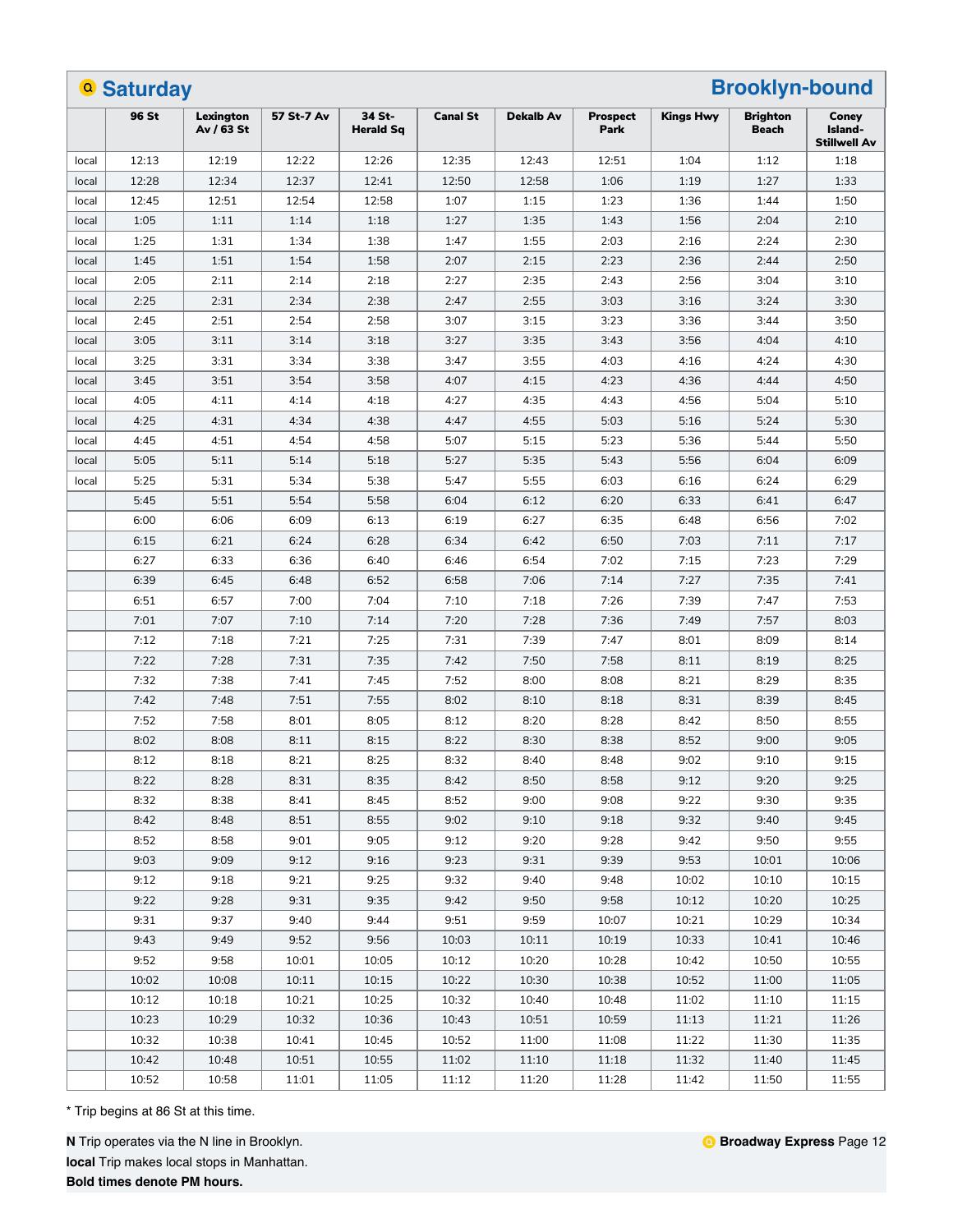| 96 St | Lexington<br>Av / 63 St | 57 St-7 Av | 34 St-<br><b>Herald Sq</b> | <b>Canal St</b> | <b>Dekalb Av</b> | <b>Prospect</b><br><b>Park</b> | <b>Kings Hwy</b> | <b>Brighton</b><br><b>Beach</b> | Coney<br>Island-<br><b>Stillwell Av</b> |
|-------|-------------------------|------------|----------------------------|-----------------|------------------|--------------------------------|------------------|---------------------------------|-----------------------------------------|
| 11:03 | 11:09                   | 11:12      | 11:16                      | 11:23           | 11:31            | 11:39                          | 11:53            | 12:01                           | 12:06                                   |
| 11:12 | 11:18                   | 11:21      | 11:25                      | 11:32           | 11:40            | 11:48                          | 12:02            | 12:10                           | 12:15                                   |
| 11:21 | 11:27                   | 11:30      | 11:34                      | 11:41           | 11:49            | 11:57                          | 12:11            | 12:19                           | 12:24                                   |
| 11:29 | 11:35                   | 11:38      | 11:42                      | 11:49           | 11:57            | 12:05                          | 12:21            | 12:29                           | 12:34                                   |
| 11:37 | 11:43                   | 11:46      | 11:50                      | 11:57           | 12:05            | 12:13                          | 12:29            | 12:37                           | 12:42                                   |
| 11:45 | 11:51                   | 11:54      | 11:58                      | 12:07           | 12:15            | 12:23                          | 12:37            | 12:45                           | 12:50                                   |
| 11:53 | 11:59                   | 12:02      | 12:06                      | 12:13           | 12:21            | 12:29                          | 12:45            | 12:53                           | 12:58                                   |
| 12:01 | 12:07                   | 12:10      | 12:14                      | 12:21           | 12:29            | 12:37                          | 12:53            | 1:01                            | 1:06                                    |
| 12:09 | 12:15                   | 12:18      | 12:22                      | 12:29           | 12:37            | 12:45                          | 1:01             | 1:09                            | 1:14                                    |
| 12:17 | 12:23                   | 12:26      | 12:30                      | 12:37           | 12:45            | 12:53                          | 1:09             | 1:17                            | 1:22                                    |
| 12:25 | 12:31                   | 12:34      | 12:38                      | 12:47           | 12:55            | 1:03                           | 1:17             | 1:25                            | 1:30                                    |
| 12:33 | 12:39                   | 12:42      | 12:46                      | 12:53           | 1:01             | 1:09                           | 1:25             | 1:33                            | 1:38                                    |
| 12:41 | 12:47                   | 12:50      | 12:54                      | 1:01            | 1:09             | 1:17                           | 1:33             | 1:41                            | 1:46                                    |
| 12:49 | 12:55                   | 12:58      | 1:02                       | 1:09            | 1:17             | 1:25                           | 1:41             | 1:49                            | 1:54                                    |
| 12:57 | 1:03                    | 1:06       | 1:10                       | 1:17            | 1:25             | 1:33                           | 1:49             | 1:57                            | 2:02                                    |
| 1:05  | 1:11                    | 1:14       | 1:18                       | 1:27            | 1:35             | 1:43                           | 1:57             | 2:05                            | 2:10                                    |
| 1:13  | 1:19                    | 1:22       | 1:26                       | 1:33            | 1:41             | 1:49                           | 2:05             | 2:13                            | 2:18                                    |
| 1:21  | 1:27                    | 1:30       | 1:34                       | 1:41            | 1:49             | 1:57                           | 2:13             | 2:21                            | 2:26                                    |
| 1:29  | 1:35                    | 1:38       | 1:42                       | 1:49            | 1:57             | 2:05                           | 2:21             | 2:29                            | 2:34                                    |
| 1:37  | 1:43                    | 1:46       | 1:50                       | 1:57            | 2:05             | 2:13                           | 2:29             | 2:37                            | 2:42                                    |
| 1:45  | 1:51                    | 1:54       | 1:58                       | 2:07            | 2:15             | 2:23                           | 2:37             | 2:45                            | 2:50                                    |
| 1:53  | 1:59                    | 2:02       | 2:06                       | 2:13            | 2:21             | 2:29                           | 2:45             | 2:53                            | 2:58                                    |
| 2:01  | 2:07                    | 2:10       | 2:14                       | 2:21            | 2:29             | 2:37                           | 2:53             | 3:01                            | 3:06                                    |
| 2:09  | 2:15                    | 2:18       | 2:22                       | 2:29            | 2:37             | 2:45                           | 3:01             | 3:09                            | 3:14                                    |
| 2:17  | 2:23                    | 2:26       | 2:30                       | 2:37            | 2:45             | 2:53                           | 3:09             | 3:17                            | 3:22                                    |
| 2:25  | 2:31                    | 2:34       | 2:38                       | 2:47            | 2:55             | 3:03                           | 3:17             | 3:25                            | 3:30                                    |
| 2:33  | 2:39                    | 2:42       | 2:46                       | 2:53            | 3:01             | 3:09                           | 3:25             | 3:33                            | 3:38                                    |
| 2:41  | 2:47                    | 2:50       | 2:54                       | 3:01            | 3:09             | 3:17                           | 3:33             | 3:41                            | 3:46                                    |
| 2:49  | 2:55                    | 2:58       | 3:02                       | 3:09            | 3:17             | 3:25                           | 3:41             | 3:49                            | 3:54                                    |
| 2:57  | 3:03                    | 3:06       | 3:10                       | 3:17            | 3:25             | 3:33                           | 3:49             | 3:57                            | 4:02                                    |
| 3:05  | 3:11                    | 3:14       | 3:18                       | 3:27            | 3:35             | 3:43                           | 3:57             | 4:05                            | 4:10                                    |
| 3:13  | 3:19                    | 3:22       | 3:26                       | 3:33            | 3:41             | 3:49                           | 4:05             | 4:13                            | 4:18                                    |
| 3:21  | 3:27                    | 3:30       | 3:34                       | 3:41            | 3:49             | 3:57                           | 4:13             | 4:21                            | 4:26                                    |
| 3:29  | 3:35                    | 3:38       | 3:42                       | 3:49            | 3:57             | 4:05                           | 4:21             | 4:29                            | 4:34                                    |
| 3:37  | 3:43                    | 3:46       | 3:50                       | 3:57            | 4:05             | 4:13                           | 4:29             | 4:37                            | 4:42                                    |
| 3:45  | 3:51                    | 3:54       | 3:58                       | 4:07            | 4:15             | 4:23                           | 4:37             | 4:45                            | 4:50                                    |
| 3:53  | 3:59                    | 4:02       | 4:06                       | 4:13            | 4:21             | 4:29                           | 4:45             | 4:53                            | 4:58                                    |
| 4:01  | 4:07                    | 4:10       | 4:14                       | 4:21            | 4:29             | 4:37                           | 4:53             | 5:01                            | 5:06                                    |
| 4:09  | 4:15                    | 4:18       | 4:22                       | 4:29            | 4:37             | 4:45                           | 5:01             | 5:09                            | 5:14                                    |
| 4:17  | 4:23                    | 4:26       | 4:30                       | 4:37            | 4:45             | 4:53                           | 5:09             | 5:17                            | 5:22                                    |
| 4:25  | 4:31                    | 4:34       | 4:38                       | 4:47            | 4:55             | 5:03                           | 5:17             | 5:25                            | 5:30                                    |
| 4:33  | 4:39                    | 4:42       | 4:46                       | 4:53            | 5:01             | 5:09                           | 5:25             | 5:33                            | 5:38                                    |
| 4:41  | 4:47                    | 4:50       | 4:54                       | 5:01            | 5:09             | 5:17                           | 5:33             | 5:41                            | 5:46                                    |
| 4:49  | 4:55                    | 4:58       | 5:02                       | 5:09            | 5:17             | 5:25                           | 5:41             | 5:49                            | 5:54                                    |
| 4:57  | 5:03                    | 5:06       | 5:10                       | 5:17            | 5:25             | 5:33                           | 5:49             | 5:57                            | 6:02                                    |
| 5:05  | 5:11                    | 5:14       | 5:18                       | 5:27            | 5:35             | 5:43                           | 5:57             | 6:05                            | 6:10                                    |
| 5:13  | 5:19                    | 5:22       | 5:26                       | 5:33            | 5:41             | 5:49                           | 6:05             | 6:13                            | 6:18                                    |
| 5:21  | 5:27                    | 5:30       | 5:34                       | 5:41            | 5:49             | 5:57                           | 6:13             | 6:21                            | 6:26                                    |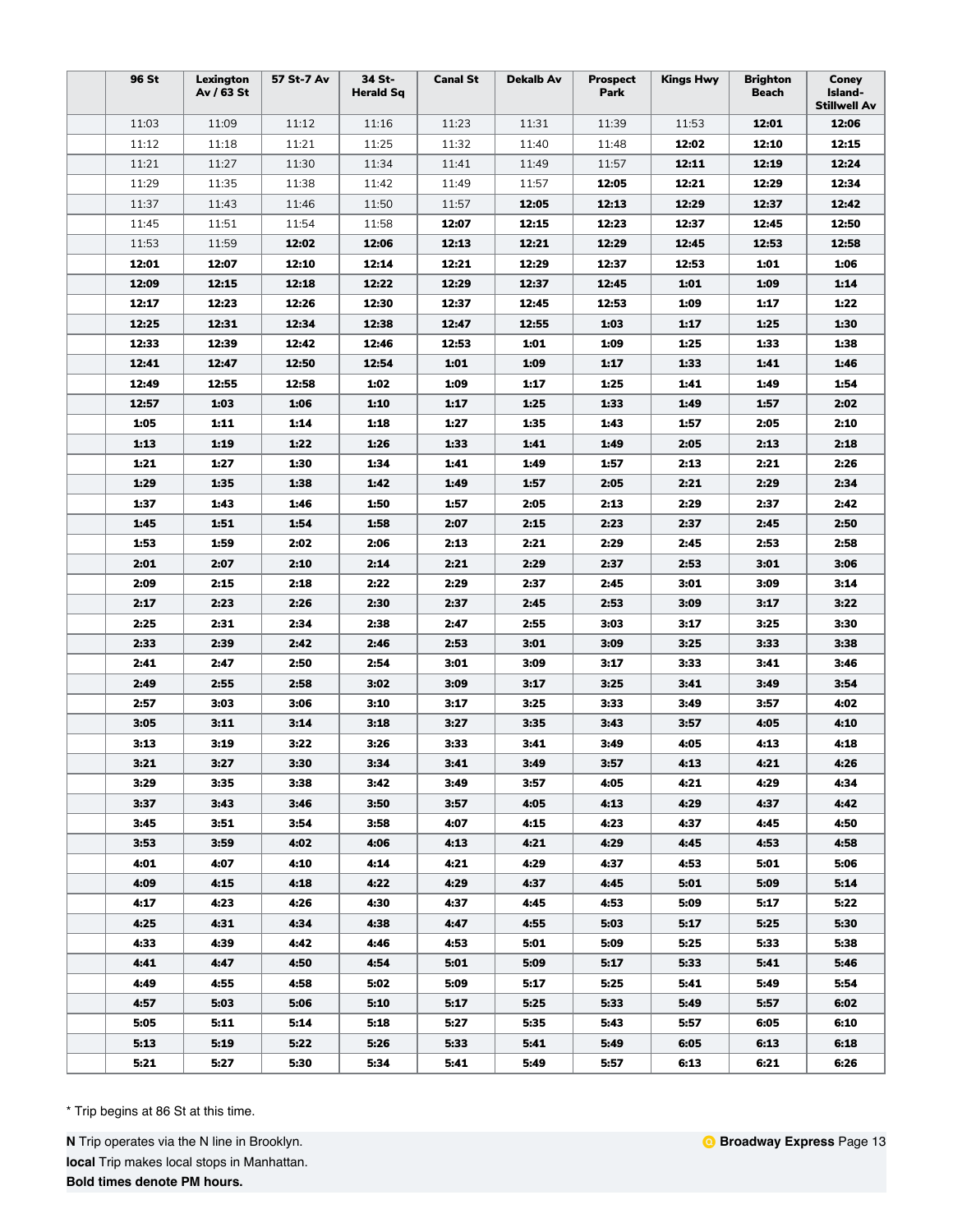|       | 96 St         | Lexington<br>Av / 63 St | 57 St-7 Av     | 34 St-<br><b>Herald Sq</b> | <b>Canal St</b> | <b>Dekalb Av</b> | <b>Prospect</b><br>Park | <b>Kings Hwy</b> | <b>Brighton</b><br><b>Beach</b> | Coney<br>Island-<br>Stillwell Av |
|-------|---------------|-------------------------|----------------|----------------------------|-----------------|------------------|-------------------------|------------------|---------------------------------|----------------------------------|
|       | 5:29          | 5:35                    | 5:38           | 5:42                       | 5:49            | 5:57             | 6:05                    | 6:21             | 6:29                            | 6:34                             |
|       | 5:37          | 5:43                    | 5:46           | 5:50                       | 5:57            | 6:05             | 6:13                    | 6:29             | 6:37                            | 6:42                             |
|       | 5:45          | 5:51                    | 5:54           | 5:58                       | 6:07            | 6:15             | 6:23                    | 6:37             | 6:45                            | 6:50                             |
|       | 5:53          | 5:59                    | 6:02           | 6:06                       | 6:13            | 6:21             | 6:29                    | 6:45             | 6:53                            | 6:58                             |
|       | 6:01          | 6:07                    | 6:10           | 6:14                       | 6:21            | 6:29             | 6:37                    | 6:53             | 7:01                            | 7:06                             |
|       | 6:09          | 6:15                    | 6:18           | 6:22                       | 6:29            | 6:37             | 6:45                    | 7:01             | 7:09                            | 7:14                             |
|       | 6:17          | 6:23                    | 6:26           | 6:30                       | 6:37            | 6:45             | 6:53                    | 7:09             | 7:17                            | 7:22                             |
|       | 6:25          | 6:31                    | 6:34           | 6:38                       | 6:47            | 6:55             | 7:03                    | 7:17             | 7:25                            | 7:30                             |
|       | 6:33          | 6:39                    | 6:42           | 6:46                       | 6:53            | 7:01             | 7:09                    | 7:25             | 7:33                            | 7:38                             |
|       | 6:41          | 6:47                    | 6:50           | 6:54                       | 7:01            | 7:09             | 7:17                    | 7:33             | 7:41                            | 7:46                             |
|       | 6:49          | 6:55                    | 6:58           | 7:02                       | 7:09            | 7:17             | 7:25                    | 7:40             | 7:48                            | 7:53                             |
|       | 6:57          | 7:03                    | 7:06           | 7:10                       | 7:17            | 7:25             | 7:33                    | 7:48             | 7:56                            | 8:01                             |
|       | 7:05          | 7:11                    | 7:14           | 7:18                       | 7:27            | 7:35             | 7:43                    | 7:56             | 8:04                            | 8:09                             |
|       | 7:13          | 7:19                    | 7:22           | 7:26                       | 7:33            | 7:41             | 7:49                    | 8:04             | 8:12                            | 8:17                             |
|       | 7:21          | 7:27                    | 7:30           | 7:34                       | 7:41            | 7:49             | 7:57                    | 8:12             | 8:20                            | 8:25                             |
|       | 7:29          | 7:35                    | 7:38           | 7:42                       | 7:49            | 7:57             | 8:05                    | 8:20             | 8:28                            | 8:33                             |
|       | 7:37          | 7:43                    | 7:46           | 7:50                       | 7:57            | 8:05             | 8:13                    | 8:28             | 8:36                            | 8:41                             |
|       | 7:45          | 7:51                    | 7:54           | 7:58                       | 8:07            | 8:15             | 8:23                    | 8:36             | 8:44                            | 8:49                             |
|       | 7:53          | 7:59                    | 8:02           | 8:06                       | 8:13            | 8:21             | 8:29                    | 8:44             | 8:52                            | 8:57                             |
|       | 8:01          | 8:07                    | 8:10           | 8:14                       | 8:21            | 8:29             | 8:37                    | 8:52             | 9:00                            | 9:05                             |
|       | 8:09          | 8:15                    | 8:18           | 8:22                       | 8:29            | 8:37             | 8:45                    | 9:00             | 9:08                            | 9:13                             |
|       | 8:17          | 8:23                    | 8:26           | 8:30                       | 8:37            | 8:45             | 8:53                    | 9:08             | 9:16                            | 9:21                             |
|       | 8:25          | 8:31                    | 8:34           | 8:38                       | 8:47            | 8:55             | 9:03                    | 9:16             | 9:24                            | 9:29                             |
|       | 8:33          | 8:39                    | 8:42           | 8:46                       | 8:53            | 9:01             | 9:09                    | 9:24             | 9:32                            | 9:37                             |
|       | 8:41          | 8:47                    | 8:50           | 8:54                       | 9:01            | 9:09             | 9:17                    | 9:32             | 9:40                            | 9:45                             |
|       | 8:49          | 8:55                    | 8:58           | 9:02                       | 9:09            | 9:17             | 9:25                    | 9:40             | 9:48                            | 9:53                             |
|       | 8:57          | 9:03                    | 9:06           | 9:10                       | 9:17            | 9:25             | 9:33                    | 9:48             | 9:56                            | 10:01                            |
|       | 9:05          | 9:11                    | 9:14           | 9:18                       | 9:27            | 9:35             | 9:43                    | 9:56             | 10:04                           | 10:09                            |
|       | 9:13          | 9:19                    | 9:22           | 9:26                       | 9:33            | 9:41             | 9:49                    | 10:04            | 10:12                           | 10:17                            |
|       | 9:23          | 9:29                    | 9:32           | 9:36                       | 9:43            | 9:51             | 9:59                    | 10:14            | 10:22                           | 10:27                            |
|       | 9:35          | 9:41                    | 9:44           | 9:48                       | 9:55            | 10:03            | 10:11                   | 10:24            | 10:32                           | 10:37                            |
|       | 9:43          | 9:49<br>9:59            | 9:52           | 9:56                       | 10:03           | 10:11            | 10:19                   | 10:32            | 10:40                           | 10:45<br>10:55                   |
|       | 9:53<br>10:03 | 10:09                   | 10:02<br>10:12 | 10:06<br>10:16             | 10:13<br>10:23  | 10:21<br>10:31   | 10:29<br>10:39          | 10:42<br>10:52   | 10:50<br>11:00                  | 11:05                            |
|       | 10:13         | 10:19                   | 10:22          | 10:26                      | 10:35           | 10:43            | 10:51                   | 11:04            | 11:12                           | 11:17                            |
|       | 10:23         | 10:29                   | 10:32          | 10:36                      | 10:43           | 10:51            | 10:59                   | 11:12            | 11:20                           | 11:25                            |
|       | 10:33         | 10:39                   | 10:42          | 10:46                      | 10:53           | 11:01            | 11:09                   | 11:22            | 11:30                           | 11:35                            |
|       | 10:43         | 10:49                   | 10:52          | 10:56                      | 11:03           | 11:11            | 11:19                   | 11:32            | 11:40                           | 11:45                            |
|       | 10:53         | 10:59                   | 11:02          | 11:06                      | 11:13           | 11:21            | 11:29                   | 11:42            | 11:50                           | 11:55                            |
|       | 11:03         | 11:09                   | 11:12          | 11:16                      | 11:22           | 11:30            | 11:38                   | 11:51            | 11:59                           | 12:05                            |
| local | 11:13         | 11:19                   | 11:22          | 11:26                      | 11:35           | 11:43            | 11:51                   | 12:04            | 12:12                           | 12:17                            |
| local | 11:24         | 11:30                   | 11:33          | 11:38                      | 11:46           | 11:54            | 12:02                   | 12:15            | 12:23                           | 12:29                            |
| local | 11:36         | 11:42                   | 11:45          | 11:50                      | 11:58           | 12:06            | 12:14                   | 12:27            | 12:35                           | 12:41                            |
| local | 11:48         | 11:54                   | 11:57          | 12:02                      | 12:10           | 12:18            | 12:26                   | 12:39            | 12:47                           | 12:53                            |
| local | 11:57         | 12:03                   | 12:06          | 12:10                      | 12:19           | 12:27            | 12:35                   | 12:48            | 12:56                           | 1:01                             |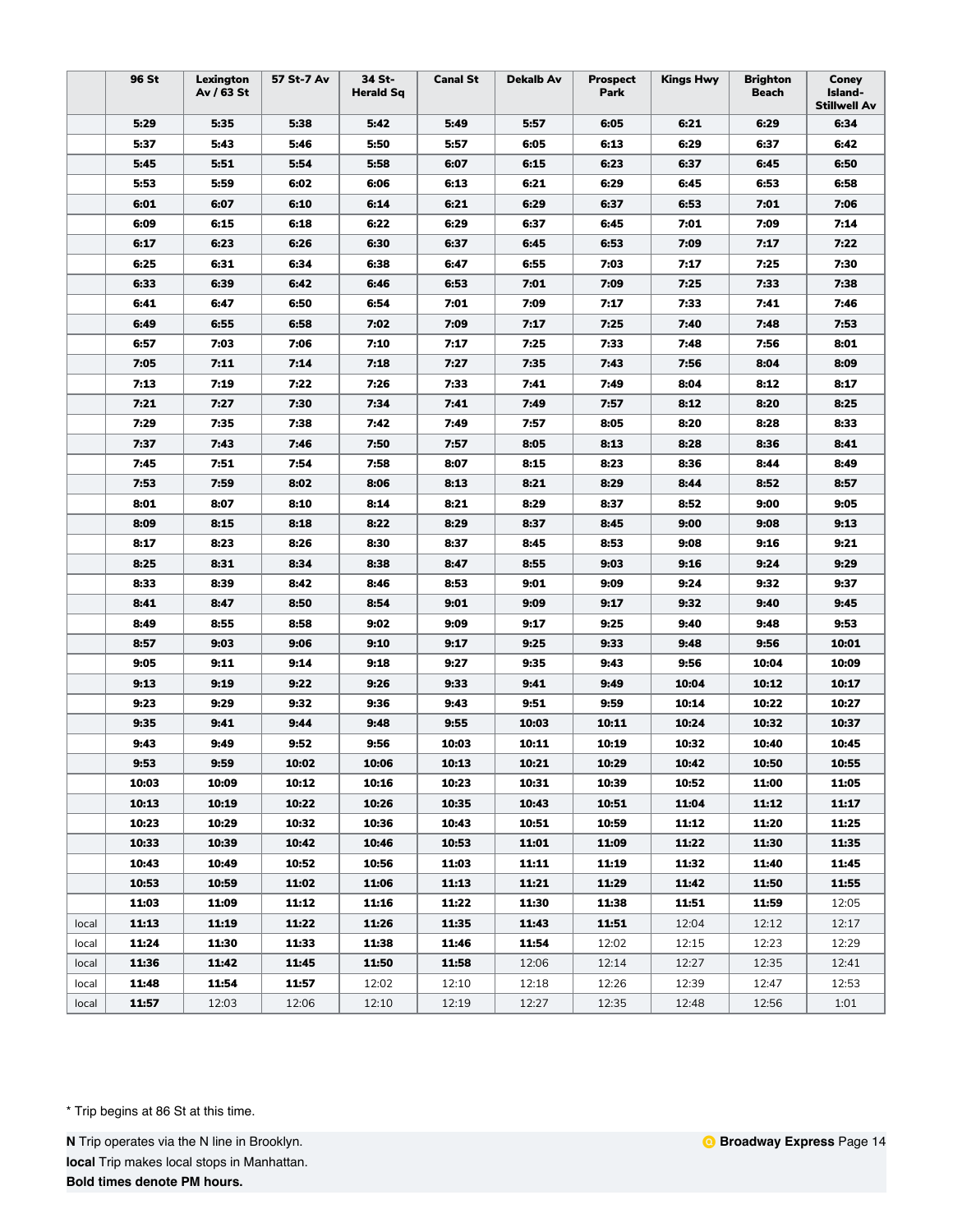|       | <sup>Q</sup> Sunday                     |                                 |                  |                         |                  |                 |                            |                | <b>Manhattan-bound</b>  |                |
|-------|-----------------------------------------|---------------------------------|------------------|-------------------------|------------------|-----------------|----------------------------|----------------|-------------------------|----------------|
|       | Coney<br>Island-<br><b>Stillwell Av</b> | <b>Brighton</b><br><b>Beach</b> | <b>Kings Hwy</b> | <b>Prospect</b><br>Park | <b>Dekalb Av</b> | <b>Canal St</b> | 34 St-<br><b>Herald Sa</b> | 57 St-7 Av     | Lexington<br>Av / 63 St | 96 St          |
| local | 1:41                                    | 1:46                            | 1:53             | 2:06                    | 2:13             | 2:21            | 2:29                       | 2:34           | 2:38                    | 2:47           |
| local | 2:01                                    | 2:06                            | 2:13             | 2:26                    | 2:33             | 2:41            | 2:49                       | 2:54           | 2:58                    | 3:07           |
| local | 2:21                                    | 2:26                            | 2:33             | 2:46                    | 2:53             | 3:01            | 3:09                       | 3:14           | 3:18                    | 3:27           |
| local | 2:41                                    | 2:46                            | 2:53             | 3:06                    | 3:13             | 3:21            | 3:29                       | 3:34           | 3:38                    | 3:47           |
| local | 3:01                                    | 3:06                            | 3:13             | 3:26                    | 3:33             | 3:41            | 3:49                       | 3:54           | 3:58                    | 4:07           |
| local | 3:21                                    | 3:26                            | 3:33             | 3:46                    | 3:53             | 4:01            | 4:09                       | 4:14           | 4:18                    | 4:27           |
| local | 3:41                                    | 3:46                            | 3:53             | 4:06                    | 4:13             | 4:21            | 4:29                       | 4:34           | 4:38                    | 4:47           |
| local | 4:01                                    | 4:06                            | 4:13             | 4:26                    | 4:33             | 4:41            | 4:49                       | 4:54           | 4:58                    | 5:07           |
| local | 4:21                                    | 4:26                            | 4:33             | 4:46                    | 4:53             | 5:01            | 5:09                       | 5:14           | 5:18                    | 5:27           |
| local | 4:41                                    | 4:46                            | 4:53             | 5:06                    | 5:13             | 5:21            | 5:29                       | 5:34           | 5:39                    | 5:47           |
| local | 5:01                                    | 5:06                            | 5:13             | 5:26                    | 5:33             | 5:41            | 5:49                       | 5:54           | 5:58                    | 6:06           |
|       | 5:21                                    | 5:26                            | 5:33             | 5:46                    | 5:53             | 6:01            | 6:07                       | 6:11           | 6:15                    | 6:20           |
|       | 5:41                                    | 5:46                            | 5:53             | 6:06                    | 6:13             | 6:21            | 6:27                       | 6:31           | 6:34                    | 6:39           |
|       | 5:59                                    | 6:04                            | 6:11             | 6:24                    | 6:31             | 6:39            | 6:45                       | 6:49           | 6:52                    | 6:57           |
|       | 6:12                                    | 6:17                            | 6:24             | 6:37                    | 6:44             | 6:52            | 6:59                       | 7:03           | 7:05                    | 7:11           |
|       | 6:24                                    | 6:29                            | 6:36             | 6:49                    | 6:56             | 7:04            | 7:11                       | 7:15           | 7:17                    | 7:23           |
|       | 6:36                                    | 6:41                            | 6:48             | 7:01                    | 7:09             | 7:17            | 7:23                       | 7:27           | 7:30                    | 7:35           |
|       | 6:48                                    | 6:53                            | 7:00             | 7:14                    | 7:21             | 7:29            | 7:36                       | 7:40           | 7:42                    | 7:48           |
|       | 7:01                                    | 7:06                            | 7:13             | 7:26                    | 7:34             | 7:42            | 7:48                       | 7:52           | 7:55                    | 8:00           |
|       | 7:12                                    | 7:17                            | 7:24             | 7:38                    | 7:45             | 7:53            | 8:00                       | 8:04           | 8:06                    | 8:12           |
|       | 7:24                                    | 7:29                            | 7:36             | 7:50                    | 7:57             | 8:05            | 8:12                       | 8:16           | 8:18                    | 8:24           |
|       | 7:36                                    | 7:41                            | 7:48             | 8:02                    | 8:09             | 8:17            | 8:24                       | 8:28           | 8:30                    | 8:36           |
|       | 7:46                                    | 7:51                            | 7:58             | 8:12                    | 8:19             | 8:27            | 8:34                       | 8:38           | 8:40                    | 8:46           |
|       | 7:56                                    | 8:01                            | 8:08             | 8:22                    | 8:29             | 8:37            | 8:44                       | 8:48           | 8:50                    | 8:56           |
|       | 8:06                                    | 8:11                            | 8:18             | 8:32                    | 8:39             | 8:47            | 8:54                       | 8:58           | 9:00                    | 9:06           |
|       | 8:16                                    | 8:21                            | 8:28             | 8:42                    | 8:49             | 8:57            | 9:04                       | 9:08           | 9:10                    | 9:16           |
|       | 8:26                                    | 8:31                            | 8:38             | 8:52                    | 8:59             | 9:07            | 9:14                       | 9:18           | 9:20                    | 9:26           |
|       | 8:36                                    | 8:41                            | 8:48             | 9:02                    | 9:09             | 9:17            | 9:24                       | 9:28           | 9:30                    | 9:36           |
|       | 8:46                                    | 8:51                            | 8:58             | 9:12                    | 9:19             | 9:27            | 9:34                       | 9:38           | 9:40                    | 9:46           |
|       | 8:56                                    | 9:01                            | 9:08             | 9:22                    | 9:29             | 9:37            | 9:44                       | 9:48           | 9:50                    | 9:56           |
|       | 9:06                                    | 9:11                            | 9:18             | 9:32                    | 9:39             | 9:47            | 9:54                       | 9:58           | 10:00                   | 10:06          |
|       | 9:16                                    | 9:21                            | 9:28             | 9:42                    | 9:49             | 9:57            | 10:04                      | 10:08          | 10:11                   | 10:17          |
|       | 9:26                                    | 9:31                            | 9:38             | 9:52                    | 9:59             | 10:07           | 10:14                      | 10:18          | 10:20                   | 10:26          |
|       | 9:36                                    | 9:41                            | 9:48             | 10:02                   | 10:09            | 10:17           | 10:24                      | 10:28          | 10:30                   | 10:36          |
|       | 9:45                                    | 9:50                            | 9:58             | 10:11                   | 10:19            | 10:27           | 10:34                      | 10:38          | 10:40                   | 10:46          |
|       | 9:55                                    | 10:00                           | 10:08            | 10:21                   | 10:29            | 10:37           | 10:44                      | 10:48          | 10:51                   | 10:57          |
|       | 10:04                                   | 10:09                           | 10:17            | 10:30                   | 10:38            | 10:46           | 10:53                      | 10:58          | 11:00                   | 11:06          |
|       | 10:12                                   | 10:17                           | 10:25            | 10:38                   | 10:46            | 10:54           | 11:01                      | 11:07          | 11:09                   | 11:15          |
|       | 10:20                                   | 10:25                           | 10:33            | 10:46                   | 10:54            | 11:04           | 11:11                      | 11:15          | 11:17                   | 11:23          |
|       | 10:28                                   | 10:33                           | 10:41            | 10:54                   | 11:02            | 11:10           | 11:17                      | 11:23          | 11:25                   | 11:31          |
|       | 10:36                                   | 10:41                           | 10:49            | 11:02                   | 11:10            | 11:18           | 11:25                      | 11:31          | 11:33                   | 11:39          |
|       | 10:44                                   | 10:49                           | 10:57            | 11:10                   | 11:18            | 11:26           | 11:33                      | 11:39          | 11:41                   | 11:47          |
|       | 10:52                                   | 10:57                           |                  | 11:18                   | 11:26            | 11:34           | 11:41                      |                | 11:49                   |                |
|       |                                         |                                 | 11:05            |                         |                  |                 |                            | 11:47          |                         | 11:55          |
|       | 11:00<br>11:08                          | 11:05<br>11:13                  | 11:13<br>11:21   | 11:26<br>11:34          | 11:34<br>11:42   | 11:44<br>11:50  | 11:51<br>11:57             | 11:55<br>12:03 | 11:57<br>12:05          | 12:03<br>12:11 |
|       | 11:16                                   | 11:21                           | 11:29            |                         | 11:50            | 11:58           | 12:05                      | 12:11          | 12:13                   | 12:19          |
|       |                                         |                                 |                  | 11:42                   |                  |                 |                            |                |                         |                |
|       | 11:24                                   | 11:29                           | 11:37            | 11:50                   | 11:58            | 12:06           | 12:13                      | 12:19          | 12:21                   | 12:27          |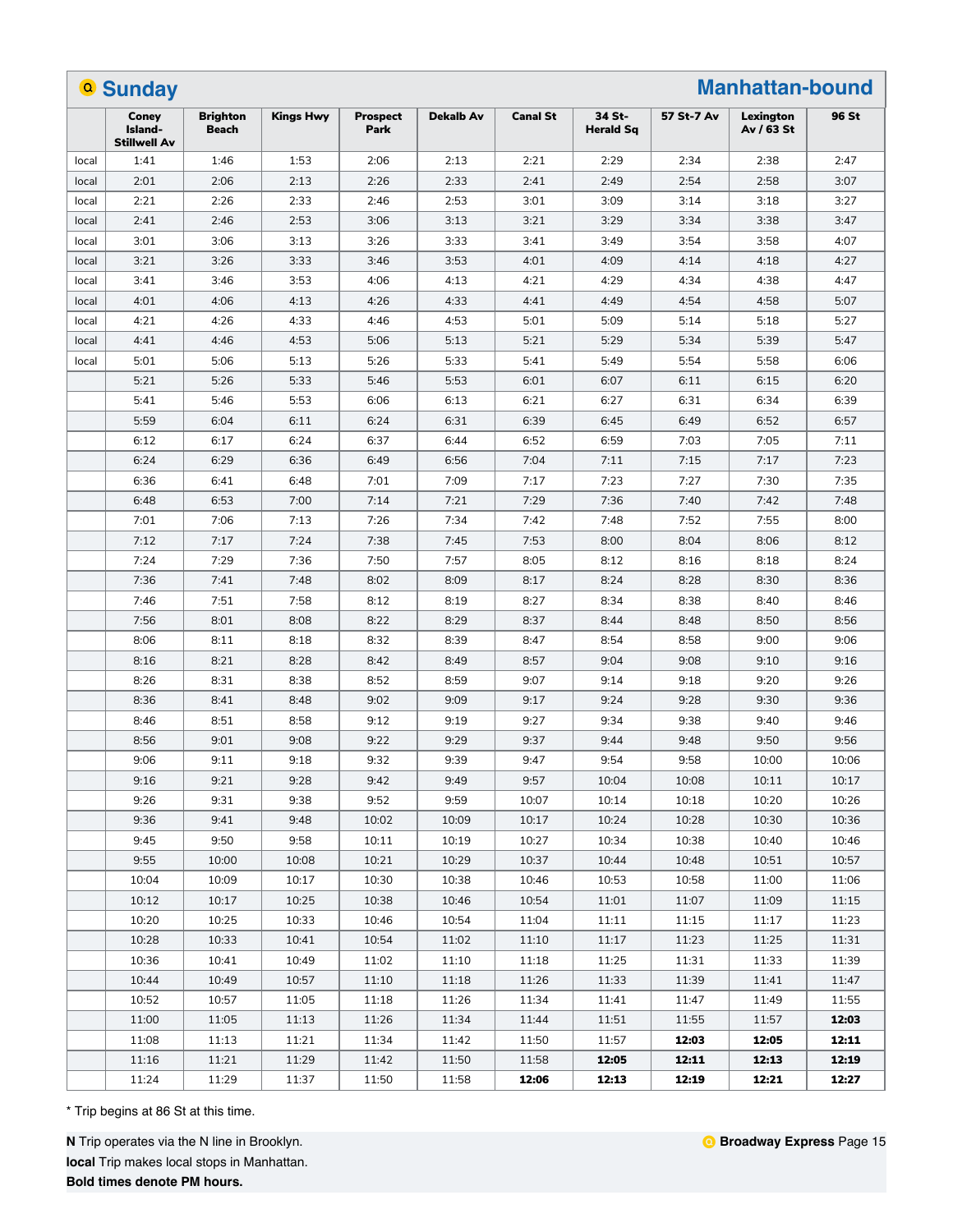| Coney<br>Island-<br><b>Stillwell Av</b> | <b>Brighton</b><br><b>Beach</b> | <b>Kings Hwy</b> | <b>Prospect</b><br>Park | <b>Dekalb Av</b> | <b>Canal St</b> | 34 St-<br><b>Herald Sq</b> | 57 St-7 Av | Lexington<br>Av / 63 St | 96 St |
|-----------------------------------------|---------------------------------|------------------|-------------------------|------------------|-----------------|----------------------------|------------|-------------------------|-------|
| 11:32                                   | 11:37                           | 11:45            | 11:58                   | 12:06            | 12:14           | 12:21                      | 12:27      | 12:29                   | 12:35 |
| 11:40                                   | 11:45                           | 11:53            | 12:06                   | 12:14            | 12:24           | 12:31                      | 12:35      | 12:37                   | 12:43 |
| 11:48                                   | 11:53                           | 12:01            | 12:14                   | 12:22            | 12:30           | 12:37                      | 12:43      | 12:45                   | 12:51 |
| 11:56                                   | 12:01                           | 12:09            | 12:22                   | 12:30            | 12:38           | 12:45                      | 12:51      | 12:53                   | 12:59 |
| 12:04                                   | 12:09                           | 12:17            | 12:30                   | 12:38            | 12:46           | 12:53                      | 12:59      | 1:01                    | 1:07  |
| 12:12                                   | 12:17                           | 12:25            | 12:38                   | 12:46            | 12:54           | 1:01                       | 1:07       | 1:09                    | 1:15  |
| 12:20                                   | 12:25                           | 12:33            | 12:46                   | 12:54            | 1:04            | 1:11                       | 1:15       | 1:17                    | 1:23  |
| 12:28                                   | 12:33                           | 12:41            | 12:54                   | 1:02             | 1:10            | 1:17                       | 1:23       | 1:25                    | 1:31  |
| 12:36                                   | 12:41                           | 12:49            | 1:02                    | 1:10             | 1:18            | 1:25                       | 1:31       | 1:33                    | 1:39  |
| 12:44                                   | 12:49                           | 12:57            | 1:10                    | 1:18             | 1:26            | 1:33                       | 1:39       | 1:41                    | 1:47  |
| 12:52                                   | 12:57                           | 1:05             | 1:18                    | 1:26             | 1:34            | 1:41                       | 1:47       | 1:49                    | 1:55  |
| 1:00                                    | 1:05                            | 1:13             | 1:26                    | 1:34             | 1:44            | 1:51                       | 1:55       | 1:57                    | 2:03  |
| 1:08                                    | 1:13                            | 1:21             | 1:34                    | 1:42             | 1:50            | 1:57                       | 2:03       | 2:05                    | 2:11  |
| 1:16                                    | 1:21                            | 1:29             | 1:42                    | 1:50             | 1:58            | 2:05                       | 2:11       | 2:13                    | 2:19  |
| 1:24                                    | 1:29                            | 1:37             | 1:50                    | 1:58             | 2:06            | 2:13                       | 2:19       | 2:21                    | 2:27  |
| 1:32                                    | 1:37                            | 1:45             | 1:58                    | 2:06             | 2:14            | 2:21                       | 2:27       | 2:29                    | 2:35  |
| 1:40                                    | 1:45                            | 1:53             | 2:06                    | 2:14             | 2:24            | 2:31                       | 2:35       | 2:37                    | 2:43  |
| 1:48                                    | 1:53                            | 2:01             | 2:14                    | 2:22             | 2:30            | 2:37                       | 2:43       | 2:45                    | 2:51  |
| 1:56                                    | 2:01                            | 2:09             | 2:22                    | 2:30             | 2:38            | 2:45                       | 2:51       | 2:53                    | 2:59  |
| 2:04                                    | 2:09                            | 2:17             | 2:30                    | 2:38             | 2:46            | 2:53                       | 2:59       | 3:01                    | 3:07  |
| 2:12                                    | 2:17                            | 2:25             | 2:38                    | 2:46             | 2:54            | 3:01                       | 3:07       | 3:09                    | 3:15  |
| 2:20                                    | 2:25                            | 2:33             | 2:46                    | 2:54             | 3:04            | 3:11                       | 3:15       | 3:17                    | 3:23  |
| 2:28                                    | 2:33                            | 2:41             | 2:54                    | 3:02             | 3:10            | 3:17                       | 3:23       | 3:25                    | 3:31  |
| 2:36                                    | 2:41                            | 2:49             | 3:02                    | 3:10             | 3:18            | 3:25                       | 3:31       | 3:33                    | 3:39  |
| 2:44                                    | 2:49                            | 2:57             | 3:10                    | 3:18             | 3:26            | 3:33                       | 3:39       | 3:41                    | 3:47  |
| 2:52                                    | 2:57                            | 3:05             | 3:18                    | 3:26             | 3:34            | 3:41                       | 3:47       | 3:49                    | 3:55  |
| 3:00                                    | 3:05                            | 3:13             | 3:26                    | 3:34             | 3:44            | 3:51                       | 3:55       | 3:57                    | 4:03  |
| 3:08                                    | 3:13                            | 3:21             | 3:34                    | 3:42             | 3:50            | 3:57                       | 4:03       | 4:05                    | 4:11  |
| 3:16                                    | 3:21                            | 3:29             | 3:42                    | 3:50             | 3:58            | 4:05                       | 4:11       | 4:13                    | 4:19  |
| 3:24                                    | 3:29                            | 3:37             | 3:50                    | 3:58             | 4:06            | 4:13                       | 4:19       | 4:21                    | 4:27  |
| 3:32                                    | 3:37                            | 3:45             | 3:58                    | 4:06             | 4:14            | 4:21                       | 4:27       | 4:29                    | 4:35  |
| 3:40                                    | 3:45                            | 3:53             | 4:06                    | 4:14             | 4:24            | 4:31                       | 4:35       | 4:37                    | 4:43  |
| 3:48                                    | 3:53                            | 4:01             | 4:14                    | 4:22             | 4:30            | 4:37                       | 4:43       | 4:45                    | 4:51  |
| 3:56                                    | 4:01                            | 4:09             | 4:22                    | 4:30             | 4:38            | 4:45                       | 4:51       | 4:53                    | 4:59  |
| 4:04                                    | 4:09                            | 4:17             | 4:30                    | 4:38             | 4:46            | 4:53                       | 4:59       | 5:01                    | 5:07  |
| 4:12                                    | 4:17                            | 4:25             | 4:38                    | 4:46             | 4:54            | 5:01                       | 5:07       | 5:09                    | 5:15  |
| 4:20                                    | 4:25                            | 4:33             | 4:46                    | 4:54             | 5:04            | 5:11                       | 5:15       | 5:17                    | 5:23  |
| 4:28                                    | 4:33                            | 4:41             | 4:54                    | 5:02             | 5:10            | 5:17                       | 5:23       | 5:25                    | 5:31  |
| 4:36                                    | 4:41                            | 4:49             | 5:02                    | 5:10             | 5:18            | 5:25                       | 5:31       | 5:33                    | 5:39  |
| 4:44                                    | 4:49                            | 4:57             | 5:10                    | 5:18             | 5:26            | 5:33                       | 5:39       | 5:41                    | 5:47  |
| 4:52                                    | 4:57                            | 5:05             | 5:18                    | 5:26             | 5:34            | 5:41                       | 5:47       | 5:49                    | 5:55  |
| 5:00                                    | 5:05                            | 5:13             | 5:26                    | 5:34             | 5:44            | 5:51                       | 5:55       | 5:57                    | 6:03  |
| 5:08                                    | 5:13                            | 5:21             | 5:34                    | 5:42             | 5:50            | 5:57                       | 6:03       | 6:05                    | 6:11  |
| 5:16                                    | 5:21                            | 5:29             | 5:42                    | 5:50             | 5:58            | 6:05                       | 6:11       | 6:13                    | 6:19  |
| 5:24                                    | 5:29                            | 5:37             | 5:50                    | 5:58             | 6:06            | 6:13                       | 6:19       | 6:21                    | 6:27  |
| 5:32                                    | 5:37                            | 5:45             | 5:58                    | 6:06             | 6:14            | 6:21                       | 6:27       | 6:29                    | 6:35  |
| 5:40                                    | 5:45                            | 5:53             | 6:06                    | 6:14             | 6:24            | 6:31                       | 6:35       | 6:37                    | 6:43  |
| 5:48                                    | 5:53                            | 6:00             | 6:13                    | 6:21             | 6:29            | 6:36                       | 6:42       | 6:45                    | 6:51  |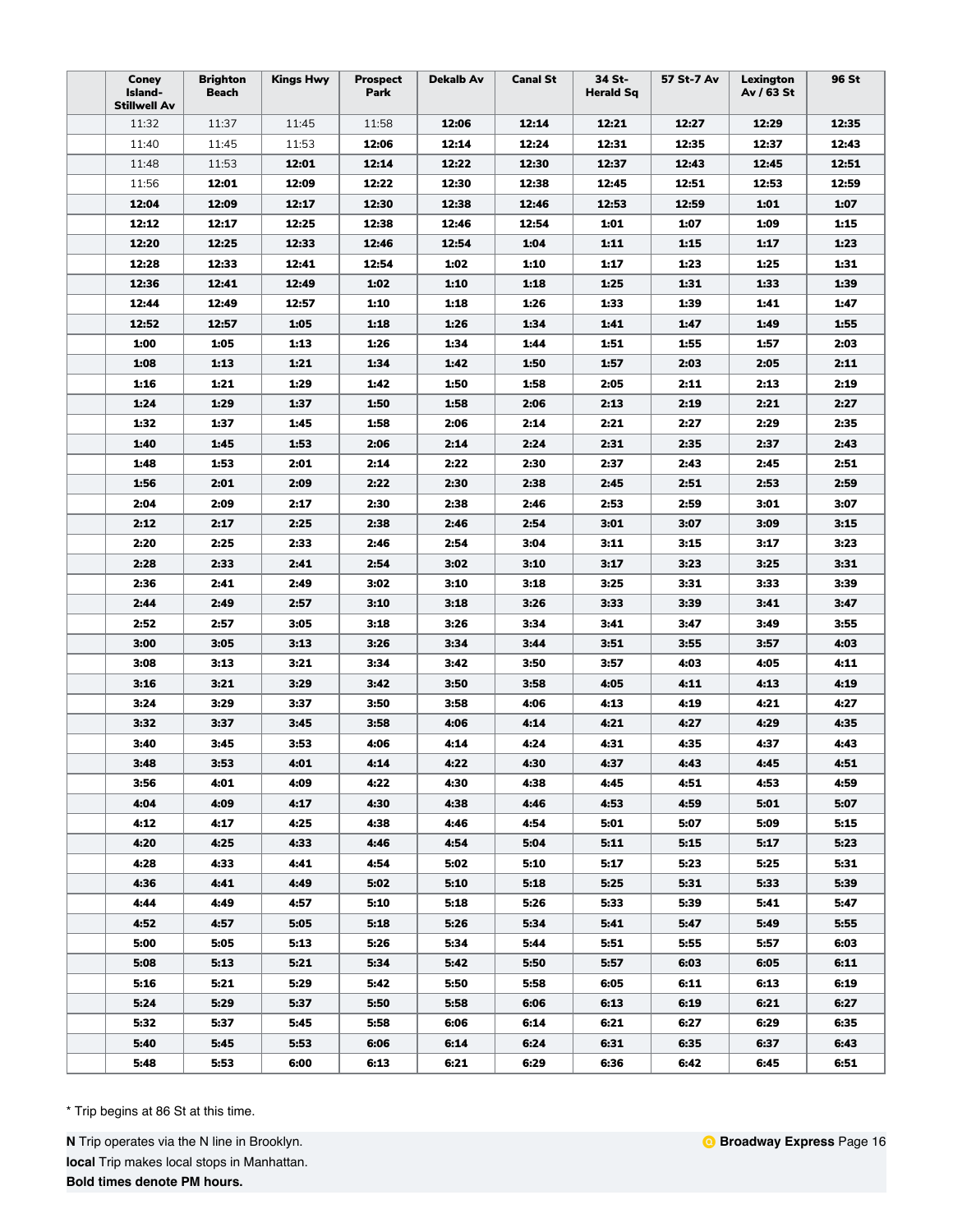|       | Coney<br>Island-<br>Stillwell Av | <b>Brighton</b><br><b>Beach</b> | <b>Kings Hwy</b> | <b>Prospect</b><br>Park | <b>Dekalb Av</b> | Canal St | 34 St-<br><b>Herald Sq</b> | 57 St-7 Av | Lexington<br>Av / 63 St | 96 St |
|-------|----------------------------------|---------------------------------|------------------|-------------------------|------------------|----------|----------------------------|------------|-------------------------|-------|
|       | 5:56                             | 6:01                            | 6:08             | 6:21                    | 6:29             | 6:37     | 6:44                       | 6:50       | 6:53                    | 6:59  |
|       | 6:04                             | 6:09                            | 6:16             | 6:29                    | 6:37             | 6:45     | 6:52                       | 6:58       | 7:01                    | 7:07  |
|       | 6:12                             | 6:17                            | 6:24             | 6:37                    | 6:45             | 6:54     | 7:01                       | 7:06       | 7:09                    | 7:15  |
|       | 6:19                             | 6:24                            | 6:31             | 6:44                    | 6:52             | 7:00     | 7:07                       | 7:14       | 7:17                    | 7:23  |
|       | 6:28                             | 6:33                            | 6:40             | 6:53                    | 7:01             | 7:09     | 7:16                       | 7:22       | 7:25                    | 7:31  |
|       | 6:36                             | 6:41                            | 6:48             | 7:01                    | 7:09             | 7:17     | 7:24                       | 7:30       | 7:34                    | 7:40  |
|       | 6:46                             | 6:51                            | 6:58             | 7:11                    | 7:19             | 7:27     | 7:34                       | 7:39       | 7:43                    | 7:49  |
|       | 6:56                             | 7:01                            | 7:08             | 7:21                    | 7:29             | 7:37     | 7:44                       | 7:49       | 7:53                    | 7:59  |
|       | 7:06                             | 7:11                            | 7:18             | 7:31                    | 7:39             | 7:47     | 7:54                       | 7:59       | 8:03                    | 8:09  |
|       | 7:16                             | 7:21                            | 7:28             | 7:41                    | 7:49             | 7:57     | 8:04                       | 8:09       | 8:13                    | 8:19  |
|       | 7:26                             | 7:31                            | 7:38             | 7:51                    | 7:59             | 8:07     | 8:14                       | 8:19       | 8:23                    | 8:29  |
|       | 7:36                             | 7:41                            | 7:48             | 8:01                    | 8:09             | 8:17     | 8:24                       | 8:29       | 8:35                    | 8:40  |
|       | 7:46                             | 7:51                            | 7:58             | 8:11                    | 8:19             | 8:27     | 8:34                       | 8:39       | 8:43                    | 8:49  |
|       | 7:56                             | 8:01                            | 8:08             | 8:21                    | 8:29             | 8:37     | 8:44                       | 8:49       | 8:53                    | 8:59  |
|       | 8:07                             | 8:12                            | 8:19             | 8:32                    | 8:39             | 8:47     | 8:54                       | 8:59       | 9:03                    | 9:09  |
|       | 8:17                             | 8:22                            | 8:29             | 8:42                    | 8:49             | 8:57     | 9:04                       | 9:09       | 9:13                    | 9:19  |
|       | 8:27                             | 8:32                            | 8:39             | 8:52                    | 8:59             | 9:07     | 9:13                       | 9:19       | 9:23                    | 9:29  |
|       | 8:39                             | 8:44                            | 8:51             | 9:04                    | 9:11             | 9:19     | 9:25                       | 9:29       | 9:33                    | 9:39  |
|       | 8:51                             | 8:56                            | 9:03             | 9:16                    | 9:23             | 9:31     | 9:37                       | 9:41       | 9:45                    | 9:51  |
|       | 9:03                             | 9:08                            | 9:15             | 9:28                    | 9:35             | 9:43     | 9:49                       | 9:53       | 9:57                    | 10:03 |
|       | 9:15                             | 9:20                            | 9:27             | 9:40                    | 9:47             | 9:55     | 10:01                      | 10:05      | 10:09                   | 10:15 |
|       | 9:27                             | 9:32                            | 9:39             | 9:52                    | 9:59             | 10:07    | 10:13                      | 10:17      | 10:21                   | 10:27 |
|       | 9:39                             | 9:44                            | 9:51             | 10:04                   | 10:11            | 10:19    | 10:25                      | 10:29      | 10:33                   | 10:39 |
|       | 9:51                             | 9:56                            | 10:03            | 10:16                   | 10:23            | 10:31    | 10:37                      | 10:41      | 10:45                   | 10:51 |
|       | 10:03                            | 10:08                           | 10:15            | 10:28                   | 10:35            | 10:43    | 10:49                      | 10:53      | 10:57                   | 11:03 |
|       | 10:15                            | 10:20                           | 10:27            | 10:40                   | 10:47            | 10:55    | 11:01                      | 11:05      | 11:09                   | 11:15 |
|       | 10:27                            | 10:32                           | 10:39            | 10:52                   | 10:59            | 11:10    | 11:16                      | 11:20      | 11:24                   | 11:30 |
|       | 10:42                            | 10:47                           | 10:54            | 11:07                   | 11:14            | 11:25    | 11:31                      | 11:35      | 11:39                   | 11:45 |
|       | 10:57                            | 11:02                           | 11:09            | 11:22                   | 11:29            | 11:40    | 11:46                      | 11:50      | 11:53                   | 12:01 |
| local | 11:11                            | 11:16                           | 11:23            | 11:36                   | 11:43            | 11:51    | 11:59                      | 12:04      | 12:07                   | 12:15 |
| local | 11:25                            | 11:30                           | 11:37            | 11:50                   | 11:57            | 12:05    | 12:13                      | 12:18      | 12:21                   | 12:30 |
| local | 11:41                            | 11:46                           | 11:53            | 12:06                   | 12:13            | 12:21    | 12:29                      | 12:34      | 12:38                   | 12:47 |
| local | 12:01                            | 12:06                           | 12:13            | 12:26                   | 12:33            | 12:41    | 12:49                      | 12:54      | 12:58                   | 1:07  |
| local | 12:21                            | 12:26                           | 12:33            | 12:46                   | 12:53            | 1:01     | 1:09                       | 1:14       | 1:18                    | 1:27  |
| local | 12:41                            | 12:46                           | 12:53            | 1:06                    | 1:13             | 1:21     | 1:29                       | 1:34       | 1:38                    | 1:47  |
| local | 1:01                             | 1:06                            | 1:13             | 1:26                    | 1:33             | 1:41     | 1:49                       | 1:54       | 1:58                    | 2:07  |
| local | 1:21                             | 1:26                            | 1:33             | 1:46                    | 1:53             | 2:01     | 2:09                       | 2:14       | 2:18                    | 2:27  |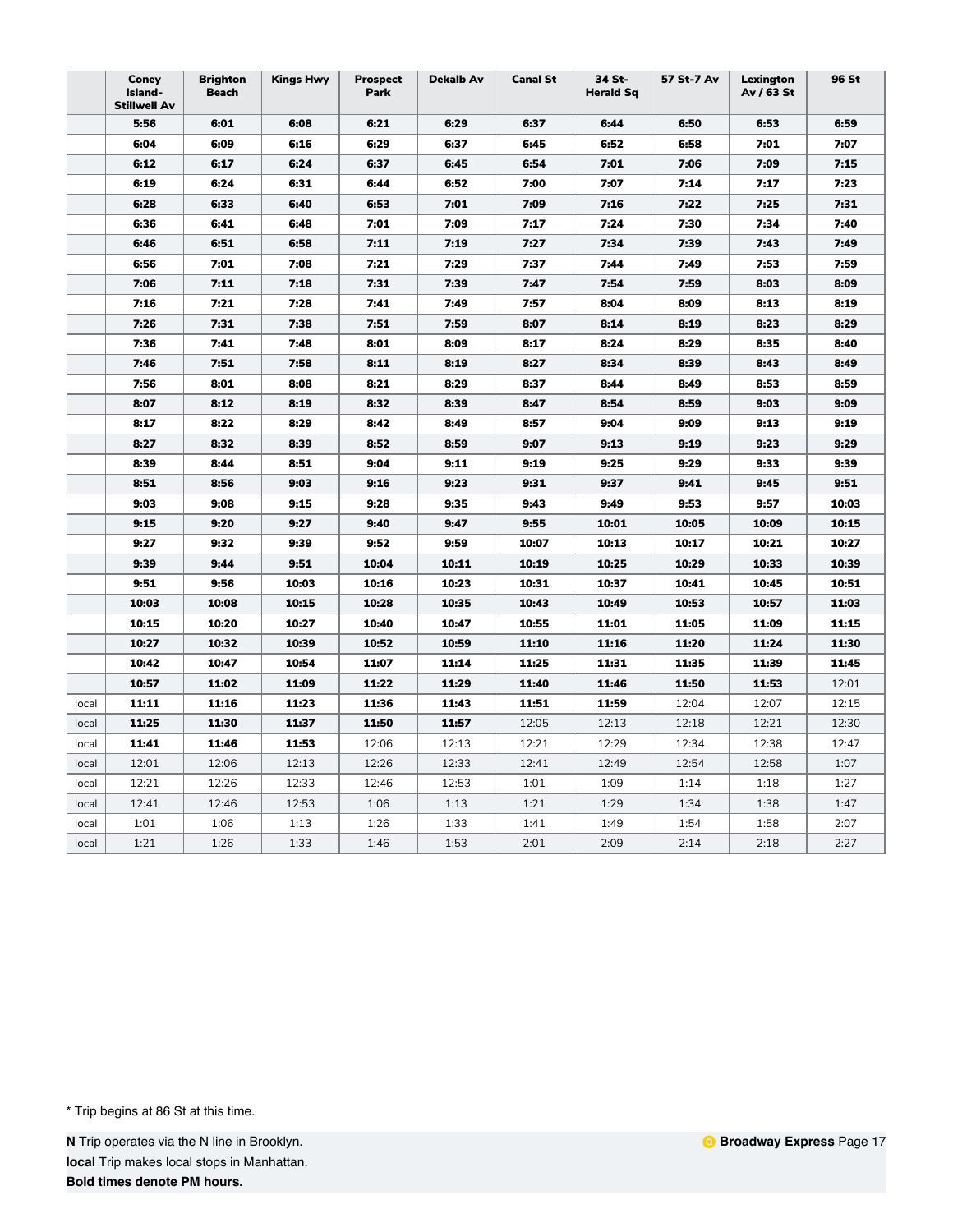|       | <sup>Q</sup> Sunday |                         |            |                            |                 |           |                         | <b>Brooklyn-bound</b> |                                 |                                         |  |  |
|-------|---------------------|-------------------------|------------|----------------------------|-----------------|-----------|-------------------------|-----------------------|---------------------------------|-----------------------------------------|--|--|
|       | 96 St               | Lexington<br>Av / 63 St | 57 St-7 Av | 34 St-<br><b>Herald Sa</b> | <b>Canal St</b> | Dekalb Av | <b>Prospect</b><br>Park | <b>Kings Hwy</b>      | <b>Brighton</b><br><b>Beach</b> | Coney<br>Island-<br><b>Stillwell Av</b> |  |  |
| local | 12:13               | 12:19                   | 12:22      | 12:26                      | 12:35           | 12:43     | 12:51                   | 1:04                  | 1:12                            | 1:18                                    |  |  |
| local | 12:28               | 12:34                   | 12:37      | 12:41                      | 12:50           | 12:58     | 1:06                    | 1:19                  | 1:27                            | 1:33                                    |  |  |
| local | 12:45               | 12:51                   | 12:54      | 12:58                      | 1:07            | 1:15      | 1:23                    | 1:36                  | 1:44                            | 1:50                                    |  |  |
| local | 1:05                | 1:11                    | 1:14       | 1:18                       | 1:27            | 1:35      | 1:43                    | 1:56                  | 2:04                            | 2:10                                    |  |  |
| local | 1:25                | 1:31                    | 1:34       | 1:38                       | 1:47            | 1:55      | 2:03                    | 2:16                  | 2:24                            | 2:30                                    |  |  |
| local | 1:45                | 1:51                    | 1:54       | 1:58                       | 2:07            | 2:15      | 2:23                    | 2:36                  | 2:44                            | 2:50                                    |  |  |
| local | 2:05                | 2:11                    | 2:14       | 2:18                       | 2:27            | 2:35      | 2:43                    | 2:56                  | 3:04                            | 3:10                                    |  |  |
| local | 2:25                | 2:31                    | 2:34       | 2:38                       | 2:47            | 2:55      | 3:03                    | 3:16                  | 3:24                            | 3:30                                    |  |  |
| local | 2:45                | 2:51                    | 2:54       | 2:58                       | 3:07            | 3:15      | 3:23                    | 3:36                  | 3:44                            | 3:50                                    |  |  |
| local | 3:05                | 3:11                    | 3:14       | 3:18                       | 3:27            | 3:35      | 3:43                    | 3:56                  | 4:04                            | 4:10                                    |  |  |
| local | 3:25                | 3:31                    | 3:34       | 3:38                       | 3:47            | 3:55      | 4:03                    | 4:16                  | 4:24                            | 4:30                                    |  |  |
| local | 3:45                | 3:51                    | 3:54       | 3:58                       | 4:07            | 4:15      | 4:23                    | 4:36                  | 4:44                            | 4:50                                    |  |  |
| local | 4:05                | 4:11                    | 4:14       | 4:18                       | 4:27            | 4:35      | 4:43                    | 4:56                  | 5:04                            | 5:10                                    |  |  |
| local | 4:25                | 4:31                    | 4:34       | 4:38                       | 4:47            | 4:55      | 5:03                    | 5:16                  | 5:24                            | 5:30                                    |  |  |
| local | 4:45                | 4:51                    | 4:54       | 4:58                       | 5:07            | 5:15      | 5:23                    | 5:36                  | 5:44                            | 5:50                                    |  |  |
| local | 5:05                | 5:11                    | 5:14       | 5:18                       | 5:27            | 5:35      | 5:43                    | 5:56                  | 6:04                            | 6:09                                    |  |  |
| local | 5:25                | 5:31                    | 5:34       | 5:38                       | 5:47            | 5:55      | 6:03                    | 6:16                  | 6:24                            | 6:29                                    |  |  |
|       | 5:45                | 5:51                    | 5:54       | 6:00                       | 6:07            | 6:15      | 6:23                    | 6:36                  | 6:44                            | 6:49                                    |  |  |
|       | 6:04                | 6:10                    | 6:13       | 6:17                       | 6:24            | 6:32      | 6:40                    | 6:53                  | 7:01                            | 7:06                                    |  |  |
|       | 6:18                | 6:24                    | 6:27       | 6:31                       | 6:38            | 6:46      | 6:54                    | 7:07                  | 7:15                            | 7:20                                    |  |  |
|       | 6:34                | 6:40                    | 6:43       | 6:47                       | 6:54            | 7:02      | 7:10                    | 7:23                  | 7:31                            | 7:36                                    |  |  |
|       | 6:49                | 6:55                    | 6:58       | 7:02                       | 7:09            | 7:17      | 7:25                    | 7:38                  | 7:46                            | 7:51                                    |  |  |
|       | 7:04                | 7:10                    | 7:13       | 7:17                       | 7:24            | 7:32      | 7:40                    | 7:53                  | 8:01                            | 8:06                                    |  |  |
|       | 7:17                | 7:23                    | 7:26       | 7:30                       | 7:37            | 7:45      | 7:53                    | 8:06                  | 8:14                            | 8:19                                    |  |  |
|       | 7:29                | 7:35                    | 7:38       | 7:42                       | 7:49            | 7:57      | 8:05                    | 8:18                  | 8:26                            | 8:31                                    |  |  |
|       | 7:41                | 7:47                    | 7:50       | 7:54                       | 8:01            | 8:09      | 8:17                    | 8:30                  | 8:38                            | 8:43                                    |  |  |
|       | 7:54                | 8:00                    | 8:03       | 8:07                       | 8:15            | 8:23      | 8:31                    | 8:44                  | 8:52                            | 8:57                                    |  |  |
|       | 8:06                | 8:12                    | 8:15       | 8:19                       | 8:26            | 8:34      | 8:42                    | 8:55                  | 9:03                            | 9:08                                    |  |  |
|       | 8:19                | 8:25                    | 8:28       | 8:32                       | 8:39            | 8:47      | 8:55                    | 9:08                  | 9:16                            | 9:21                                    |  |  |
|       | 8:30                | 8:36                    | 8:39       | 8:43                       | 8:49            | 8:57      | 9:05                    | 9:18                  | 9:26                            | 9:32                                    |  |  |
|       | 8:42                | 8:48                    | 8:51       | 8:55                       | 9:01            | 9:09      | 9:18                    | 9:31                  | 9:39                            | 9:44                                    |  |  |
|       | 8:52                | 8:58                    | 9:01       | 9:05                       | 9:11            | 9:19      | 9:28                    | 9:41                  | 9:49                            | 9:54                                    |  |  |
|       | 9:04                | 9:10                    | 9:13       | 9:17                       | 9:23            | 9:31      | 9:40                    | 9:53                  | 10:01                           | 10:06                                   |  |  |
|       | 9:12                | 9:18                    | 9:21       | 9:25                       | 9:33            | 9:41      | 9:49                    | 10:02                 | 10:10                           | 10:16                                   |  |  |
|       | 9:22                | 9:28                    | 9:31       | 9:35                       | 9:41            | 9:49      | 9:58                    | 10:11                 | 10:19                           | 10:24                                   |  |  |
|       | 9:32                | 9:38                    | 9:41       | 9:45                       | 9:51            | 9:59      | 10:08                   | 10:21                 | 10:29                           | 10:35                                   |  |  |
|       | 9:42                | 9:48                    | 9:51       | 9:55                       | 10:01           | 10:09     | 10:18                   | 10:31                 | 10:39                           | 10:46                                   |  |  |
|       | 9:52                | 9:58                    | 10:01      | 10:05                      | 10:11           | 10:19     | 10:28                   | 10:41                 | 10:49                           | 10:55                                   |  |  |
|       | 10:02               | 10:08                   | 10:11      | 10:15                      | 10:21           | 10:29     | 10:38                   | 10:51                 | 10:59                           | 11:05                                   |  |  |
|       | 10:11               | 10:17                   | 10:20      | 10:24                      | 10:30           | 10:38     | 10:47                   | 11:00                 | 11:08                           | 11:14                                   |  |  |
|       | 10:23               | 10:29                   | 10:32      | 10:36                      | 10:42           | 10:50     | 10:59                   | 11:12                 | 11:20                           | 11:26                                   |  |  |
|       | 10:32               | 10:38                   | 10:41      | 10:45                      | 10:52           | 11:00     | 11:08                   | 11:22                 | 11:30                           | 11:35                                   |  |  |
|       | 10:42               | 10:48                   | 10:51      | 10:55                      | 11:02           | 11:10     | 11:18                   | 11:32                 | 11:40                           | 11:45                                   |  |  |
|       | 10:51               | 10:57                   | 11:00      | 11:04                      | 11:11           | 11:19     | 11:27                   | 11:41                 | 11:49                           | 11:54                                   |  |  |
|       | 11:03               | 11:09                   | 11:12      | 11:16                      | 11:23           | 11:31     | 11:39                   | 11:53                 | 12:01                           | 12:06                                   |  |  |
|       | 11:12               | 11:18                   | 11:21      | 11:25                      | 11:32           | 11:40     | 11:48                   | 12:02                 | 12:10                           | 12:15                                   |  |  |
|       | 11:21               | 11:27                   | 11:30      | 11:34                      | 11:41           | 11:49     | 11:57                   | 12:11                 | 12:19                           | 12:24                                   |  |  |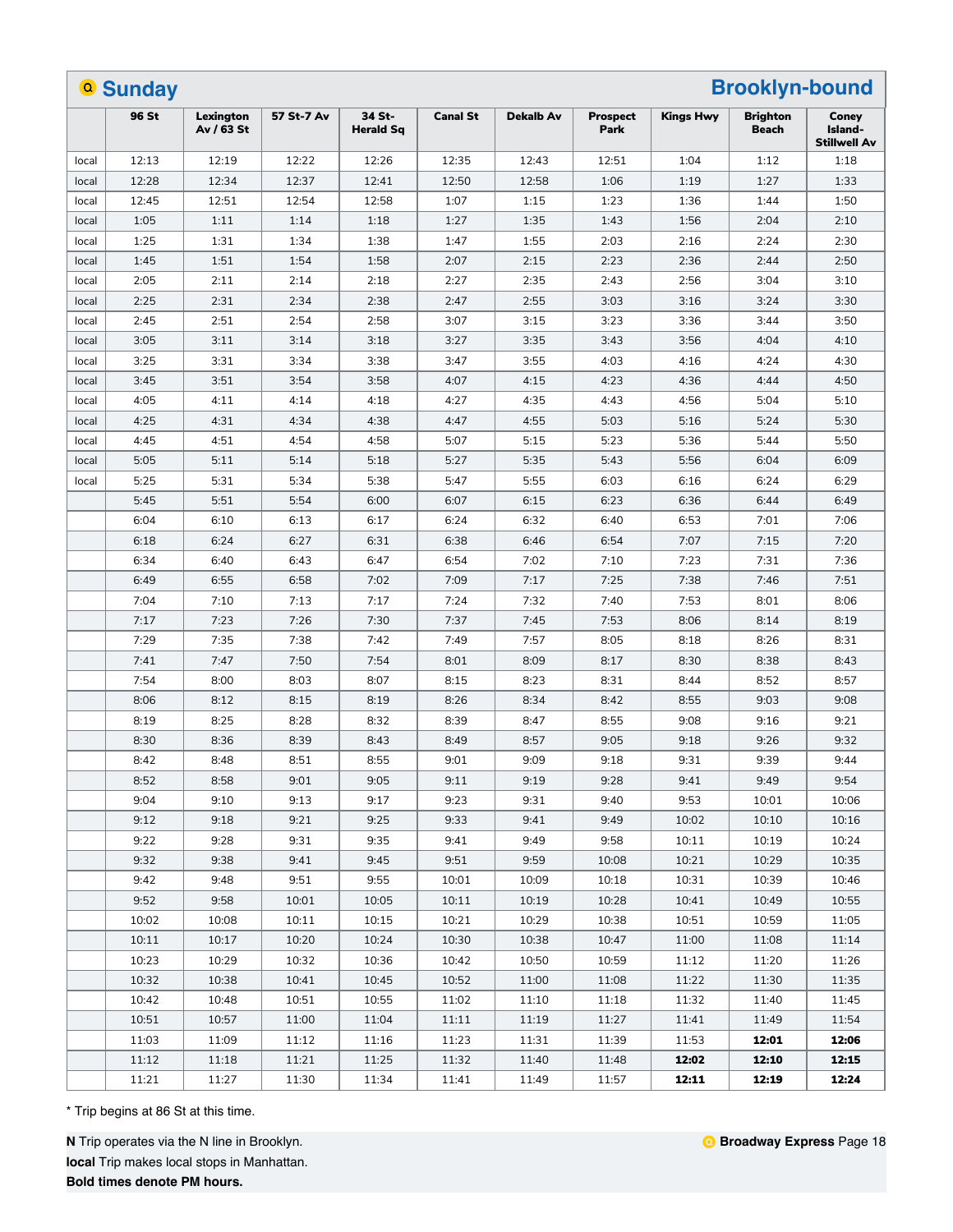| 96 St | Lexington<br>Av / 63 St | 57 St-7 Av | 34 St-<br><b>Herald Sq</b> | <b>Canal St</b> | <b>Dekalb Av</b> | <b>Prospect</b><br>Park | <b>Kings Hwy</b> | <b>Brighton</b><br><b>Beach</b> | Coney<br>Island-<br><b>Stillwell Av</b> |
|-------|-------------------------|------------|----------------------------|-----------------|------------------|-------------------------|------------------|---------------------------------|-----------------------------------------|
| 11:29 | 11:35                   | 11:38      | 11:42                      | 11:49           | 11:57            | 12:05                   | 12:21            | 12:29                           | 12:34                                   |
| 11:37 | 11:43                   | 11:46      | 11:50                      | 11:57           | 12:05            | 12:13                   | 12:29            | 12:37                           | 12:42                                   |
| 11:45 | 11:51                   | 11:54      | 11:58                      | 12:07           | 12:15            | 12:23                   | 12:37            | 12:45                           | 12:50                                   |
| 11:53 | 11:59                   | 12:02      | 12:06                      | 12:13           | 12:21            | 12:29                   | 12:45            | 12:53                           | 12:58                                   |
| 12:01 | 12:07                   | 12:10      | 12:14                      | 12:21           | 12:29            | 12:37                   | 12:53            | 1:01                            | 1:06                                    |
| 12:09 | 12:15                   | 12:18      | 12:22                      | 12:29           | 12:37            | 12:45                   | 1:01             | 1:09                            | 1:14                                    |
| 12:17 | 12:23                   | 12:26      | 12:30                      | 12:37           | 12:45            | 12:53                   | 1:09             | 1:17                            | 1:22                                    |
| 12:25 | 12:31                   | 12:34      | 12:38                      | 12:47           | 12:55            | 1:03                    | 1:17             | 1:25                            | 1:30                                    |
| 12:33 | 12:39                   | 12:42      | 12:46                      | 12:53           | 1:01             | 1:09                    | 1:25             | 1:33                            | 1:38                                    |
| 12:41 | 12:47                   | 12:50      | 12:54                      | 1:01            | 1:09             | 1:17                    | 1:33             | 1:41                            | 1:46                                    |
| 12:49 | 12:55                   | 12:58      | 1:02                       | 1:09            | 1:17             | 1:25                    | 1:41             | 1:49                            | 1:54                                    |
| 12:57 | 1:03                    | 1:06       | 1:10                       | 1:17            | 1:25             | 1:33                    | 1:49             | 1:57                            | 2:02                                    |
| 1:05  | 1:11                    | 1:14       | 1:18                       | 1:27            | 1:35             | 1:43                    | 1:57             | 2:05                            | 2:10                                    |
| 1:13  | 1:19                    | 1:22       | 1:26                       | 1:33            | 1:41             | 1:49                    | 2:05             | 2:13                            | 2:18                                    |
| 1:21  | 1:27                    | 1:30       | 1:34                       | 1:41            | 1:49             | 1:57                    | 2:13             | 2:21                            | 2:26                                    |
| 1:29  | 1:35                    | 1:38       | 1:42                       | 1:49            | 1:57             | 2:05                    | 2:21             | 2:29                            | 2:34                                    |
| 1:37  | 1:43                    | 1:46       | 1:50                       | 1:57            | 2:05             | 2:13                    | 2:29             | 2:37                            | 2:42                                    |
| 1:45  | 1:51                    | 1:54       | 1:58                       | 2:07            | 2:15             | 2:23                    | 2:37             | 2:45                            | 2:50                                    |
| 1:53  | 1:59                    | 2:02       | 2:06                       | 2:13            | 2:21             | 2:29                    | 2:45             | 2:53                            | 2:58                                    |
| 2:01  | 2:07                    | 2:10       | 2:14                       | 2:21            | 2:29             | 2:37                    | 2:53             | 3:01                            | 3:06                                    |
| 2:09  | 2:15                    | 2:18       | 2:22                       | 2:29            | 2:37             | 2:45                    | 3:01             | 3:09                            | 3:14                                    |
| 2:17  | 2:23                    | 2:26       | 2:30                       | 2:37            | 2:45             | 2:53                    | 3:09             | 3:17                            | 3:22                                    |
| 2:25  | 2:31                    | 2:34       | 2:38                       | 2:47            | 2:55             | 3:03                    | 3:17             | 3:25                            | 3:30                                    |
| 2:33  | 2:39                    | 2:42       | 2:46                       | 2:53            | 3:01             | 3:09                    | 3:25             | 3:33                            | 3:38                                    |
| 2:41  | 2:47                    | 2:50       | 2:54                       | 3:01            | 3:09             | 3:17                    | 3:33             | 3:41                            | 3:46                                    |
| 2:49  | 2:55                    | 2:58       | 3:02                       | 3:09            | 3:17             | 3:25                    | 3:41             | 3:49                            | 3:54                                    |
| 2:57  | 3:03                    | 3:06       | 3:10                       | 3:17            | 3:25             | 3:33                    | 3:49             | 3:57                            | 4:02                                    |
| 3:05  | 3:11                    | 3:14       | 3:18                       | 3:27            | 3:35             | 3:43                    | 3:57             | 4:05                            | 4:10                                    |
| 3:13  | 3:19                    | 3:22       | 3:26                       | 3:33            | 3:41             | 3:49                    | 4:05             | 4:13                            | 4:18                                    |
| 3:21  | 3:27                    | 3:30       | 3:34                       | 3:41            | 3:49             | 3:57                    | 4:13             | 4:21                            | 4:26                                    |
| 3:29  | 3:35                    | 3:38       | 3:42                       | 3:49            | 3:57             | 4:05                    | 4:21             | 4:29                            | 4:34                                    |
| 3:37  | 3:43                    | 3:46       | 3:50                       | 3:57            | 4:05             | 4:13                    | 4:29             | 4:37                            | 4:42                                    |
| 3:45  | 3:51                    | 3:54       | 3:58                       | 4:07            | 4:15             | 4:23                    | 4:37             | 4:45                            | 4:50                                    |
| 3:53  | 3:59                    | 4:02       | 4:06                       | 4:13            | 4:21             | 4:29                    | 4:45             | 4:53                            | 4:58                                    |
| 4:01  | 4:07                    | 4:10       | 4:14                       | 4:21            | 4:29             | 4:37                    | 4:53             | 5:01                            | 5:06                                    |
| 4:09  | 4:15                    | 4:18       | 4:22                       | 4:29            | 4:37             | 4:45                    | 5:01             | 5:09                            | 5:14                                    |
| 4:17  | 4:23                    | 4:26       | 4:30                       | 4:37            | 4:45             | 4:53                    | 5:09             | 5:17                            | 5:22                                    |
| 4:25  | 4:31                    | 4:34       | 4:38                       | 4:47            | 4:55             | 5:03                    | 5:17             | 5:25                            | 5:30                                    |
| 4:33  | 4:39                    | 4:42       | 4:46                       | 4:53            | 5:01             | 5:09                    | 5:25             | 5:33                            | 5:38                                    |
| 4:41  | 4:47                    | 4:50       | 4:54                       | 5:01            | 5:09             | 5:17                    | 5:33             | 5:41                            | 5:46                                    |
| 4:49  | 4:55                    | 4:58       | 5:02                       | 5:09            | 5:17             | 5:25                    | 5:41             | 5:49                            | 5:54                                    |
| 4:57  | 5:03                    | 5:06       | 5:10                       | 5:17            | 5:25             | 5:33                    | 5:49             | 5:57                            | 6:02                                    |
| 5:05  | 5:11                    | 5:14       | 5:18                       | 5:27            | 5:35             | 5:43                    | 5:57             | 6:05                            | 6:10                                    |
| 5:13  | 5:19                    | 5:22       | 5:26                       | 5:33            | 5:41             | 5:49                    | 6:05             | 6:13                            | 6:18                                    |
| 5:21  | 5:27                    | 5:30       | 5:34                       | 5:41            | 5:49             | 5:57                    | 6:13             | 6:21                            | 6:26                                    |
| 5:29  | 5:35                    | 5:38       | 5:42                       | 5:49            | 5:57             | 6:05                    | 6:21             | 6:29                            | 6:34                                    |
| 5:37  | 5:43                    | 5:46       | 5:50                       | 5:57            | 6:05             | 6:13                    | 6:29             | 6:37                            | 6:42                                    |
| 5:45  | 5:51                    | 5:54       | 5:58                       | 6:07            | 6:15             | 6:23                    | 6:37             | 6:45                            | 6:50                                    |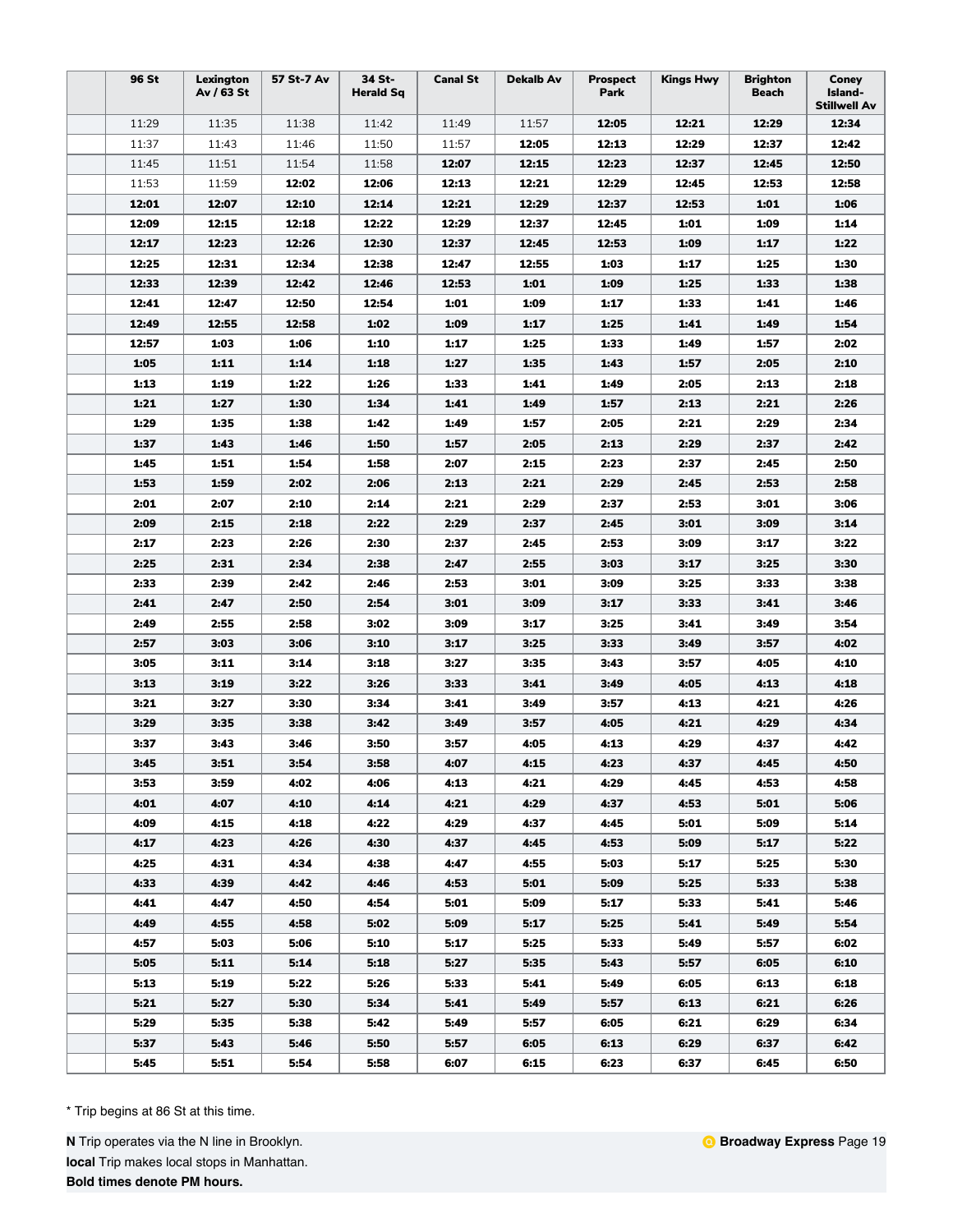|       | 96 St | Lexington<br>Av / 63 St | 57 St-7 Av | 34 St-<br><b>Herald Sq</b> | <b>Canal St</b> | Dekalb Av | <b>Prospect</b><br>Park | <b>Kings Hwy</b> | <b>Brighton</b><br><b>Beach</b> | Coney<br>Island-<br><b>Stillwell Av</b> |
|-------|-------|-------------------------|------------|----------------------------|-----------------|-----------|-------------------------|------------------|---------------------------------|-----------------------------------------|
|       | 5:53  | 5:59                    | 6:02       | 6:06                       | 6:13            | 6:21      | 6:29                    | 6:45             | 6:53                            | 6:58                                    |
|       | 6:01  | 6:07                    | 6:10       | 6:14                       | 6:21            | 6:29      | 6:37                    | 6:53             | 7:01                            | 7:06                                    |
|       | 6:09  | 6:15                    | 6:18       | 6:22                       | 6:29            | 6:37      | 6:45                    | 7:01             | 7:09                            | 7:14                                    |
|       | 6:17  | 6:23                    | 6:26       | 6:30                       | 6:37            | 6:45      | 6:53                    | 7:09             | 7:17                            | 7:22                                    |
|       | 6:25  | 6:31                    | 6:34       | 6:38                       | 6:48            | 6:56      | 7:04                    | 7:18             | 7:26                            | 7:31                                    |
|       | 6:33  | 6:39                    | 6:42       | 6:46                       | 6:53            | 7:01      | 7:09                    | 7:25             | 7:33                            | 7:38                                    |
|       | 6:41  | 6:47                    | 6:50       | 6:54                       | 7:01            | 7:09      | 7:17                    | 7:33             | 7:41                            | 7:46                                    |
|       | 6:49  | 6:55                    | 6:58       | 7:02                       | 7:09            | 7:17      | 7:25                    | 7:40             | 7:48                            | 7:53                                    |
|       | 6:57  | 7:03                    | 7:06       | 7:10                       | 7:17            | 7:25      | 7:33                    | 7:48             | 7:56                            | 8:01                                    |
|       | 7:05  | 7:11                    | 7:14       | 7:18                       | 7:25            | 7:33      | 7:41                    | 7:56             | 8:04                            | 8:09                                    |
|       | 7:13  | 7:19                    | 7:22       | 7:26                       | 7:35            | 7:43      | 7:51                    | 8:04             | 8:12                            | 8:17                                    |
|       | 7:21  | 7:27                    | 7:30       | 7:34                       | 7:41            | 7:49      | 7:57                    | 8:12             | 8:20                            | 8:25                                    |
|       | 7:29  | 7:35                    | 7:38       | 7:42                       | 7:49            | 7:57      | 8:05                    | 8:18             | 8:26                            | 8:31                                    |
|       | 7:37  | 7:43                    | 7:46       | 7:50                       | 7:59            | 8:07      | 8:15                    | 8:28             | 8:36                            | 8:41                                    |
|       | 7:47  | 7:53                    | 7:56       | 8:00                       | 8:07            | 8:15      | 8:23                    | 8:36             | 8:44                            | 8:49                                    |
|       | 7:57  | 8:03                    | 8:06       | 8:10                       | 8:17            | 8:25      | 8:33                    | 8:46             | 8:54                            | 8:59                                    |
|       | 8:07  | 8:13                    | 8:16       | 8:20                       | 8:27            | 8:35      | 8:43                    | 8:56             | 9:04                            | 9:09                                    |
|       | 8:17  | 8:23                    | 8:26       | 8:30                       | 8:37            | 8:45      | 8:53                    | 9:06             | 9:14                            | 9:19                                    |
|       | 8:27  | 8:33                    | 8:36       | 8:40                       | 8:47            | 8:55      | 9:03                    | 9:16             | 9:24                            | 9:30                                    |
|       | 8:37  | 8:43                    | 8:46       | 8:50                       | 8:59            | 9:07      | 9:15                    | 9:28             | 9:36                            | 9:41                                    |
|       | 8:47  | 8:53                    | 8:56       | 9:00                       | 9:07            | 9:15      | 9:23                    | 9:36             | 9:44                            | 9:49                                    |
|       | 8:57  | 9:03                    | 9:06       | 9:10                       | 9:17            | 9:25      | 9:33                    | 9:46             | 9:54                            | 9:59                                    |
|       | 9:07  | 9:13                    | 9:16       | 9:20                       | 9:27            | 9:35      | 9:43                    | 9:56             | 10:04                           | 10:09                                   |
|       | 9:17  | 9:23                    | 9:26       | 9:30                       | 9:37            | 9:45      | 9:53                    | 10:06            | 10:14                           | 10:19                                   |
|       | 9:27  | 9:33                    | 9:36       | 9:40                       | 9:49            | 9:57      | 10:05                   | 10:18            | 10:26                           | 10:31                                   |
|       | 9:37  | 9:43                    | 9:46       | 9:50                       | 9:59            | 10:07     | 10:15                   | 10:28            | 10:36                           | 10:41                                   |
|       | 9:49  | 9:55                    | 9:58       | 10:02                      | 10:08           | 10:16     | 10:24                   | 10:37            | 10:45                           | 10:51                                   |
|       | 10:01 | 10:07                   | 10:10      | 10:14                      | 10:20           | 10:28     | 10:36                   | 10:49            | 10:57                           | 11:03                                   |
|       | 10:13 | 10:19                   | 10:22      | 10:26                      | 10:32           | 10:40     | 10:48                   | 11:01            | 11:09                           | 11:15                                   |
|       | 10:25 | 10:31                   | 10:34      | 10:38                      | 10:44           | 10:52     | 11:00                   | 11:13            | 11:21                           | 11:27                                   |
|       | 10:37 | 10:43                   | 10:46      | 10:50                      | 10:56           | 11:04     | 11:12                   | 11:25            | 11:33                           | 11:39                                   |
|       | 10:49 | 10:55                   | 10:58      | 11:02                      | 11:10           | 11:18     | 11:26                   | 11:39            | 11:47                           | 11:52                                   |
|       | 11:01 | 11:07                   | 11:10      | 11:14                      | 11:20           | 11:28     | 11:36                   | 11:49            | 11:57                           | 12:03                                   |
| local | 11:13 | 11:19                   | 11:22      | 11:26                      | 11:35           | 11:43     | 11:51                   | 12:04            | 12:12                           | 12:17                                   |
| local | 11:28 | 11:34                   | 11:37      | 11:41                      | 11:50           | 11:58     | 12:06                   | 12:19            | 12:27                           | 12:32                                   |
| local | 11:43 | 11:49                   | 11:52      | 11:56                      | 12:05           | 12:13     | 12:21                   | 12:34            | 12:42                           | 12:47                                   |
| local | 11:57 | 12:03                   | 12:06      | 12:10                      | 12:19           | 12:27     | 12:35                   | 12:48            | 12:56                           | 1:01                                    |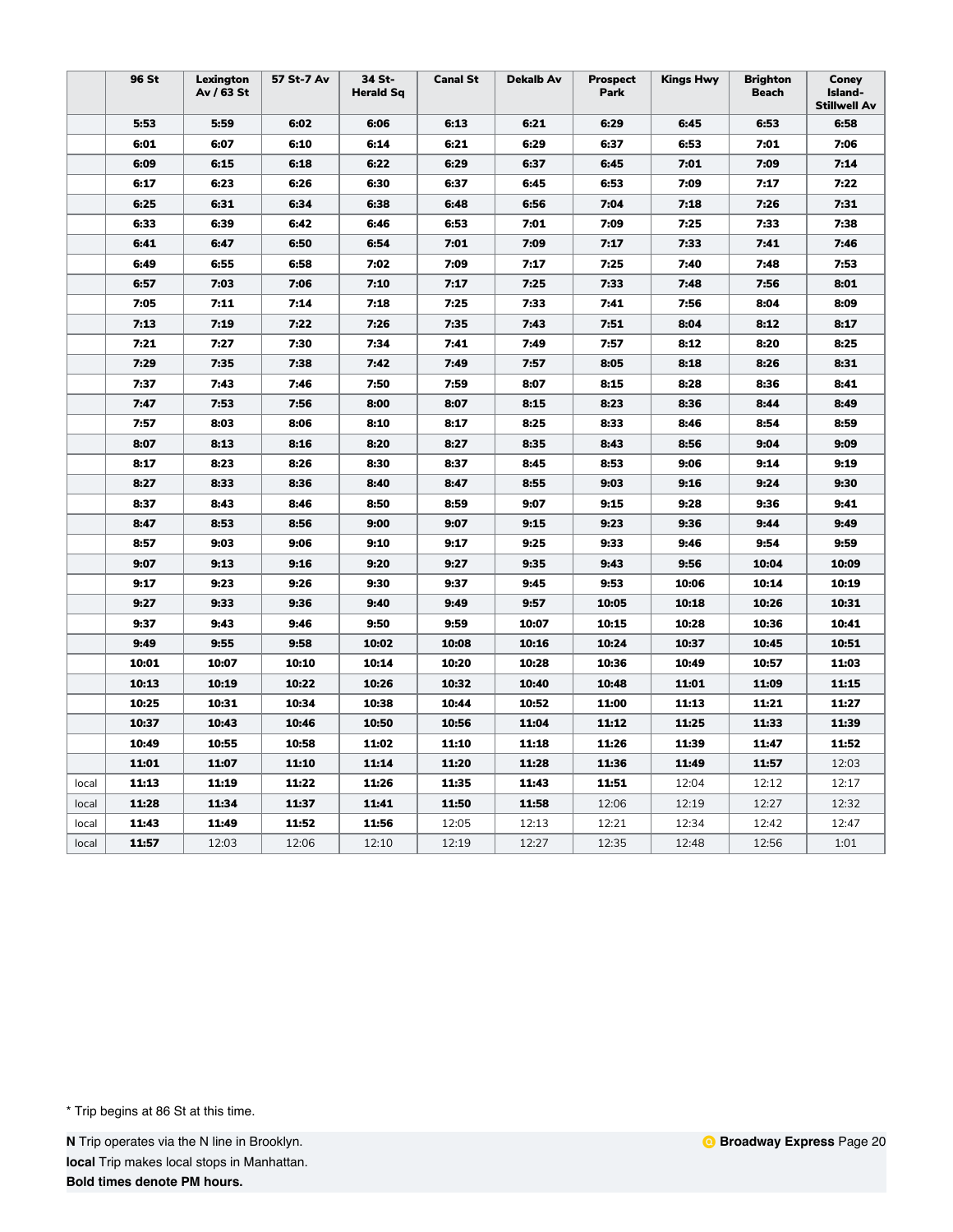